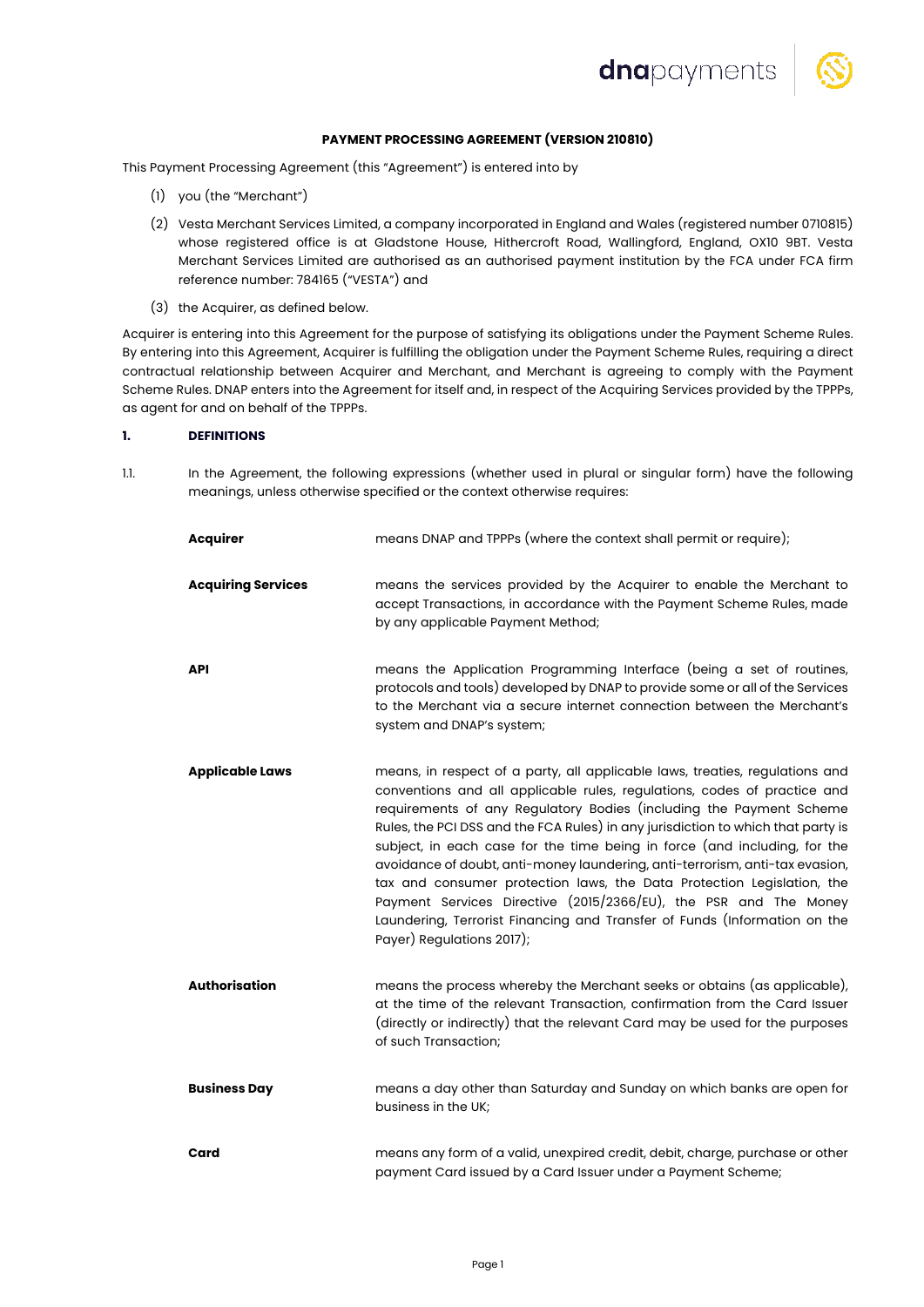dnapayments



| <b>Card Issuer</b>                            | means a financial institution which issues Cards to Cardholders under the<br>authority of the relevant Payment Scheme;                                                                                                                                                                                                                                                                         |
|-----------------------------------------------|------------------------------------------------------------------------------------------------------------------------------------------------------------------------------------------------------------------------------------------------------------------------------------------------------------------------------------------------------------------------------------------------|
| <b>Card Number</b>                            | means a number that identifies a Card in order to process a Transaction;                                                                                                                                                                                                                                                                                                                       |
| <b>Card Transaction</b>                       | means a Transactions utilising or involving a Card;                                                                                                                                                                                                                                                                                                                                            |
| <b>Card-Not-Present</b><br><b>Transaction</b> | means a telephone order, mail order, Ecommerce Transaction or any other<br>Card payment conducted at any Online Outlet or where neither the Card nor<br>the Cardholder is present at the relevant Retail Outlet;                                                                                                                                                                               |
| <b>Cardholder</b>                             | means a Person who or which is the authorised user of a Card;                                                                                                                                                                                                                                                                                                                                  |
| Chargeback                                    | means has the meaning given to such term in clause 12.1;                                                                                                                                                                                                                                                                                                                                       |
| <b>Chargeback Costs</b>                       | means any costs which are incurred (or are to be incurred) by the Acquirer<br>or an Acquirer incur in connection with the relevant Chargeback;                                                                                                                                                                                                                                                 |
| <b>Contactless Transaction</b>                | means a Card Transaction for an IC Card using near-field communication<br>technology;                                                                                                                                                                                                                                                                                                          |
| <b>Contactless Transaction</b><br>Limit       | means the limit set by any applicable Payment Scheme from time to time for<br>the value of a Contactless Transaction;                                                                                                                                                                                                                                                                          |
| <b>Controller</b>                             | has the meaning set out in the GDPR;                                                                                                                                                                                                                                                                                                                                                           |
| <b>Core IPR</b>                               | has the meaning set out in clause 23.2;                                                                                                                                                                                                                                                                                                                                                        |
| Credit                                        | means any credit to be made to a Customer's account by the Merchant by<br>way of Refund or for the resolution of a dispute or complaint with a Customer;                                                                                                                                                                                                                                       |
| <b>Credit Voucher</b>                         | means a document issued for the purpose of recording a Credit, in the form<br>provided or approved by the Acquirer from time to time;                                                                                                                                                                                                                                                          |
| Customer                                      | means a Person (including a Cardholder, where the context permits) who or<br>which has ordered goods and/or services from the Merchant, where<br>payment for such order is to be received by the Merchant through use of the<br><b>Acquiring Services;</b>                                                                                                                                     |
| Data                                          | means documents, data and records of any kind relating to Transactions<br>(including, for the avoidance of doubt, data relating to Cards and Personal<br>Data relating to Customers);                                                                                                                                                                                                          |
| <b>Data Protection</b><br>Legislation         | means any applicable laws relating to the protection of personal data and<br>privacy in force from time to time, including (i) the GDPR; (ii)<br>the Data Protection Act 2018; and (iii) the Privacy and Electronic<br>Directive 2002/58/EC<br>Communications<br>(as updated<br>by Directive<br>2009/136/EC) and the Privacy and Electronic Communications Regulations<br>2003 (SI 2003/2426); |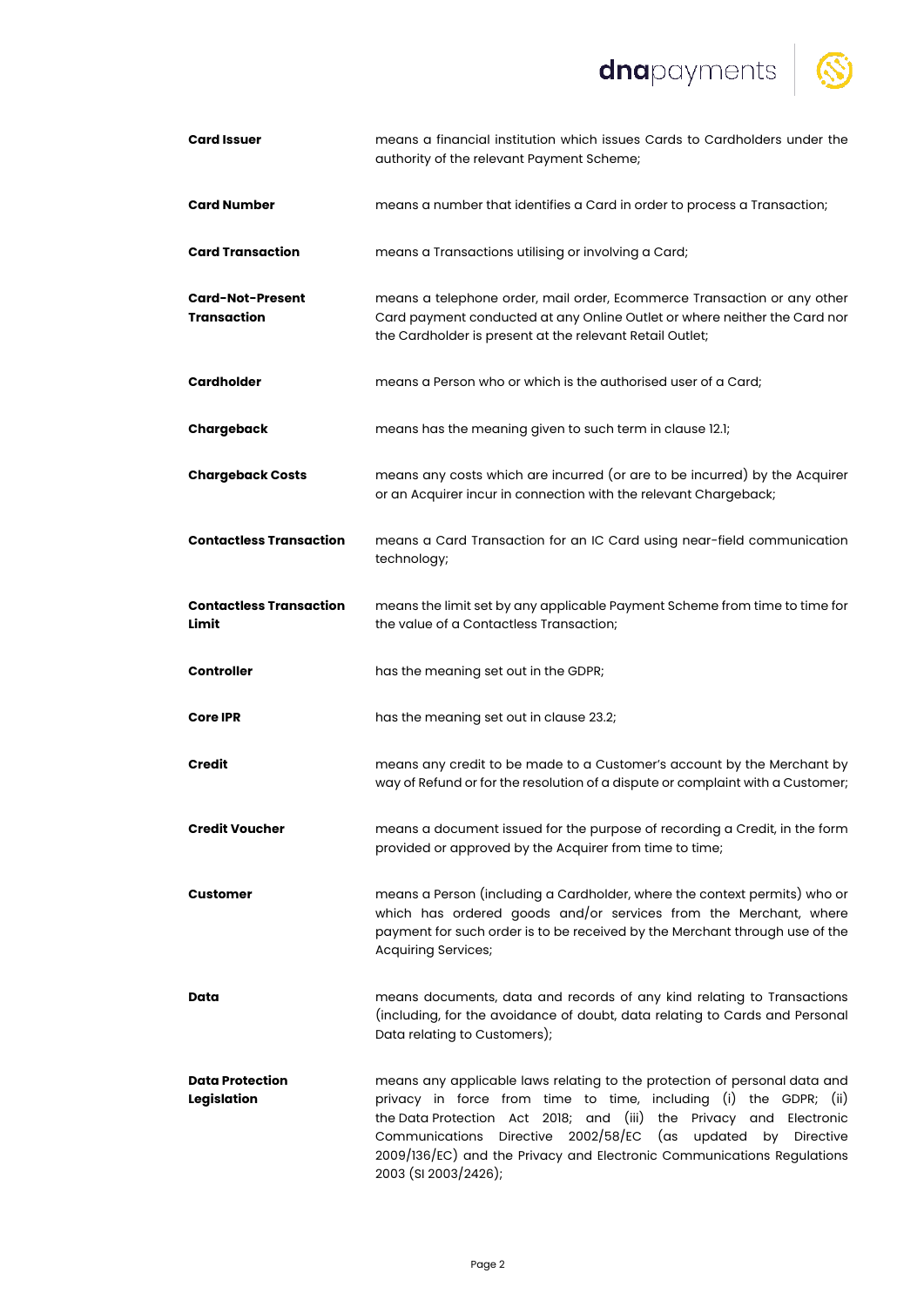# dnapayments | S



| <b>Developed IPR</b>           | has the meaning set out in clause 23.3;                                                                                                                                                                                                                                                                                                                                                                                                                                                                                                                                                                   |
|--------------------------------|-----------------------------------------------------------------------------------------------------------------------------------------------------------------------------------------------------------------------------------------------------------------------------------------------------------------------------------------------------------------------------------------------------------------------------------------------------------------------------------------------------------------------------------------------------------------------------------------------------------|
| <b>DNAP</b>                    | means DNA Payments Limited, a company duly incorporated under the law<br>of England and Wales, registration No 11154668, whose registered office is at<br>123 Buckingham Palace Road, London, England, SWIW 9SH and authorised as<br>a payment institution for the provision of certain payment services by the<br>Financial Conduct Authority (with firm reference number 806630);                                                                                                                                                                                                                       |
| <b>DNAP Acquiring Services</b> | means such of the Acquiring Services as are provided by DNAP, as notified by<br>DNAP to the Merchant from time to time;                                                                                                                                                                                                                                                                                                                                                                                                                                                                                   |
| <b>ECommerce Transaction</b>   | means a Transaction undertaken via the internet using a terminal, personal<br>computer or any other mode of electronic communication;                                                                                                                                                                                                                                                                                                                                                                                                                                                                     |
| <b>Effective Date</b>          | means the date on which DNAP notifies the Merchant in writing directly or via<br>VESTA that the Merchant has been approved for the Services (or, if applicable,<br>such later date as is specified by DNAP in such notification as being the date<br>on which the Services are to commence);                                                                                                                                                                                                                                                                                                              |
| FCA                            | means the UK Financial Conduct Authority (and its successors from time to<br>time);                                                                                                                                                                                                                                                                                                                                                                                                                                                                                                                       |
| <b>FCA Rules</b>               | means the applicable rules contained in the FCA Handbook of rules and<br>guidance and any other applicable rules or guidance issued from time to<br>time by the FCA;                                                                                                                                                                                                                                                                                                                                                                                                                                      |
| Fees                           | means the fees payable by the Merchant to the Acquirer for the provision of<br>the Acquiring Services, expressed as a percentage of the gross amount of<br>each Transaction and other fees for the Services, as set out in the Order Form<br>(or as may be increased from time to time pursuant to clause 34);                                                                                                                                                                                                                                                                                            |
| <b>Fines</b>                   | means any and all fines, levies, costs, expenses, charges, assessments or<br>imposition of liabilities of any nature which a Payment Scheme, a Card Issuer,<br>an Acquirer or a Regulatory Body requires the Merchant or an Acquirer to pay<br>or which are otherwise directly or indirectly recovered from the Merchant or<br>an Acquirer by a Payment Scheme, a Card Issuer, an Acquirer or any<br>Regulatory Body at any time and which relate to any aspect of the Acquirer's<br>relationship with the Merchant (including in connection with the Transactions<br>and the provision of the Services); |
| <b>Floor Limit</b>             | has the meaning set out in clause 9.1.2;                                                                                                                                                                                                                                                                                                                                                                                                                                                                                                                                                                  |
| <b>GDPR</b>                    | means the General Data Protection Regulation, Regulation (EU) 2016/679, as<br>it forms part of domestic law in the United Kingdom by virtue of section 3 of<br>the European Union (Withdrawal) Act 2018 (including as further amended or<br>modified by the laws of the United Kingdom or of a part of the United Kingdom<br>from time to time);                                                                                                                                                                                                                                                          |
| <b>IC Card</b>                 | means a Card bearing a chip or other electronic component designed to<br>perform processing and/or memory functions;                                                                                                                                                                                                                                                                                                                                                                                                                                                                                      |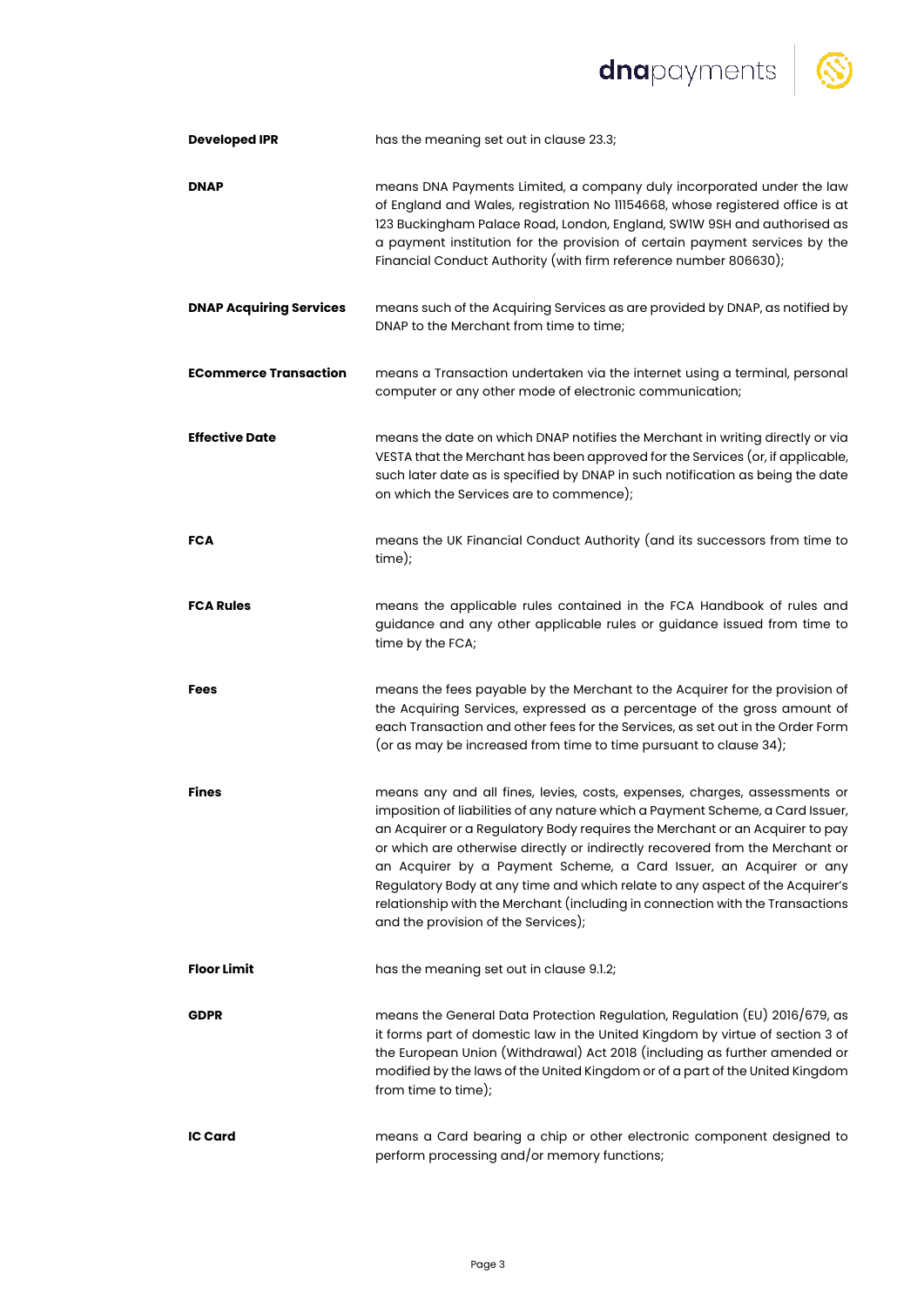dnapayments | S



| <b>Indemnified Parties</b>   | means the Acquirer, TPPPs, the Payment Schemes and the Card Issuers;                                                                                                                                                                                                                                                                                                                                                                                                                                  |
|------------------------------|-------------------------------------------------------------------------------------------------------------------------------------------------------------------------------------------------------------------------------------------------------------------------------------------------------------------------------------------------------------------------------------------------------------------------------------------------------------------------------------------------------|
| <b>IPR</b>                   | means all intellectual property rights, including patents, trademarks, design<br>rights (whether requiring registration or otherwise), applications for any of<br>the foregoing, copyright, database rights, know-how, trade secrets, trade or<br>business names, domain names and any similar rights in any country<br>whether currently existing or created in the future, together with the right to<br>sue for and recover damages or other relief in respect of infringements of any<br>of them; |
| <b>Losses</b>                | means any actions, claims, damages, demands, expenses (including legal<br>fees and court fees), losses and liabilities made against, suffered, incurred or<br>paid by the Indemnified Parties;                                                                                                                                                                                                                                                                                                        |
| <b>Merchant Bank Account</b> | means the bank account nominated by the Merchant for the purpose of<br>receiving payments from VESTA or DNAP as the case may be and making<br>payments to DNAP in connection with the Agreement, as set out in the Order<br>Form or such other bank account as may be agreed by DNAP from time to<br>time in accordance with clause 18.3Error! Reference source not found.;                                                                                                                           |
| <b>Merchant Liabilities</b>  | means any existing, future, actual, contingent or potential debt or liabilities of<br>the Merchant to an Acquirer and/or the Payment Schemes (in each case,<br>whether in connection with the Agreement or any other agreement and<br>whether liquidated or unliquidated and irrespective of the currency of its<br>denomination), including any unpaid Merchant Service Charges,<br>Chargebacks and Refunds or other debt or liability arising out of or in<br>connection with any Transactions);    |
| <b>Online Outlet</b>         | means the Merchant's website (and any other online, electronic, mobile or<br>other medium for conducting sales or transactions by remote means)<br>operating in the Permitted Country where the Merchant sells goods and/or<br>services and utilises a Payment Method to accept payments for goods<br>and/or services;                                                                                                                                                                                |
| <b>Order Form</b>            | means the order form, incorporating this Agreement, which is submitted to<br>VESTA (including via online means) by or on behalf of the Merchant in respect<br>of its application for the Acquiring Services;                                                                                                                                                                                                                                                                                          |
| <b>Outlets</b>               | means the Online Outlets and the Retail Outlets;                                                                                                                                                                                                                                                                                                                                                                                                                                                      |
| <b>Payment Method</b>        | means a method of enabling the Merchant to accept payments by<br>Customers (including by means of any Card, telecommunication, digital or<br>IT device or software, online and offline bank transfer, direct debits offered by<br>Payment Schemes or similar), in each case as may be authorised by the<br>Acquirer to the Merchant in writing from time to time;                                                                                                                                     |
| <b>Payment Scheme</b>        | means any Person which regulates, governs, oversees, provides and/or<br>facilitates the provision of a Payment Method (including, as applicable, Visa,<br>Mastercard, Diners Club International, and such other Persons as may be<br>notified by the Acquirer or VESTA to the Merchant in writing from time to time);                                                                                                                                                                                 |
| <b>Payment Scheme Marks</b>  | means any words, names, logos, trade names, distinctive signs, logotypes,                                                                                                                                                                                                                                                                                                                                                                                                                             |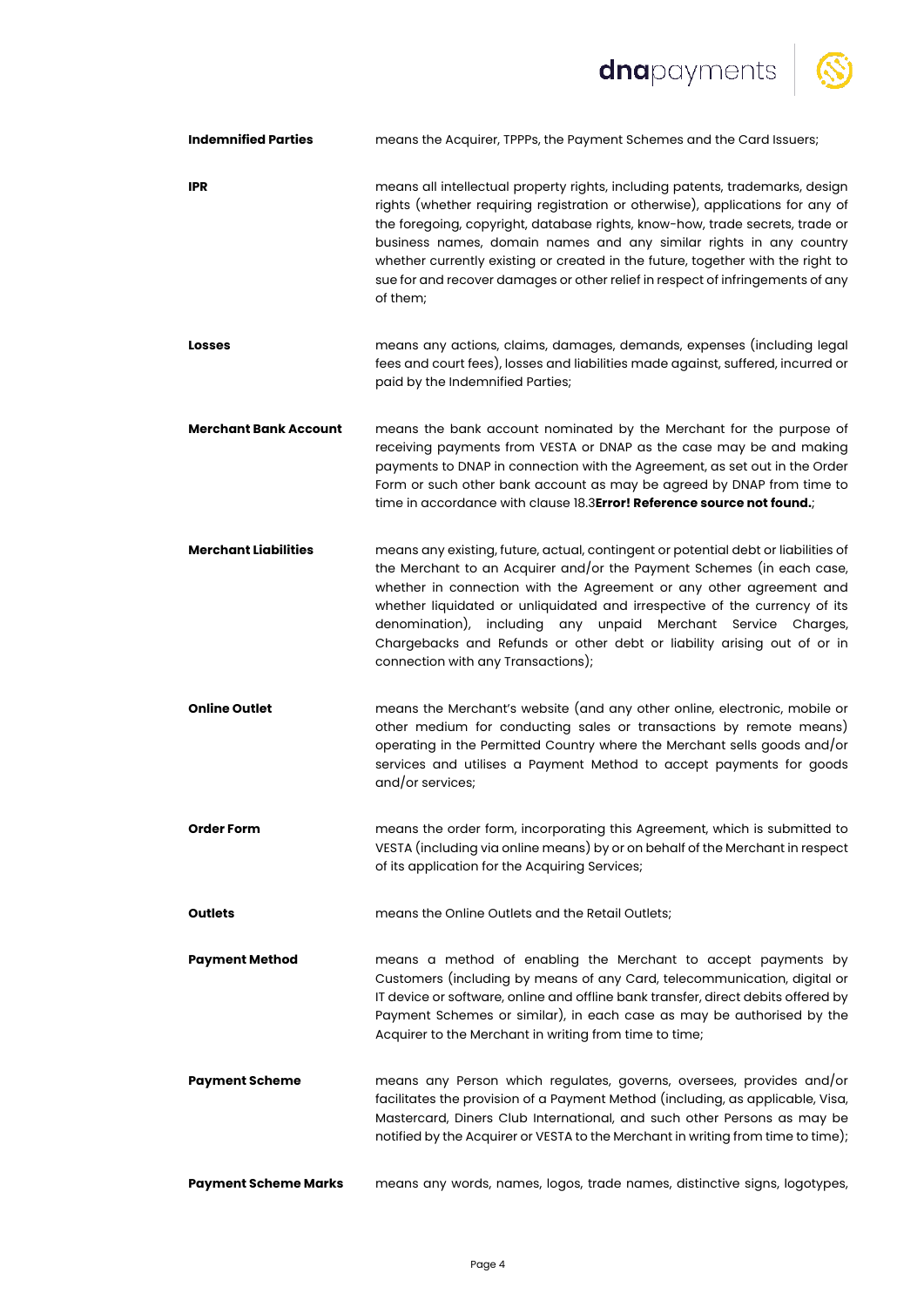# dnapayments



trademarks, service marks, trade designations, and other designations, symbols and other marks which the relevant Payment Scheme owns, manages, licenses, or otherwise controls;

- **Payment Scheme Rules** means all applicable rules, by-laws, regulations and operating guidelines issued by the Payment Schemes from time to time in place relating to the Services, Cards, Transactions, Payment Methods and any payments or processing of Data relating thereto;
- **Payment System** means all equipment, software, technical standards and procedures used by the Merchant (and the Merchant's Personnel or other applicable third parties) in respect of Transactions and the electronic extraction, retention, storage, transmission or other processing of Data in connection with the Agreement;
- **PCI DSS** means the Payment Card Industry Data Security Standards, as released or updated from time to time by the Payment Card Industry Security Standards Council (or any successor organisation);
- **Permitted Country** means the United Kingdom;
- **Person** means any individual, corporation, firm, unincorporated association (whether or not having separate legal personality), government, state or agency of a state and joint venture or any other natural or legal person (including the legal and personal representatives, successors and permitted assigns of any of the foregoing);
- **Personal Data** has the meaning set out in the GDPR;
- **Personnel** means, in respect of a party, any and all employees, officers, agents, contractors, consultants, advisers and/or representatives of such party;
- **PIN PIN means a 'Personal Identification Number'**, being a numeric code which is used as a means of Cardholder identification for a Card Transaction;
- **Portal** means the Merchant's online portal which is provided by or on behalf of DNAP for use by the Merchant in connection with the Agreement and the provision of the Services;
- **Privacy Policy means** the Acquirer's privacy policy at https://dnapayments.com/page/privacy-policy (as may be updated from time to time);
- **Procedure Guide** means any procedure quide or other instructions provided by the Acquirer or to the Merchant relating to the processing of Transactions and/or the use of Payment Methods (including as may be varied, appended or updated from time to time);
- **Processing** has the meaning set out in the GDPR (and **Process**, **Processes** and **Processed** shall be construed accordingly);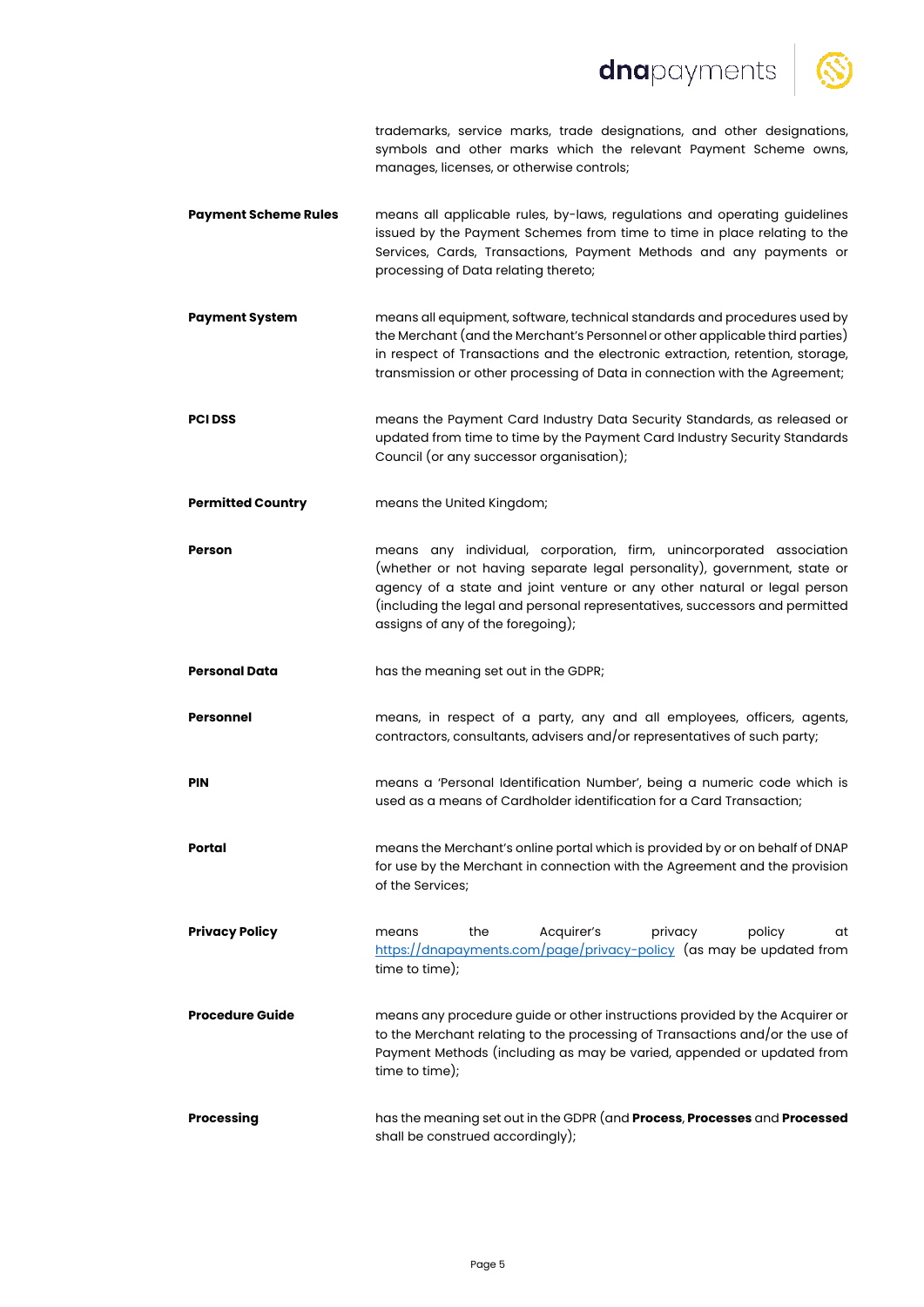# dnapayments | S



| <b>Processor</b>            | has the meaning set out in the GDPR;                                                                                                                                                                                                                                                                                                                            |
|-----------------------------|-----------------------------------------------------------------------------------------------------------------------------------------------------------------------------------------------------------------------------------------------------------------------------------------------------------------------------------------------------------------|
| <b>Protected Data</b>       | has the meaning set out in Schedule 1;                                                                                                                                                                                                                                                                                                                          |
| PSR                         | means The Payment Services Regulations 2017, as amended from time to<br>time;                                                                                                                                                                                                                                                                                   |
| <b>Reason Code</b>          | has the meaning set out in clause 3.2.2.3;                                                                                                                                                                                                                                                                                                                      |
| Refund                      | means the reimbursement of all or part of the value of a Transaction to a<br>Customer by such means as shall have been approved by the Acquirer,<br>which represents the complete or partial reversal of a Transaction with the<br>intention of crediting the Customer's account;                                                                               |
| <b>Regulatory Body</b>      | means the FCA, the Payment Schemes, the European Payments Council, the<br>European Commission, the European Central Bank, any applicable banking,<br>Settlement or clearing system and any governmental body or other<br>regulatory authority having jurisdiction over a party (including its rights or<br>responsibilities under the Agreement), any Acquirer; |
| <b>Remittance</b>           | means payment by VESTA to the Merchant of Settlement, after deduction of<br>the amounts referred to in clause 19.1;                                                                                                                                                                                                                                             |
| <b>Retail Outlet</b>        | means the place of business of the Merchant located in the Permitted<br>Country and any other venue located in the Permitted Country where the<br>Merchant sells goods and/or services and utilises a Payment Method to<br>accept payments for goods and/or services (other than any Online Outlet);                                                            |
| <b>Rolling Reserve</b>      | means an amount withheld by the Acquirer from Settlement to guarantee<br>payment of the Merchant Liabilities;                                                                                                                                                                                                                                                   |
| <b>Rolling Reserve Rate</b> | means the percentage of the Settlement received by Acquirers from the<br>Payment Schemes which Acquirer shall be entitled to deduct from<br>Settlement;                                                                                                                                                                                                         |
| <b>Sale Goods</b>           | the goods supplied or to be supplied by the Merchant which are the subject<br>of a Sale Transaction;                                                                                                                                                                                                                                                            |
| <b>Sale Items</b>           | the Sale Goods and the Sale Services;                                                                                                                                                                                                                                                                                                                           |
| <b>Sale Services</b>        | the services supplied or to be supplied by the Merchant which are the subject<br>of a Sale Transaction;                                                                                                                                                                                                                                                         |
| <b>Sale Transaction</b>     | means a sale of goods and/or services supplied or to be supplied by the<br>Merchant to a Customer which is paid for by a Payment Method;                                                                                                                                                                                                                        |
| <b>Sales Draft</b>          | means the form of invoice used by the Merchant for the purpose of<br>completing and recording a Sale Transaction (including the amount payable<br>by the Customer), in the form provided or approved by the Acquirer from time                                                                                                                                  |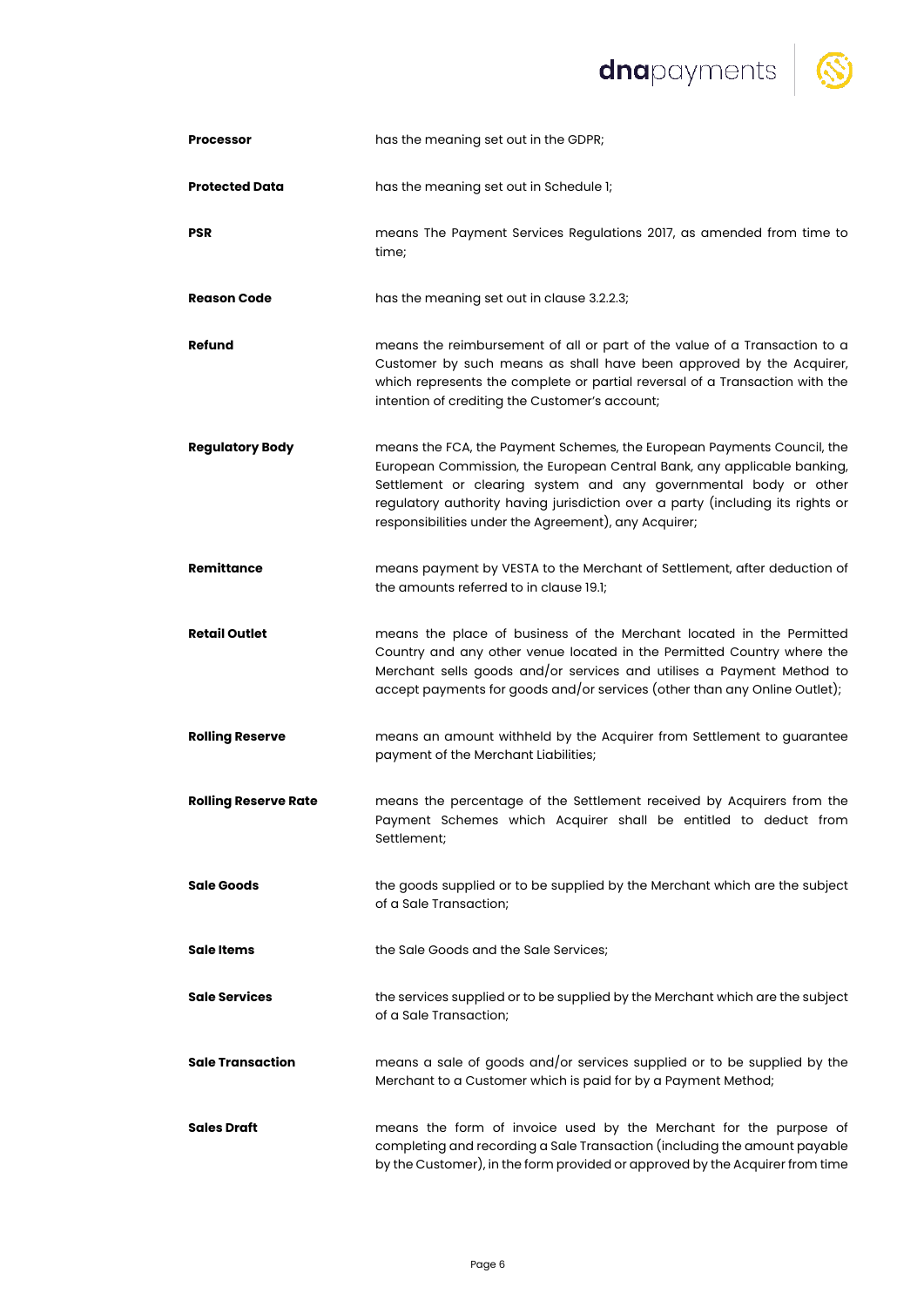dnapayments



to time;

- **Services** means the Acquiring Services and/or other services provided by the Acquirer in connection with this Agreement (as the context shall permit or require); **Settlement** means the sums representing funds received by the Acquirer (and which were received by the Acquirer from the Payment Schemes) in respect of Transactions (where applicable, after deduction of any Refunds, Chargebacks or other permitted deductions in accordance with the terms of the Agreement) and **Settle** shall be construed accordingly; **Software means the collective set of programs and data developed and/or operated** by or on behalf of DNAP and provided to the Merchant so that it can receive the relevant Services; **Stop List** means: (i) such list as may be supplied by the Acquirer to the Merchant from time to time, containing particulars of lost, stolen, misappropriated, blocked and/or cancelled Cards; or (ii) any other communication or advice (in whatsoever form) issued or made available by or on behalf of the Acquirer to the Merchant from time to time indicating that a Card is lost, stolen, cancelled, misappropriated, blocked or cancelled or that a Card is otherwise invalid or that it should not otherwise be accepted by the Merchant in respect of any Transaction; **Terminal Receipt** means a receipt printed in respect of each Transaction conducted through an electronic data capture device; **Third Party Payment Partner ("TPPP")** means a financial institution that is authorized by a Payment Scheme to enable the use of a Payment Method by accepting submitted Transactions, routing these to the Payment Scheme or Issuers and collecting and paying out the resulting funds to the Merchant; **Trading Limit** has the meaning set out in clause 9.1.1; **Transaction** means: (a) any use of a Card: (i) to purchase goods or services; (ii) to obtain cash; (iii) to make a payment to a third party; (iv) to transfer value to another card or account; or (v) for the purposes of loading credit or other value (whether on issue or initial distribution or by way of 'top up') to a Card; (b) any other payment transaction which is effected using a Payment Method; (c) any other transaction or associated activity involving a Card, including Authorisations, Refunds, Chargebacks; and/or (d) rejections of attempted Transactions (in each case, as the context shall permit or require); **Transaction Data** means data relating to a Transaction and the associated Sales Draft, Terminal Receipt, Credit Voucher or other documentation relating to such Transaction, submitted or to be submitted by the Merchant to the Acquirer in accordance with clause 13.1; and **UK** means the United Kingdom.
- 

1.2. References to the Agreement or to any other agreement or document referred to in this Agreement mean the Agreement or such other agreement or document as amended, varied, supplemented, modified or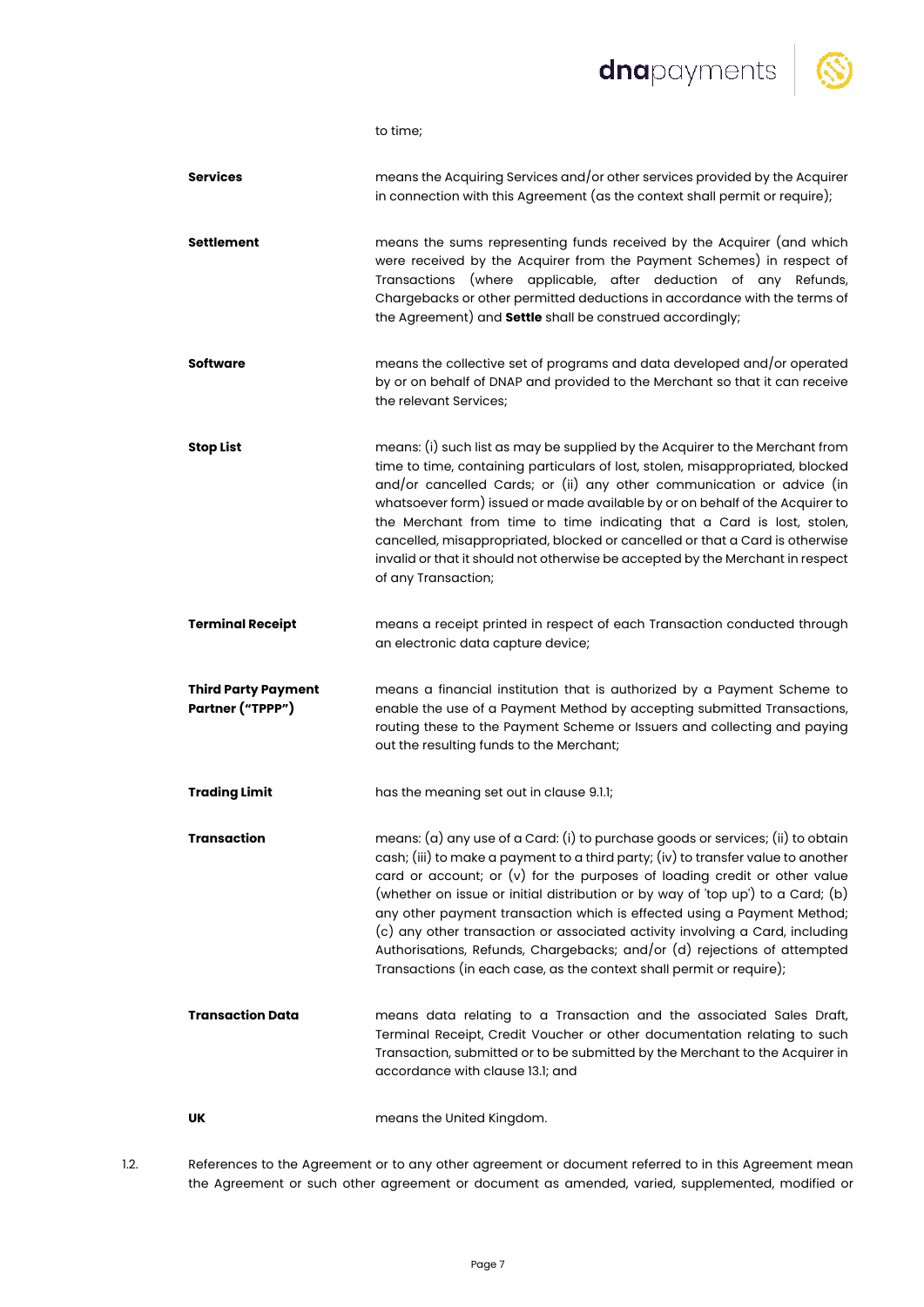

novated from time to time.

- 1.3. In this Agreement (unless the context otherwise requires):
	- 1.3.1. the words "including" and "include" and words of similar effect shall be deemed to have the words "without limitation" following them;
	- 1.3.2. the words "other" and "otherwise" are illustrative and shall not limit the sense of the words preceding them;
	- 1.3.3. the use of any gender shall include all genders:
	- 1.3.4. a reference to "writing" or "written" includes faxes but excludes emails;
	- 1.3.5. words importing the singular shall include the plural and vice versa;
	- 1.3.6. references to a "month" shall mean a calendar month;
	- 1.3.7. references to a numbered clause are to a clause of this Agreement so numbered;
	- 1.3.8. references to a numbered Schedule are to a schedule to this Agreement so numbered and references to a numbered paragraph are to a paragraph in the relevant Schedule so numbered (or to the Schedule in which such paragraph reference appears if no other Schedule is referred  $t \cap$ ).
	- 1.3.9. references to a "party" mean a party to the Agreement and references to the "parties" shall be construed accordingly;
	- 1.3.10. any obligation on a party to do something includes an obligation on that party to ensure that, if and to the extent applicable, its Personnel do that thing;
	- 1.3.11. any obligation on a party not to do something includes an obligation:
		- 1.3.11.1. not to agree or allow that thing to be done; and
		- 1.3.11.2. to procure that, if and to the extent applicable, its Personnel do not do that thing and do not agree or allow that thing to be done; and
	- 1.3.12. any reference to any legislative provision is a reference to it as it is in force from time to time (taking account of any amendment, extension or re-enactment) and includes any subordinate legislation for the time being in force made under it.
- 1.4. The Schedules to this Agreement form part of the Agreement) and shall have full force and effect as if set out in the body of this Agreement and any reference to this Agreement shall include the Schedules. In the event of any inconsistency between the provisions of the Schedules and the provisions of the Agreement, then the latter shall prevail (save in respect of Schedule 1, which shall prevail over this Agreement with regard to the parties' obligations relating to the Processing of Protected Data). In the event of any inconsistency between the provisions of the Payment Scheme Rules and the provisions of this Agreement, then the provisions of the Payment Scheme Rules shall prevail.
- 1.5. The headings in this Agreement are for ease of reference only and shall not affect their construction or interpretation.

# **2. THE SERVICES**

- 2.1. Starting from the Effective Date VESTA shall:
	- 2.1.1. collect and/or receive the funds from the Acquirer;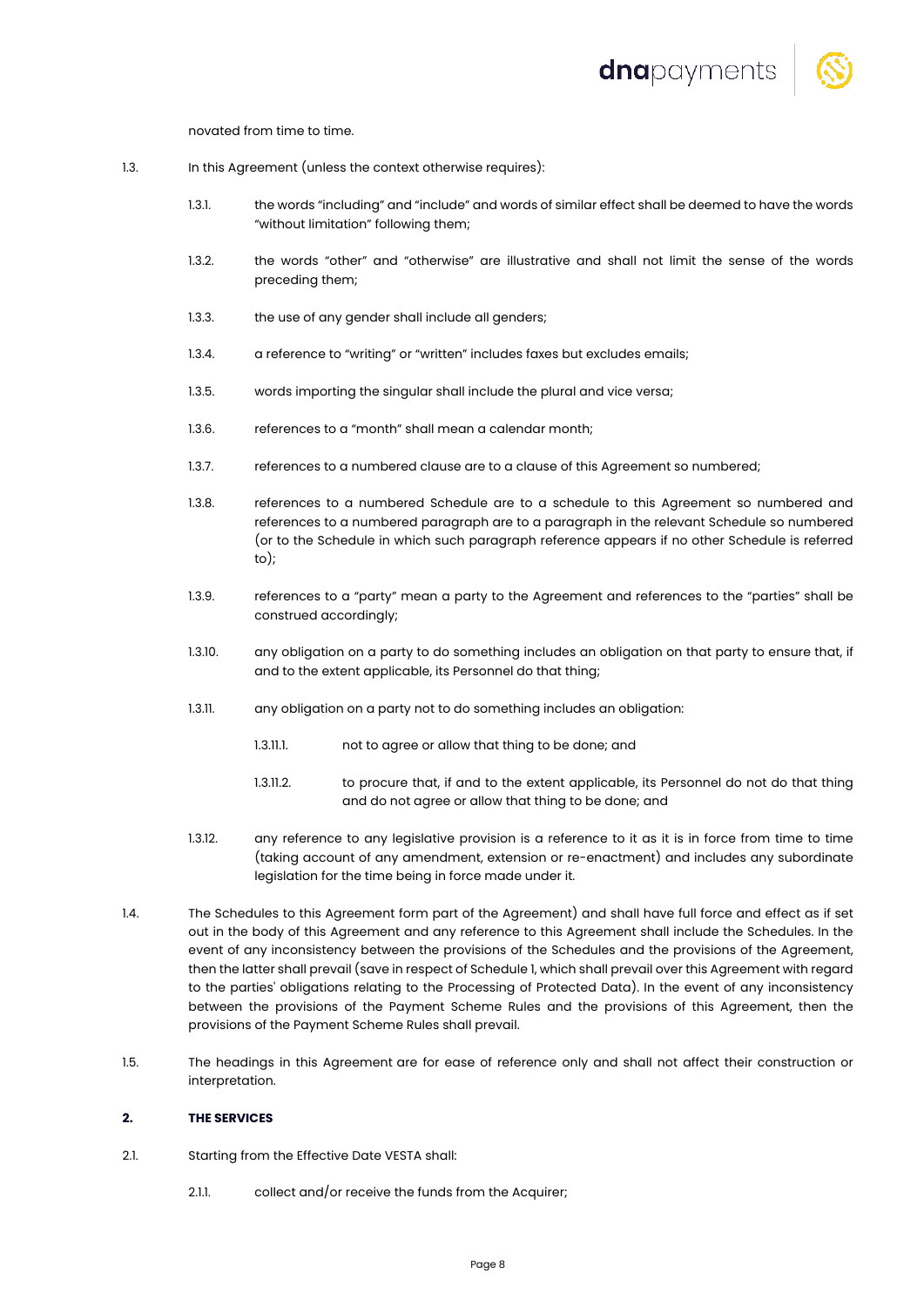

- 2.1.2. safeguard the funds in accordance with the requirements of the PSR;
- 2.1.3. reconcile: (i) the information routed to the Acquirer with the information processed by the Acquirer, and communicated to VESTA; (ii) the records and accounts of the entitlement of the Merchant to relevant funds with the records and accounts of the amounts safeguarded; and (iii) VESTA's internal records and accounts with those of the banking partners safeguarding the relevant funds;
- 2.1.4. handle the funds related to refunded or disputed Transactions, and supporting the representment of disputed Transactions upon the request of the Merchant;
- 2.1.5. be responsible for effecting Remittances in accordance with the terms of the Agreement (and for the avoidance of doubt no Settlement shall be payable to the Merchant by any Acquirer); and
- 2.1.6. be the Merchant's primary contact point for any queries which the Merchant may have in relation to the Acquiring Services and the Agreement, including first-line support in respect of:
	- 2.1.6.1. any general queries relating to Transactions, Settlement or Remittances;
	- 2.1.6.2. any technical support which the Merchant may require in connection with the Acquiring Services; and
	- 2.1.6.3. any queries or technical support which the Merchant may require in connection with the Payment Methods.
- 2.2. For the avoidance of doubt but without prejudice to any other provisions of this Agreement, the Services shall only relate to (and Merchant shall only process or accept) such Transactions (and only in the Permitted Countries and in the Currency), at such Outlets and using such Payment Methods and Payment System which (in each case) are expressly authorised by the Acquirer from time to time.
- 2.3. Starting from the Effective Date the Acquirers shall provide the Acquiring Services:
	- 2.3.1. in accordance with the relevant provisions of the Agreement:
	- 2.3.2. with reasonable care and skill; and
	- 2.3.3. in accordance with Applicable Laws.
- 2.4. The Acquirer shall give at least 30 days' written notice of any withdrawn or discontinued:
	- 2.4.1. Card or Payment Method;
	- 2.4.2. Support in respect of any Card or Payment Method;
	- 2.4.3. Currency; and/or
	- 2.4.4. Permitted Country,

except where such notice is not reasonably possible given the cause for the relevant decision (in which case lesser notice or no prior notice may be given). The Acquirer shall use reasonable endeavours to offer the Merchant an alternative for any discontinued Payment Method.

- 2.5. Notwithstanding other provisions of this Agreement, DNAP may suspend provision of the Services (or any part thereof) with immediate effect:
	- 2.5.1. for operational reasons such as repair, maintenance, improvement provided that DNAP shall endeavour to give the Customer as much as notice as is reasonably possible before doing so and shall restore the Service as soon as reasonably practicable following any such suspension;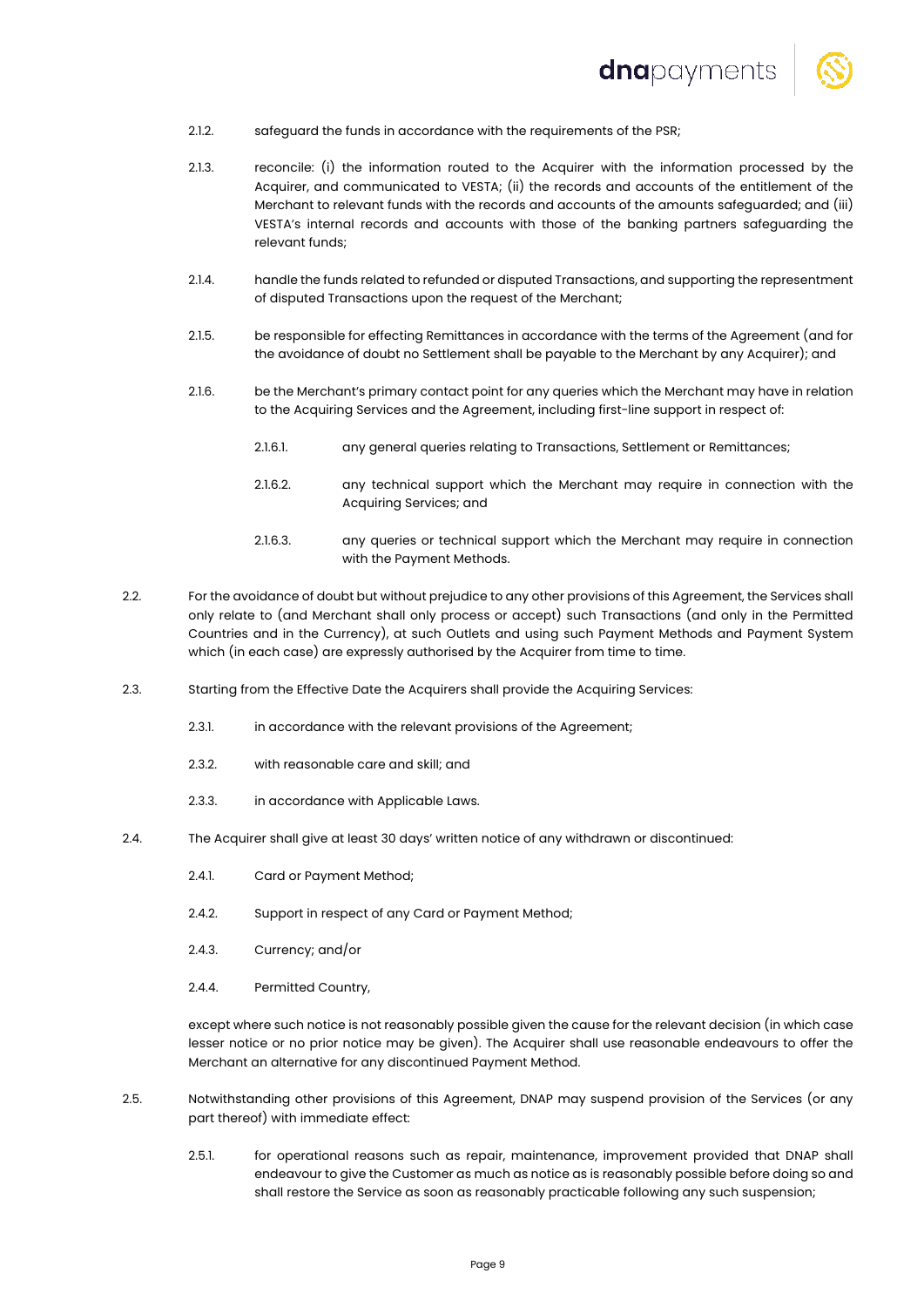

- 2.5.2. where the integrity of DNAP systems and software may be at risk of compromise;
- 2.5.3. where the system or operation of any third party may prove a risk to operation or security of the Services or DNAP's wider operations or regulatory obligations;
- 2.5.4. if the Merchant fails to comply with Procedure Guides.

#### **3. MERCHANT INFORMATION**

- 3.1. The information in the Agreement and obtained in accordance with clause 3.2 relating to the Merchant, together with other information obtained about the Merchant and its Personnel in connection with the Agreement, may be used and disclosed by the Acquirer for various purposes as set out in the Agreement (including in accordance with clauses 3.3, 3.4 and 3.4.5) and, where the information comprises Personal Data, the Privacy Policy (in each case, including after termination of the Agreement for any reason).
- 3.2. The Merchant acknowledges and agrees that:
	- 3.2.1. the Acquirer shall be entitled to obtain and use any and all information provided by or on behalf of the Merchant to the Acquirers or the Payment Schemes in connection with the Agreement as though such information was also provided directly to the Acquirer as part of the Agreement;
	- 3.2.2. some or all of the Payment Schemes or Acquirers may:
		- 3.2.2.1. operate databases containing information regarding the conduct of Transactions by the Merchant;
		- 3.2.2.2. record and monitor any breach by the Merchant of its duties in respect of Data;
		- 3.2.2.3. categorise undesirable acts and omissions of the Merchant under certain codes (each such code being a **Reason Code**);
	- 3.2.3. the Payment Schemes shall be entitled to notify the Acquirer of any of information referred to in clause 3.2.2, including notification of Reason Codes and information associated with such Reason Codes;
	- 3.2.4. any of the foregoing information may be used and disclosed by the Acquirer for any of the purposes set out in the Agreement (including in accordance with clauses 3.3, 3.4 and 3.4.5) and, where the information comprises Personal Data, the Privacy Policy (in each case, including after termination of the Agreement for any reason).
- 3.3. In addition to any provisions of the Privacy Policy pertaining to any Personal Data relating to the Merchant and its Personnel, the Acquirer may use and share the Merchant's information (including regarding the Merchant, the Merchant's business, the Merchant's conduct relating to the Agreement or the operations and activities contemplated by it and details of Transactions) with any Acquirer, any the Acquirer Group Companies, the Card Issuers, the Payment Schemes, any Regulatory Bodies and credit reference agencies to help the Acquirer and/or them:
	- 3.3.1. manage and assess information security;
	- 3.3.2. manage and assess financial and insurance risks;
	- 3.3.3. recover debt;
	- 3.3.4. develop customer relationships, services and systems;
	- 3.3.5. prevent and detect fraud and other crime; and
	- 3.3.6. prevent and detect breach of any Applicable Laws.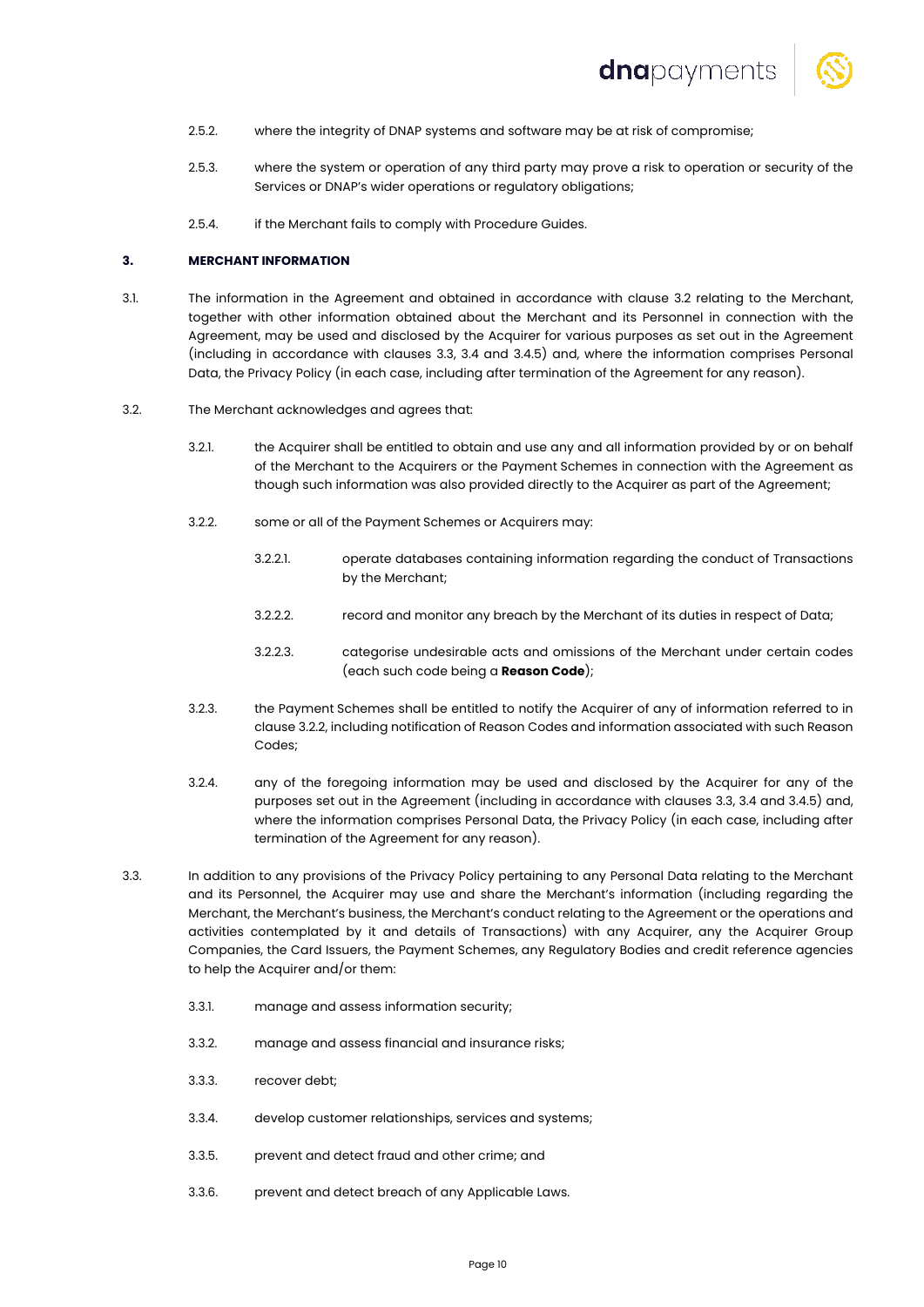



- 3.4. The Merchant hereby authorises the Acquirer to release Data and any other information relating to the Services, the Agreement and the Merchant or its Personnel (including all relevant information and notifications obtained from the Merchant pursuant to clause 4) to the Acquirer's Personnel, any the Acquirer Group Companies, the Payment Schemes, the Card Issuers and the Acquirer or any other Person:
	- 3.4.1. as required for the provision of the Services;
	- 3.4.2. as required for the purpose of fulfilling the Acquirer's obligations (or exercising its rights) under the Agreement;
	- 3.4.3. in connection with the purposes referred to in clause 3.2.2 and/or any termination of the Agreement pursuant to clause 28.4.4;
	- 3.4.4. where the Acquirer is required or permitted to do so by any Applicable Laws (or in connection with its compliance with any Applicable Laws);
	- 3.4.5. where the Acquirer assigns, sub-contracts or transfers its rights and/or obligations under the Agreement; or
	- 3.4.6. where the Acquirer, or any third party, is investigating any suspected criminal activity.
- 3.5. The Merchant shall:
	- 3.5.1. if instructed by the Acquirer, promptly provide (or procure the provision of) the Data or other information referred to in clause 3.4 directly to any third party for the purposes referred to in such clause; and
	- 3.5.2. give the Acquirer reasonable assistance to facilitate the successful collection and delivery of all Data.
- 3.6. Notwithstanding the entry into force of the Agreement, the Acquirer may subsequently make all reasonable checks about the Merchant and any director, shareholder and/or other business owner of the Merchant including making periodic searches or checks on or with (and providing information about the Merchant to) credit reference agencies, fraud prevention agencies, Card Issuers, Payment Schemes, to manage and take decisions about their relationship or prospective relationship with the Merchant. Furthermore, the Acquirer has the right to add new risk and fraud features and/or checks relating to any aspect of the Services or the Agreement and to change any existing features or checks, in each case without prior notice to the Merchant.
- 3.7. The Merchant acknowledges and agrees that where the Acquirer has acted in good faith, the Acquirer shall have no liability to the Merchant for any inaccuracy in the information the Acquirer provides to any third parties pursuant to this clause 3.

# **4. MERCHANT ASSISTANCE**

- 4.1. The Merchant shall promptly provide to the Acquirer (or procure for the Acquirer) on request:
	- 4.1.1. such access to the Merchant's Personnel and to the Merchant's data, information and documentation (including Data); and
	- 4.1.2. such co-operation and assistance from the Personnel (and any other applicable third parties),

in each case, as may be reasonably required by the Acquirer in connection with the provision of the Services, the performance of its other obligations (or the exercise of its rights) under the Agreement or Applicable Laws.

4.2. Without prejudice to the generality of clause 3.1, the Merchant shall (and shall ensure that its Personnel shall), at all times throughout the term of the Agreement and for such period thereafter as the Acquirer may require: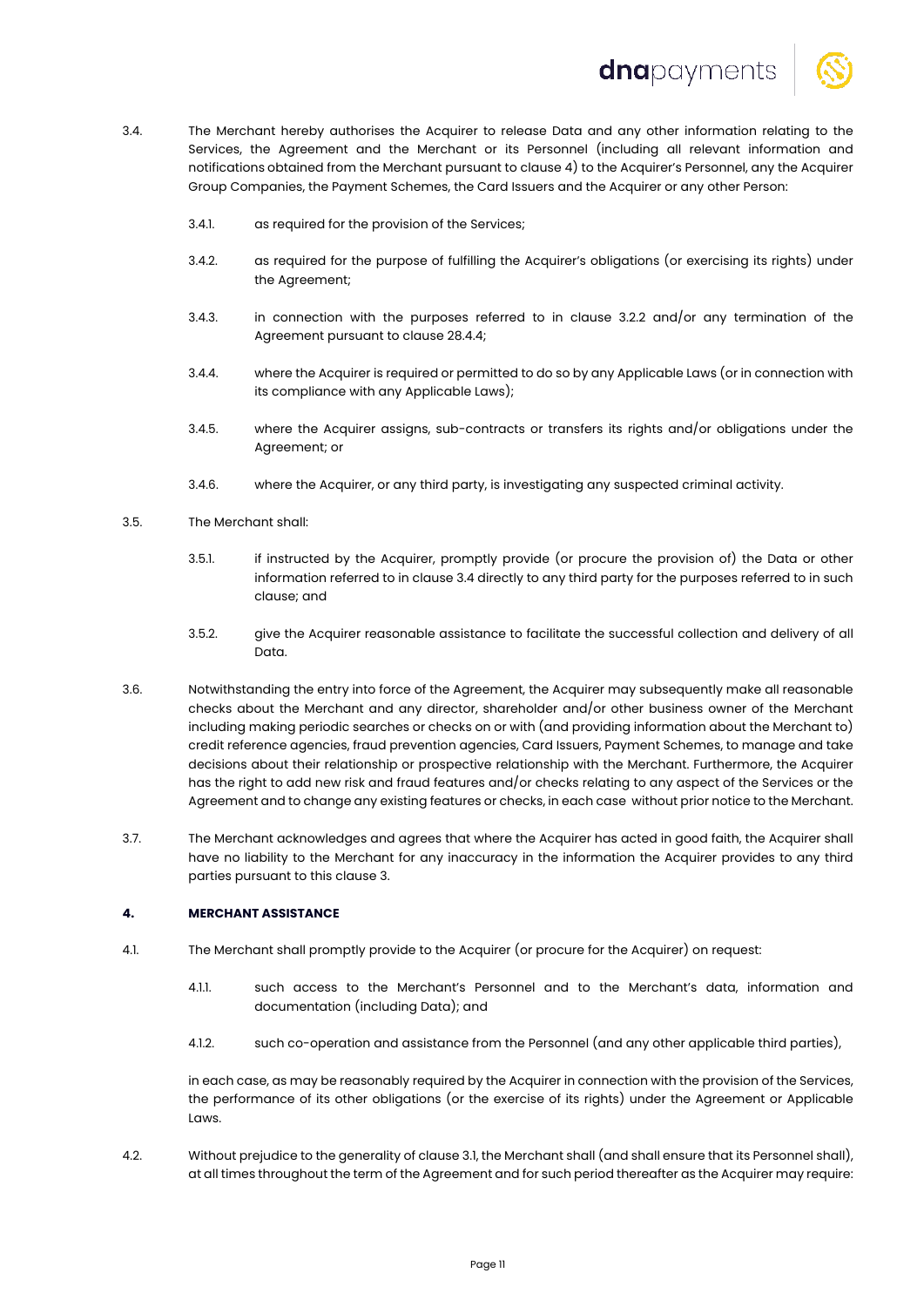# dnapayments



- 4.2.1. promptly provide to the Acquirer such information as the Acquirer may request relating to the Merchant and its business, including: its trading names, its legal status, its financial status, its activities, its Payment Methods and Payment System (including their associated processes), its shareholders, its ultimate beneficial shareholders, a detailed description of goods and services sold by the Merchant (including any regulatory licences and registrations required to sell such goods or services), details of each of the Outlets, its ability to provide any Sale Items or any other goods or services, details of the current actual or expected delivery dates of Sale Items and estimates for the average time of delivery dates of Sale Items after conclusion of Transactions;
- 4.2.2. promptly provide all documentation, information, materials and assistance reasonably required by the Acquirer relating to the Agreement, including:
	- 4.2.2.1. where required to satisfy the Acquirer's obligations under Applicable Laws, to any Payment Scheme, any Regulatory Body or any other third party;
	- 4.2.2.2. relating to the prevention and detection of fraud; and
	- 4.2.2.3. relating to any aspect of the processing of Data by the Merchant or by any Person on its behalf;
- 4.2.3. promptly comply with all instructions (including any Procedure Guide) issued from time to time by or on behalf of the Acquirer in relation to the provision or use of the Services, the processing of Transactions or the performance of the Merchant's obligations under the Agreement;
- 4.2.4. fully cooperate with the Acquirer and promptly provide all information requested by the Acquirer in respect of any dispute relating to a Transaction (including a dispute between the Acquirer and the Merchant);
- 4.2.5. promptly provide the Acquirer on request with the Merchant's latest audited accounts and any other financial information which the Acquirer may require (including management accounts);
- 4.2.6. promptly provide assistance to the Acquirer and all documentation and information requested by the Acquirer in order to ensure compliance with Applicable Laws relating to:
	- 4.2.6.1. anti-money laundering, financial crime compliance and identity screening; and
	- 4.2.6.2. the duties of the Acquirer and the Acquirers in respect of the provision of the Services;
- 4.2.7. promptly provide reasonable assistance to the Acquirer on request for the prevention and detection of fraud or other criminal activity in respect of Transactions; and
- 4.2.8. take all reasonable steps to assist the Acquirer in handling any claim or query raised by a Customer, Card Issuer, Payment Scheme, Acquirer, Regulatory Body or any other third party in relation to the Services.
- 4.3. The Merchant shall advise the Acquirer immediately in writing of any:
	- 4.3.1. other agreement that the Merchant enter into concerning the Merchant's acceptance of transactions which are the same as or similar to the Transactions;
	- 4.3.2. act, omission or error of the Merchant or its Personnel or of any other third party of which the Merchant is aware which does or may:
		- 4.3.2.1. cause loss or damage to the Acquirer (including damage to the Acquirer's reputation); or
		- 4.3.2.2. adversely affect the Merchant's ability to perform the Merchant's obligations under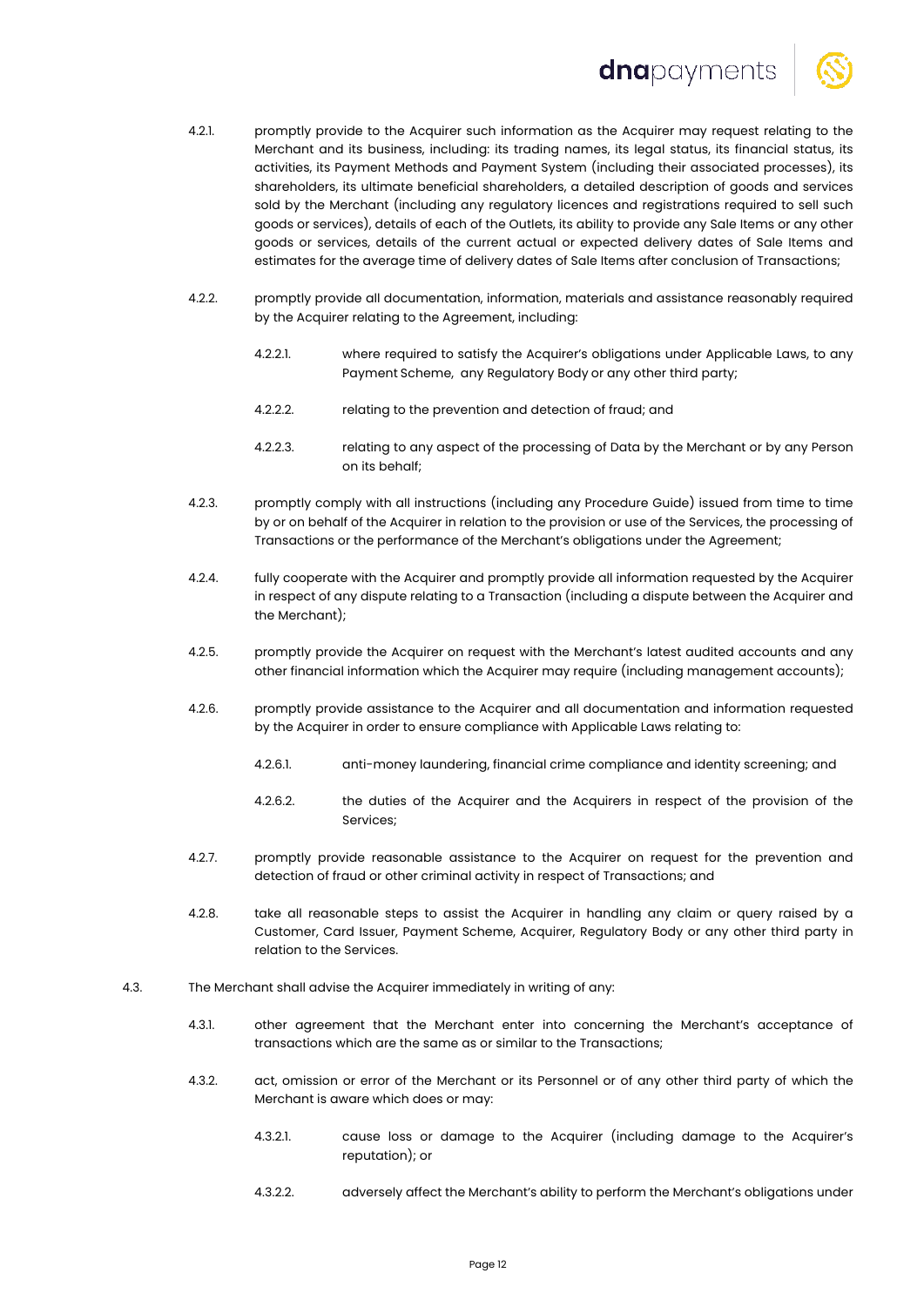

## the Agreement;

- 4.3.3. actual or suspected violation or compromising of the security or integrity of any Data, the Payment System (or associated processes) or any other information relating to the Services or the Payment Schemes, or any confidential information relating to the Acquirer, an Acquirer or any Customer at any time obtained or held by the Merchant; and/or
- 4.3.4. material change (or proposed change) in the nature of the Merchant or the Merchant's business (including details of any changes in the goods and/or services sold by the Merchant, any additional business commenced by the Merchant, any change in its ownership or shareholders, any change in its trading name, trading hours or contact details, changes to the Outlets, any creation of additional Outlets or any cessation of its business at any Outlet or generally).

# **5. PORTAL**

- 5.1. The Merchant shall use the Portal to access relevant information relating to the Agreement and the Services, including (for each relevant period):
	- 5.1.1. details of applicable Transactions, including the number of approved Transactions, the status of a Transaction, a Transaction value/amount (and details of the applicable Currency); the date of the Transaction and the applicable Payment Method used for a Transaction);
	- 5.1.2. the number of Chargebacks (and relevant details, as applicable).
- 5.2. DNAP shall also make available on the Portal any applicable information to be given to the Merchant pursuant to the requirements of the PSR.
- 5.3. DNAP shall provide or otherwise make available to the Merchant on the Portal the information referred to in clause 5.1 periodically (and in any event no less frequently than once each month). Any applicable Information referred to in clause 5.2 shall be provided by DNAP within any requisite timescales specified in the PSR.
- 5.4. DNAP shall use reasonable endeavours to provide access to the Portal at all material times. For the avoidance of doubt, no warranty is given by DNAP that the Portal shall be provided or accessible on a continuous basis and the Merchant acknowledges and agrees that interruptions may occur, whether by reason of breakdown or for any other reason, in the provision of the Portal.
- 5.5. DNAP may add or remove features to the functionality of the Portal at any time and without prior notice to the Merchant, provided always that the ability to obtain the information referred to in clauses 5.1 and 5.2 is not materially adversely affected.

# **6. API AND SOFTWARE**

- 6.1. DNAP may provide the API and the Software to enable the Merchant to use the Services. Subject to clause 6.2, DNAP reserves the right, at any time, to:
	- 6.1.1. change or amend the API and/or the Software (including changes to the functionalities and characteristics thereof);
	- 6.1.2. provide the Merchant with a new version of the API and/or the Software; and/or
	- 6.1.3. require the Merchant to install or update any and all Software to continue using the Services.
- 6.2. No changes referred to in clause 6.1 will be implemented by DNAP which materially reduce the functionality of the Services to be provided under the Agreement, except where this is made necessary by:
	- 6.2.1. the need to follow generally accepted changes in the payment industry standards;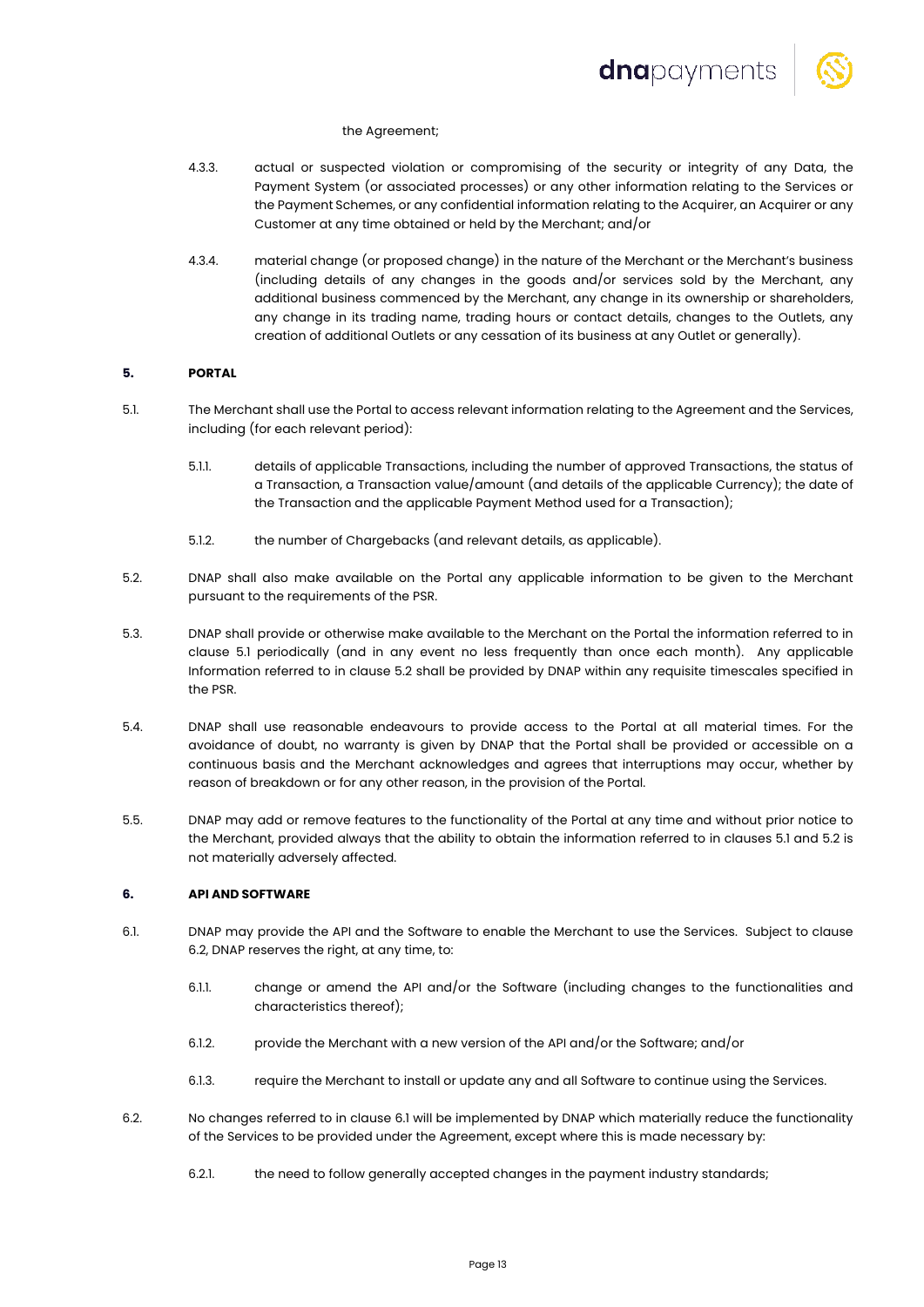

- 6.2.2. changes in Applicable Laws, or for compliance with Applicable Laws;
- 6.2.3. the need for increased security due to risks identified by DNAP; and/or
- 6.2.4. other reasonable grounds which warrant the reduction of functionality.
- 6.3. If, pursuant to clause 6.2, DNAP implements any changes which materially reduce the functionality of the Services to be provided under the Agreement, the Merchant may terminate the Agreement by giving written notice to DNAP within 30 (thirty) days after DNAP informed the Merchant of the change.
- 6.4. DNAP shall inform the Merchant of any material changes referred to in clause 6.1. DNAP shall endeavour to inform the Merchant at least two (2) months in advance of the changes, where reasonably possible, but lesser (or no) advance notice may be given depending on the circumstances (including where changes are required in the circumstances referred to in clause 6.2.

# **7. GENERAL TRANSACTION OBLIGATIONS**

- 7.1. The Merchant agrees to honour each valid and current Payment Method for Customers by accepting the same as a means of payment in the Currency at all of the Outlets and by making available and supplying to Customers the full range of the goods and/or services offered by the Merchant to its customers generally.
- 7.2. The Merchant must inform all of its customers in a clear and unequivocal manner which types of Cards and other Payment Methods are accepted and which are not. This information must be prominently displayed, together with the Payment Scheme Marks, at each Retail Outlet (at the entrance and at the till where Transactions are conducted) and on each Online Outlet.
- 7.3. The Merchant shall:
	- 7.3.1. only accept payments and/or process Refunds from Customers in connection with goods and/or services which the Merchant has supplied to the relevant Customer;
	- 7.3.2. only accept payments and/or process Refunds in respect of goods and services which commonly fall within the Merchant's business (as identified in the Merchant's Order Form for the Services or as approved by the Acquirer from time to time);
	- 7.3.3. only accept payments in respect of Sale Items that the Customer would reasonably expect to receive;
	- 7.3.4. ensure that all Transactions specify the exact amount of the Transaction to the Customer at the point of sale at which authorisation of the Transaction is made by the Customer;
	- 7.3.5. supply all Sale Items in accordance with all Applicable Laws; and
	- 7.3.6. notify the Acquirer immediately in writing on becoming aware of any unauthorised or incorrectly executed Transaction.
- 7.4. The Merchant shall ensure that all applicable Online Outlets clearly and prominently display all information required pursuant to the Payment Scheme Rules, including:
	- 7.4.1. all applicable details relating to the Merchant and the Online Outlet;
	- 7.4.2. the address for Cardholder correspondence;
	- 7.4.3. the address from which ECommerce Transactions are carried out;
	- 7.4.4. a Customer privacy policy meeting the requirements of the Data Protection Legislation;
	- 7.4.5. a description of the Merchant's security capabilities (including procedures and processes for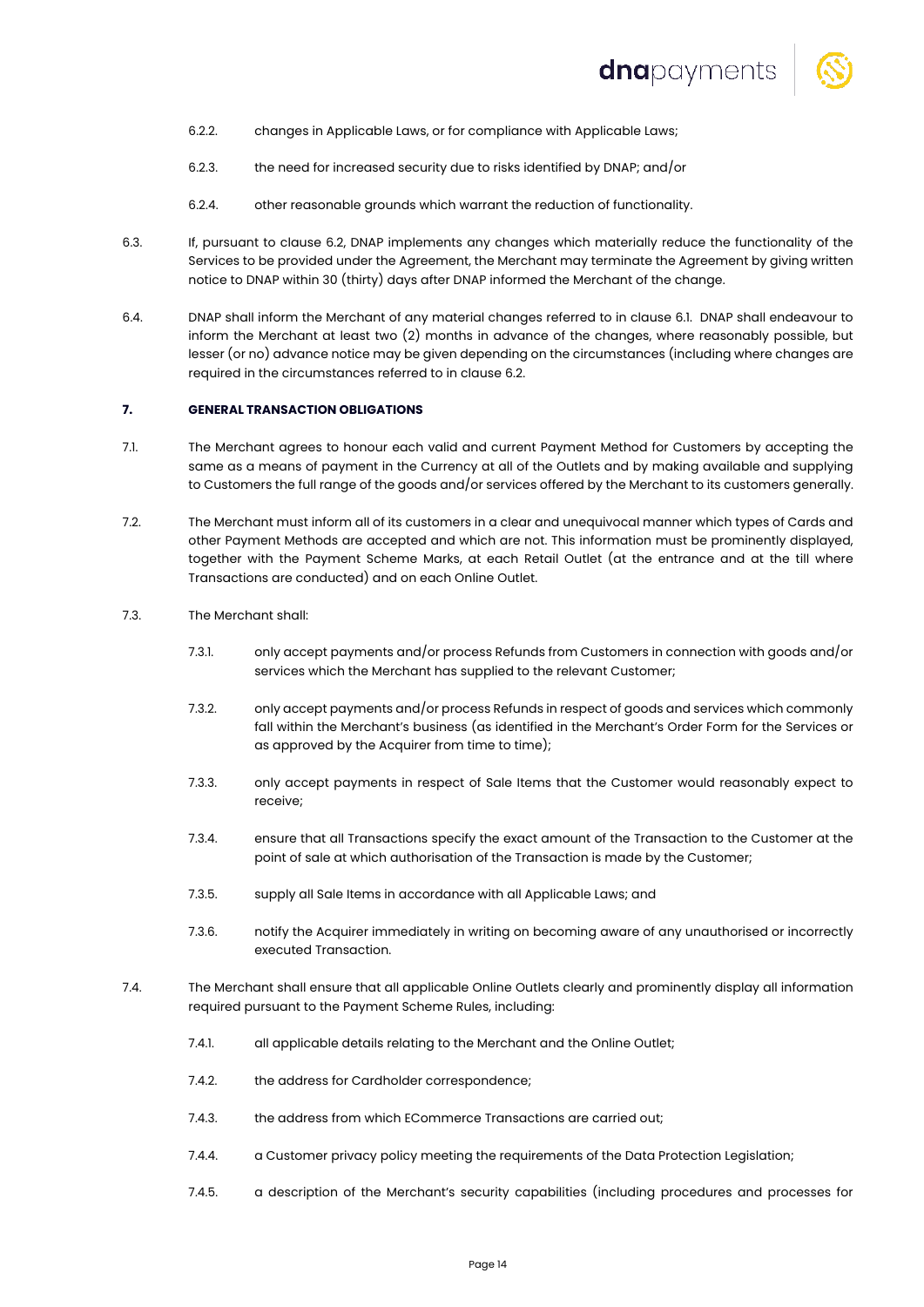# dnapayments



keeping the Payment System and associated Transactions safe and secure);

- 7.4.6. a description of how the Merchant transmits Card details;
- 7.4.7. the Payment Scheme Marks;
- 7.4.8. a complete description of the applicable goods or services;
- 7.4.9. **a return and refund policy:**
- 7.4.10. customer service contact details, including an email address and telephone number;
- 7.4.11. the currency in which Transactions will be made;
- 7.4.12. any export restrictions that will apply to the goods or services; and
- 7.4.13. policies on delivery of goods (including by way of split shipments, where applicable).
- 7.5. The Merchant shall not (and shall not otherwise seek or purport to be entitled to):
	- 7.5.1. impose on any Customer any surcharge, or other extra fee or charge of any nature, for using a Card or for using any particular type of Card or Payment Method (which, for the avoidance of doubt, shall not preclude the Merchant from applying any booking or handling fee which does not differentiate between Customers based on their choice of means of payment);
	- 7.5.2. remove, lessen or otherwise adversely alter any discount or benefit which would otherwise be available to a Customer but for their use of a Card or any particular type of Card or Payment Method, or extract any special agreement or condition or security from a Customer in connection with the use of the Card or Payment Method;
	- 7.5.3. disburse funds in the form of travellers cheques, if the sole purpose is to allow a Customer to make a cash purchase of goods and services from the Merchant;
	- 7.5.4. accept a Transaction that does not result from an act between the Customer and the Merchant;
	- 7.5.5. accept Customer payments for collecting or refinancing existing debt (including a dishonoured cheque);
	- 7.5.6. request or use its account number for any other purpose other than as payment for its goods or services;
	- 7.5.7. add any tax to Transactions, unless as required pursuant to any Applicable Laws;
	- 7.5.8. split a single Transaction into two or more separate Transactions, or collect any tax amount due on a Transaction other than as part of such Transaction;
	- 7.5.9. except to the extent otherwise expressly permitted or required pursuant to clause 8 in respect of Card-Not-Present Transactions, request a Customer to provide Card or account details in writing (including email) or write down Customer's Card or account details; or
	- 7.5.10. accept or attempt a Card Transaction where the Card presented to the Merchant has expired, appears to have been altered, defaced or reprinted in any way, does not have the signature of the Cardholder thereon or which is listed in a Stop List.
- 7.6. Without prejudice to clauses 7.5.1 and 7.5.2, the Merchant shall inform the Customer of any charge made or reduction offered by the Merchant for using a Card or Payment Method, or the basis for calculating any such charge or reduction, prior to processing any Transaction.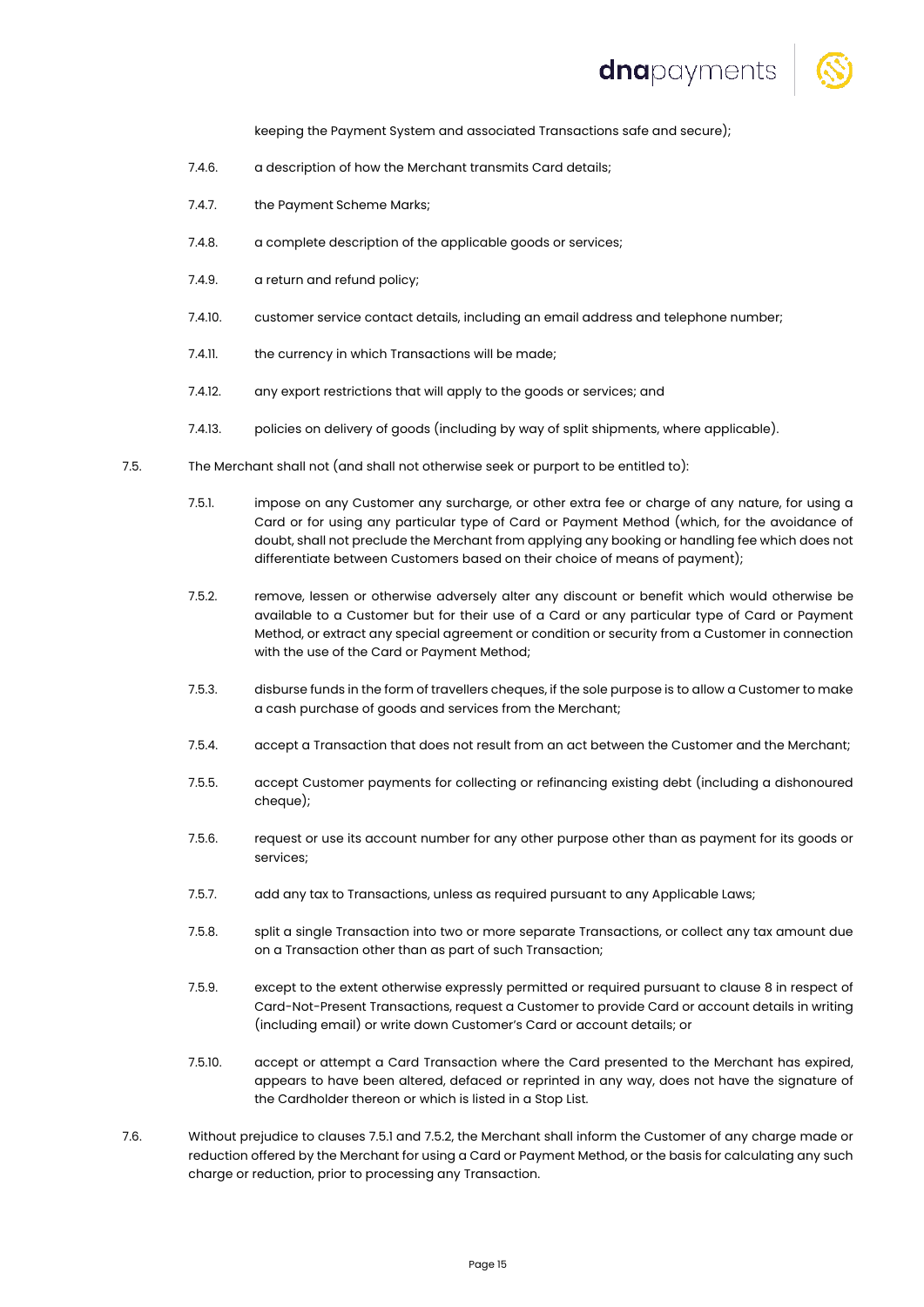

- 7.7. The Merchant shall comply with the point of sale procedures specified in this Agreement, any Procedure Guide and all other instructions from the Acquirer in respect of all Transactions or the use of Payment Methods.
- 7.8. The Merchant shall not store, at any time:
	- 7.8.1. any Card verification value (including any PIN number or verification value) contained in the magnetic stripe, chip or other electronic component of such Card or printed on the Card in or next to the signature panel;
	- 7.8.2. the full contents of any track from the magnetic stripe of a Card (on a Card, in a chip or other electronic component, or elsewhere); or
	- 7.8.3. any other Data which an Acquirer or a Payment Scheme mandates from time to time must not be stored.
- 7.9. If the Merchant processes a Transaction electronically (other than in the case of a Card-Not-Present Transaction), the Merchant shall:
	- 7.9.1. ensure that the total amount of the Transaction and any further information which the Acquirer may from time to time reasonably require must be captured on the Terminal Receipt;
	- 7.9.2. ensure that (except for Contactless Transactions), it only undertakes Card Transactions using an IC Card and a PIN and that the Cardholder enters the correct PIN (unless the Payment Method or Payment Scheme does not permit use of an IC Card and a PIN, in which case the Merchant shall undertake the Card Transaction using the magnetic stripe of a Card and shall ensure that the Cardholder signs the Terminal Receipt and that the signature of the Cardholder on the Terminal Receipt substantially resembles that appearing on the Cardholder's Card); and
	- 7.9.3. provide the Customer with one copy of the Terminal Receipt (after the valid conclusion of the Transaction).
- 7.10. Without prejudice to the generality of clause 24.1.2, if the Merchant accepts any Contactless Transaction which exceeds the Contactless Transaction Limit, the Merchant shall be liable for and shall indemnify the Indemnified Parties and hold them harmless from and against any and all Losses arising directly or indirectly from or in connection with such Contactless Transaction.
- 7.11. The Merchant shall permit a Customer to withdraw his/her consent to a Transaction at any time prior to execution of the Transaction. Where a Customer so withdraws their consent, the Merchant shall ensure that the Transaction is not executed.
- 7.12. The Merchant agree that it is its sole responsibility to prove to the Acquirer's satisfaction (or that of the relevant Card Issuer, Payment Scheme or Acquirer) that the debit of a Customer's account was authorised by such Customer.
- 7.13. The Merchant shall comply with all Applicable Laws in connection with the processing of Transactions and the performance of all its activities in connection with the Agreement.

# **8. CARD-NOT-PRESENT TRANSACTIONS**

- 8.1. The Merchant may accept Card-Not-Present Transactions only where this has been confirmed by the Acquirer in writing (and only using such Payment System as has been approved by the Acquirer for such purposes).
- 8.2. Prior to completion of each Card-Not-Present Transaction, the following information shall be obtained from the Cardholder:
	- 8.2.1. the Card Number;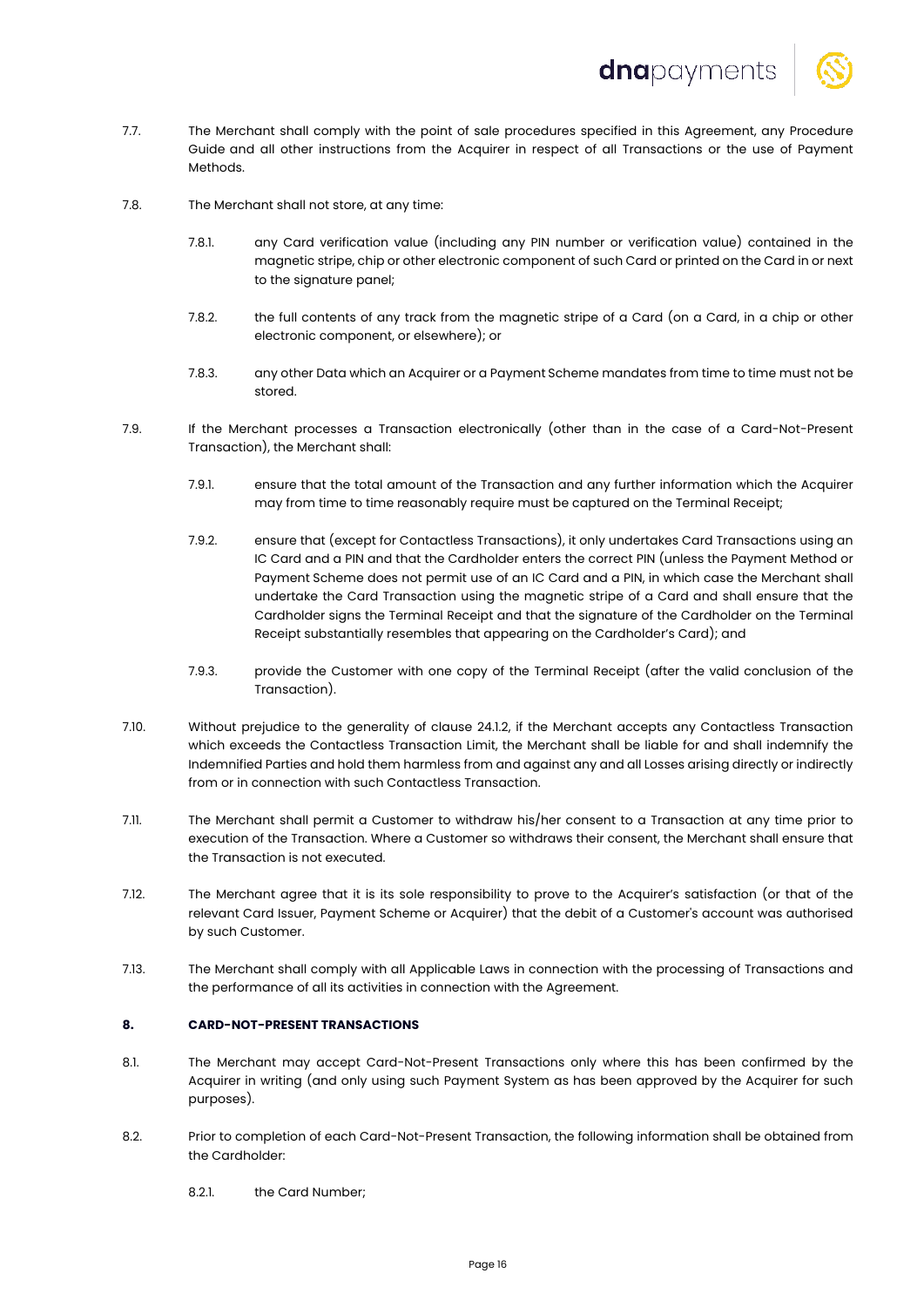

- 8.2.2. the expiry date of the Card;
- 8.2.3. the Cardholder's name and initials, as they appear on the Card;
- 8.2.4. the Cardholder's address to which the Card is registered, as provided by the Cardholder;
- 8.2.5. if applicable, the address to which the relevant Sale Goods are to be dispatched; and
- 8.2.6. such additional information as may be notified to the Merchant by the Acquirer from time to time.
- 8.3. In respect of each Card-Not-Present Transaction, the Merchant shall:
	- 8.3.1. clearly designate on the Terminal Receipt the fact that it was a Card-Not-Present Transaction;
	- 8.3.2. dispatch by secure means all Sale Goods (save that the Merchant may permit a Cardholder to collect the Sale Goods, subject to the Merchant being satisfied (acting reasonably) of the identity of the person collecting the goods as the Cardholder;
	- 8.3.3. not permit Sale Goods to be collected from the Merchant by the Cardholder or any other Person on their behalf (in such circumstances, the Merchant must cancel the Card-Not-Present Transaction and carry out a new Transaction in the presence of the Cardholder).

#### **9. FLOOR LIMITS**

- 9.1. The Acquirer may from time to time notify the Merchant of a monetary limit:
	- 9.1.1. on the aggregate value of one or more Transactions in respect of any specified period (**Trading Limit**); and/or
	- 9.1.2. in respect of a single Card Transaction or series of connected Card Transactions (including Contactless Transactions) up to which the Merchant may complete sales without obtaining Authorisation (**Floor Limit**).
- 9.2. Unless otherwise notified by the Acquirer, the monetary value of the Floor Limit shall be deemed to be zero.
- 9.3. Any notification by the Acquirer pursuant to clause 9.1 shall have immediate effect and shall continue to apply save if and to the extent that the Acquirer otherwise notifies the Merchant in writing.
- 9.4. The Merchant shall not:
	- 9.4.1. exceed the Trading Limit without the Acquirer's prior written approval (to be given at the Acquirer's discretion); or
	- 9.4.2. complete a Card Transaction or series of connected Card Transactions in excess of the Floor Limit without Authorisation.

# **10. AUTHORISATION**

- 10.1. The Merchant must seek Authorisation for each payment to be made by Card, in accordance with the applicable Payment Scheme Rules. Without prejudice to the generality of the foregoing, in respect of all Card Transactions, the Merchant shall:
	- 10.1.1. seek Authorisation through the Acquirer (at the point of the Transaction and prior to concluding such Transaction) for:
		- 10.1.1.1. all face-to-face Transactions (other than valid contactless transactions) where the value is above the Floor Limit; and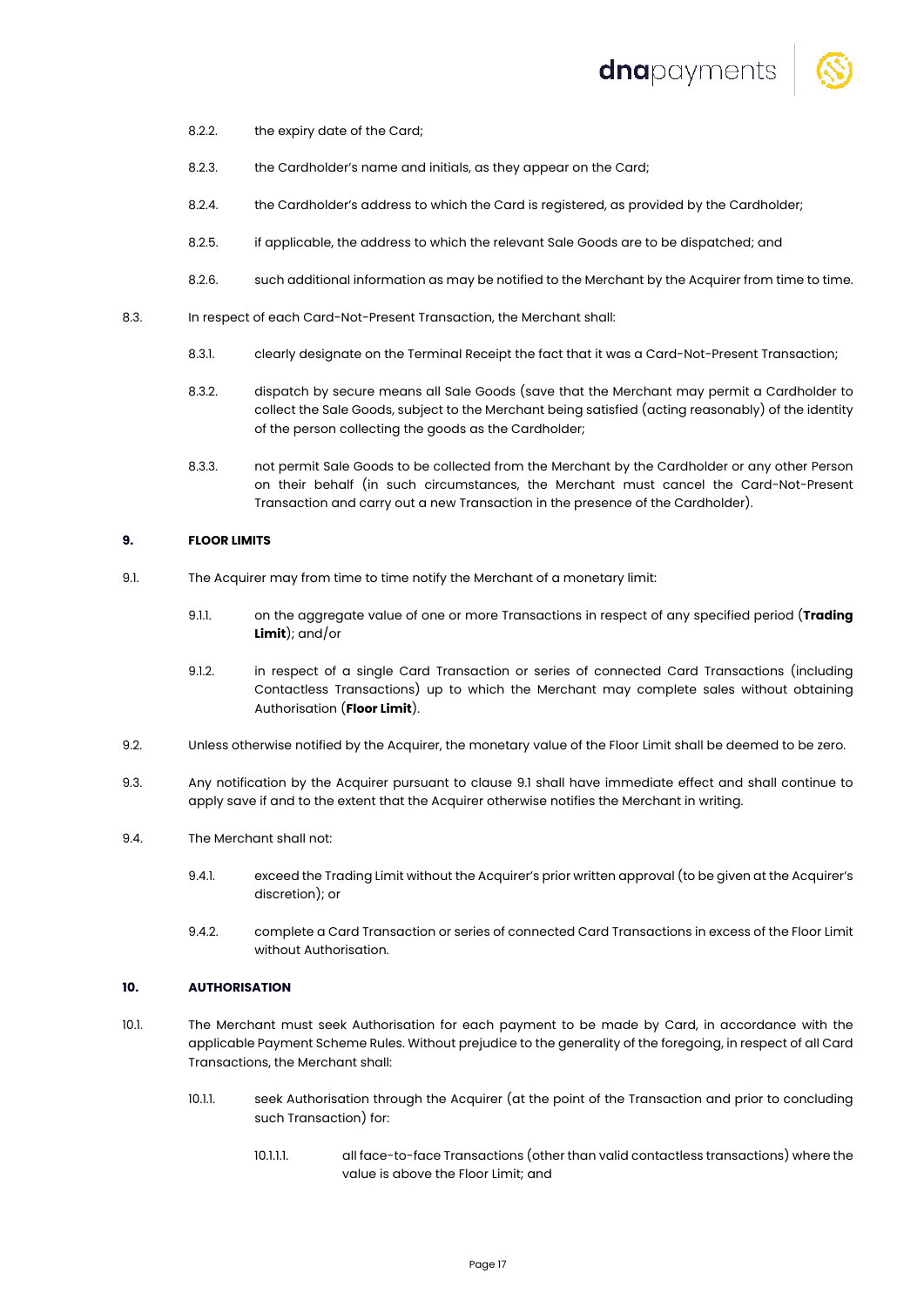

- 10.1.1.2. all Card-Not-Present Transactions;
- 10.1.2. cancel any requested Authorisation if the Merchant or the Cardholder decides not to proceed with the Transaction;
- 10.1.3. not conclude any such Transaction or complete the Card payment where Authorisation is not obtained (or where the requested Authorisation is cancelled);
- 10.1.4. not seek more than one Authorisation for a single Transaction (including where the original Authorisation request is refused); and
- 10.1.5. not seek Authorisation just to validate or register a Card.
- 10.2. The Merchant acknowledges and agrees that:
	- 10.2.1. if it wishes to just validate or register a Card, it shall follow the applicable procedure set out in the Procedure Guide;
	- 10.2.2. Authorisation is not a guarantee that the Card Transaction has been successful or that payment will be received in respect of such Card Transaction; and
	- 10.2.3. Authorisation does not prevent the Card Issuer, Payment Scheme, Acquirer or the Acquirer from applying or recovering a Chargeback, Fine or other amounts in relation to the relevant Transaction.

#### **11. REFUNDS**

- 11.1. If the Merchant agrees to, or an Acquirer instructs the Merchant at any time to, make a Refund or Credit (or similar) in respect of any Transaction, the Merchant shall not make a cash refund or payment to the Customer but shall either:
	- 11.1.1. within three (3) Business Days after the Refund has been agreed by the Merchant or has been instructed by such Acquirer: complete a Credit Voucher, provide one copy of the completed Credit Voucher to the Customer and post (or hand deliver) the Credit Voucher to the Acquirer; or
	- 11.1.2. if the Acquirer has agreed, at the relevant time, to the presentation of information by the Merchant electronically, submit such information in respect of such Refund as the Acquirer may from time to time reasonably require, in such form and manner and within such a timeframe as has been specified at the relevant time by the Acquirer.

#### **12. CHARGEBACKS AND FINES**

- 12.1. In certain circumstances, the Acquirer, Card Issuers, Payment Schemes refuse to Settle a Card Transaction or require repayment from the Merchant in respect of a Card Transaction previously Settled, notwithstanding that Authorisation may have been obtained from the Card Issuer (such circumstances being a **Chargeback**).
- 12.2. A Chargeback represents an immediate liability from the Merchant to the Acquirer and in case the Acquirer chooses, at its sole discretion, not to recover such Chargeback and Chargeback Costs from VESTA; the Acquirer shall be entitled to demand payment from the Merchant and/or otherwise recover from the Merchant by any means (including by way of use of the Rolling Reserve or by way of set-off pursuant to clause 20) the full amount of such Chargeback and Chargeback Costs (or the balance thereof, as the case may be).
- 12.3. The Merchant acknowledges and agrees that:
	- 12.3.1. under the Payment Scheme Rules and pursuant to this Agreement, the Merchant may be required to reimburse the Acquirer for Chargebacks and Chargeback Costs (or the Acquirer may be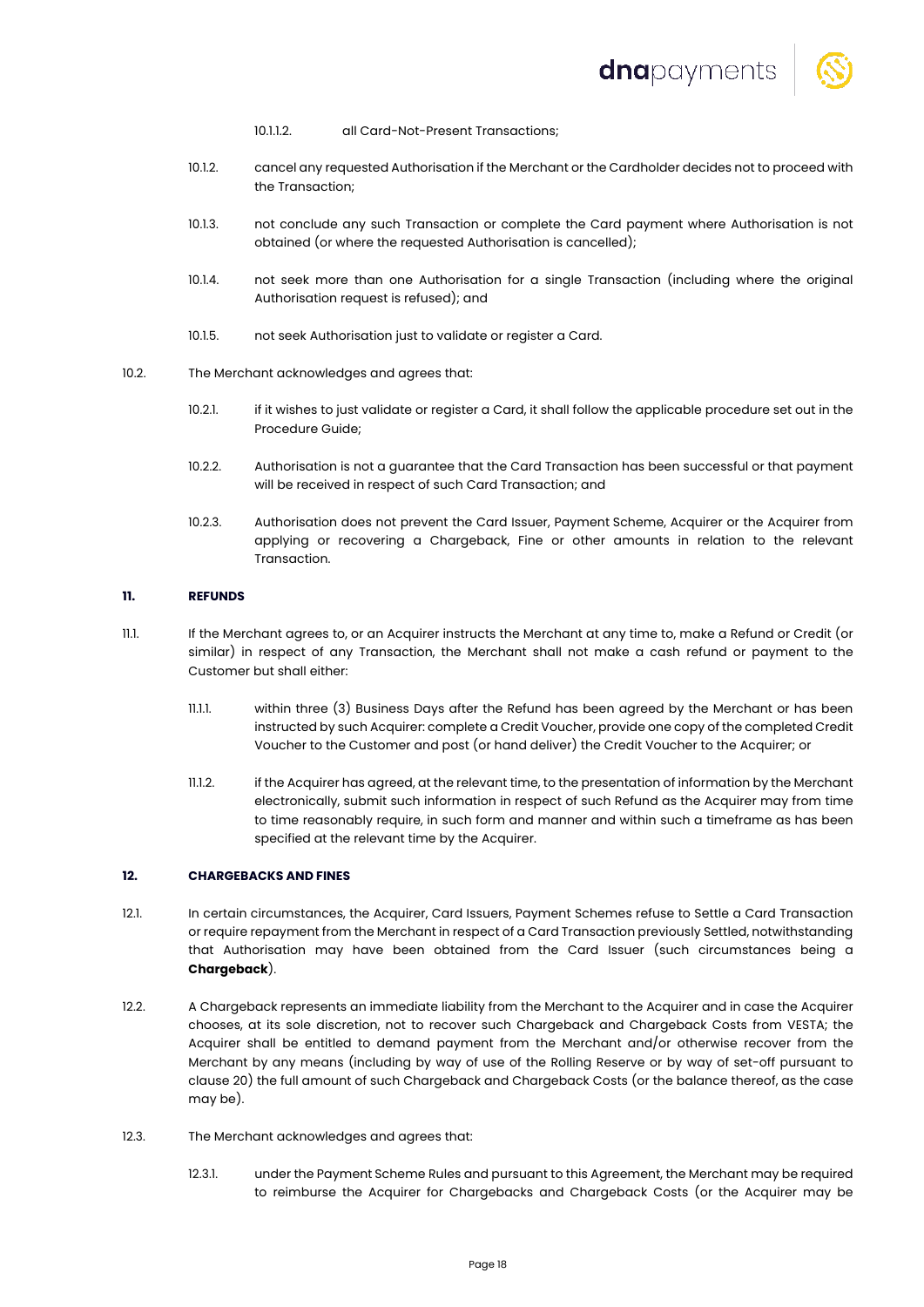

entitled to withhold Settlement of Card Transactions or require payment from the Merchant), including:

- 12.3.1.1. where the Merchant has accepted payment in respect of the relevant Card Transaction (and even if the Merchant is under no legal liability for the supply or performance of the applicable Sale Items); and
- 12.3.1.2. in the circumstances referred to in clause 12.7; and
- 12.3.2. as Chargebacks may arise a considerable period after the date of the relevant Card Transaction, the Acquirer shall remain entitled to recover Chargebacks and Chargeback Costs from the Merchant notwithstanding any termination of the Agreement for any reason, in respect of all Chargebacks and Chargeback Costs which occur in relation to Card Transactions effected pursuant to the Agreement.
- 12.4. All Chargebacks and Chargeback Costs shall correspond to the whole or part of the Settlement value of the original Transaction or, at the Acquirer's option, to an amount converted to the Settlement currency from the currency of the applied Chargeback at the rate of exchange applied by the Acquirer for Settlement purposes on the day the Chargeback is processed.
- 12.5. The Merchant acknowledges and agrees that:
	- 12.5.1. Fines shall represent an immediate liability from the Merchant to the Acquirer; and
	- 12.5.2. without prejudice to its other rights, the Acquirer shall be entitled, at any time, to recover Fines from the Merchant in the same way as Chargebacks pursuant to this clause 12.
- 12.6. The Acquirer shall not be obliged to investigate the validity of any Chargeback, Chargeback Costs or Fines and the decision of the Card Issuer or Payment Scheme in respect of any Chargeback, Chargeback Costs and/or Fines shall be final and binding on the Merchant.
- 12.7. The Acquirer shall not be obliged to effect Settlement or otherwise make payment to the Merchant in respect of any Transaction (and, where relevant Settlement or other payment has already been made, shall be entitled to demand payment from the Merchant and/or otherwise recover from the Merchant by any means, including by way of use of the Collateral or by way of set-off pursuant to clause 20, all applicable amounts relating to any Transaction) if:
	- 12.7.1. such Transaction was processed or attempted to be processed in breach of any of this Agreement, any Procedure Guide or any applicable instructions issued by the Acquirer;
	- 12.7.2. any Sales Draft, Credit Voucher or other documentation relating to such Transaction was not validly completed or submitted in accordance with the relevant provisions of this Agreement;
	- 12.7.3. the Transaction Data for such Transaction was not validly prepared or submitted in accordance with the relevant provisions of this Agreement (including where is was submitted outside of the required timescales);
	- 12.7.4. any signature on any Sales Draft or Terminal Receipt or any other document required to be signed by the Cardholder in relation to the Transaction does not substantially resemble that on the Cardholder's Card;
	- 12.7.5. the Transaction is a Sale Transaction and the applicable Sale Items have not been supplied in accordance with the terms agreed with the Cardholder, or (in the case of Sale Goods) were not fit for their purpose, or (in the case of Sale Services) were not supplied with reasonable care and skill;
	- 12.7.6. DNAP does not receive payment from a TPPP, Payment Scheme or Card Issuer on the grounds that the Transaction was in violation of, or voidable by operation of, any Applicable Laws;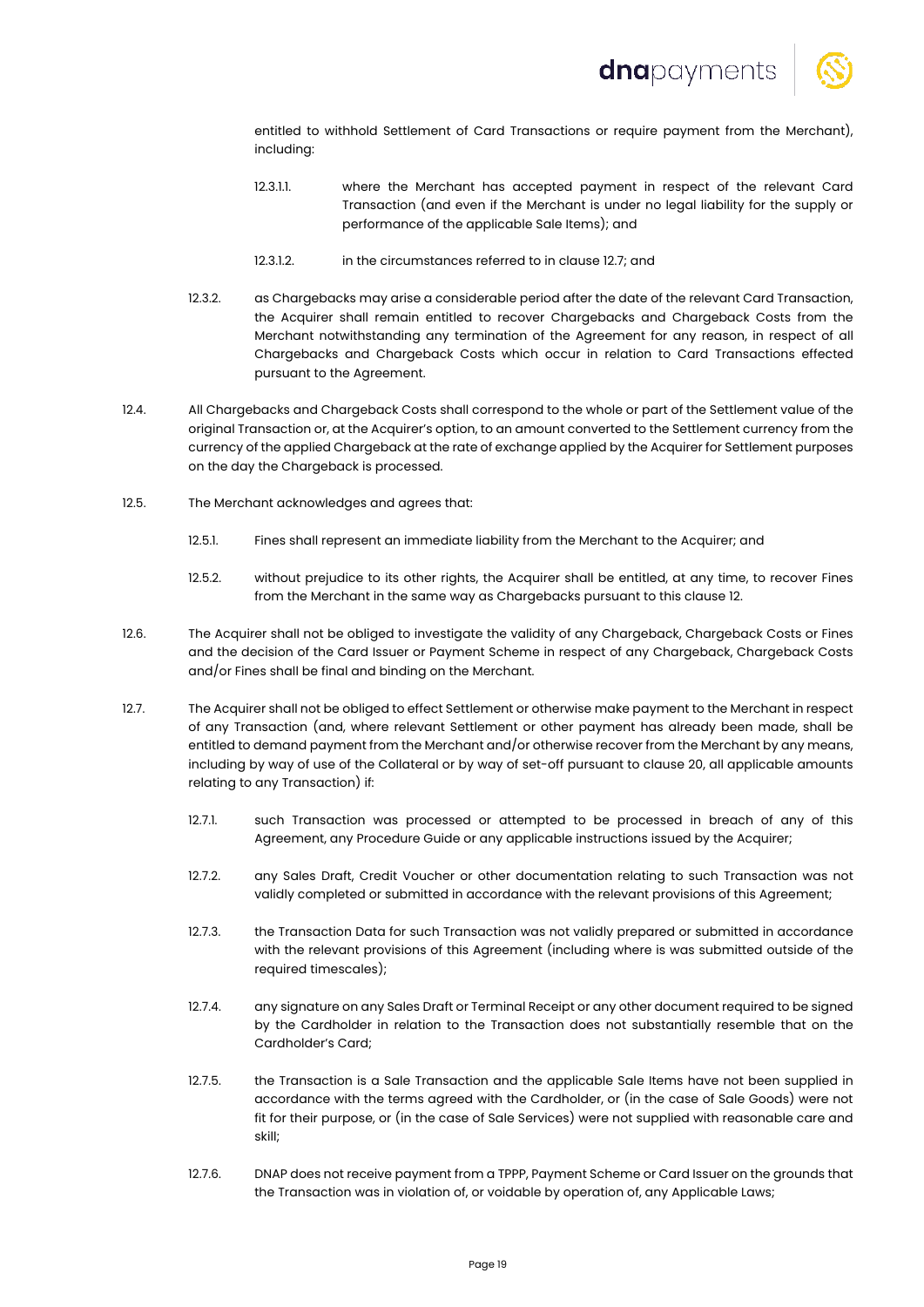

- 12.7.7. the Cardholder denies having entered into or authorised the Transaction or the sale, supply, delivery, quality or performance of the applicable Sale Items;
- 12.7.8. in the case of a Card-Not-Present Transaction, the Cardholder alleges that a Credit adjustment was requested and refused, was or agreed by the Merchant but not implemented; or
- 12.7.9. in the case of a Card-Not-Present Transaction, any information referred to in clause 8.2 is fictitious or otherwise invalid in any respect.

# **13. SUBMISSION OF TRANSACTION DATA**

- 13.1. The Merchant shall, within thirty (30) calendar days of each Transaction, submit to DNAP:
	- 13.1.1. details of each such Transaction, by:
		- 13.1.1.1. delivering or posting to DNAP a copy of the relevant Sales Draft; or
		- 13.1.1.2. if DNAP has previously confirmed in writing that such details may be presented electronically, by submission of such information electronically in such form and manner as DNAP may from time to time reasonably require; and
	- 13.1.2. a summary statement of such Sales Draft (which may be submitted electronically where permitted pursuant to clause 13.1.1.2) which shall include the following information:
		- 13.1.2.1. name, address and telephone number of the Merchant;
		- 13.1.2.2. the Merchant's identification number (or MID) assigned by DNAP to the Merchant;
		- 13.1.2.3. the total sales amount (and the total amount payable by Card, if different);
		- 13.1.2.4. the amount of tax payable in respect of the Transaction;
		- 13.1.2.5. the date of submission to DNAP; and
		- 13.1.2.6. the Sales Draft number.
- 13.2. In respect of each submission of Transaction Data, the Merchant warrants to DNAP that:
	- 13.2.1. for each Card Transaction, the Card presented to the Merchant had not expired and was not listed or identified on a Stop List at the time of the Transaction;
	- 13.2.2. all Transaction Data is legible, and has not been corrected or amended as to the value of the relevant Transaction;
	- 13.2.3. all Transaction Data is in the form authorised by DNAP;
	- 13.2.4. all Transaction Data represents (to the best of the Merchant's knowledge and belief at the time of such submission) an unconditional obligation of the Customer, not subject to any disputes, offsets or counterclaims;
	- 13.2.5. for each Card Transaction which exceeded the Floor Limit, Authorisation was obtained in accordance with the terms of these Conditions and the Transaction Data contains the relevant Authorisation/approval code;
	- 13.2.6. all statements of fact contained in the Transaction Data are true;
	- 13.2.7. where the Transaction is a Sale Transaction, the Merchant has supplied, or caused to be supplied, the applicable Sale Items (and to the associated value stated in the Sales Draft);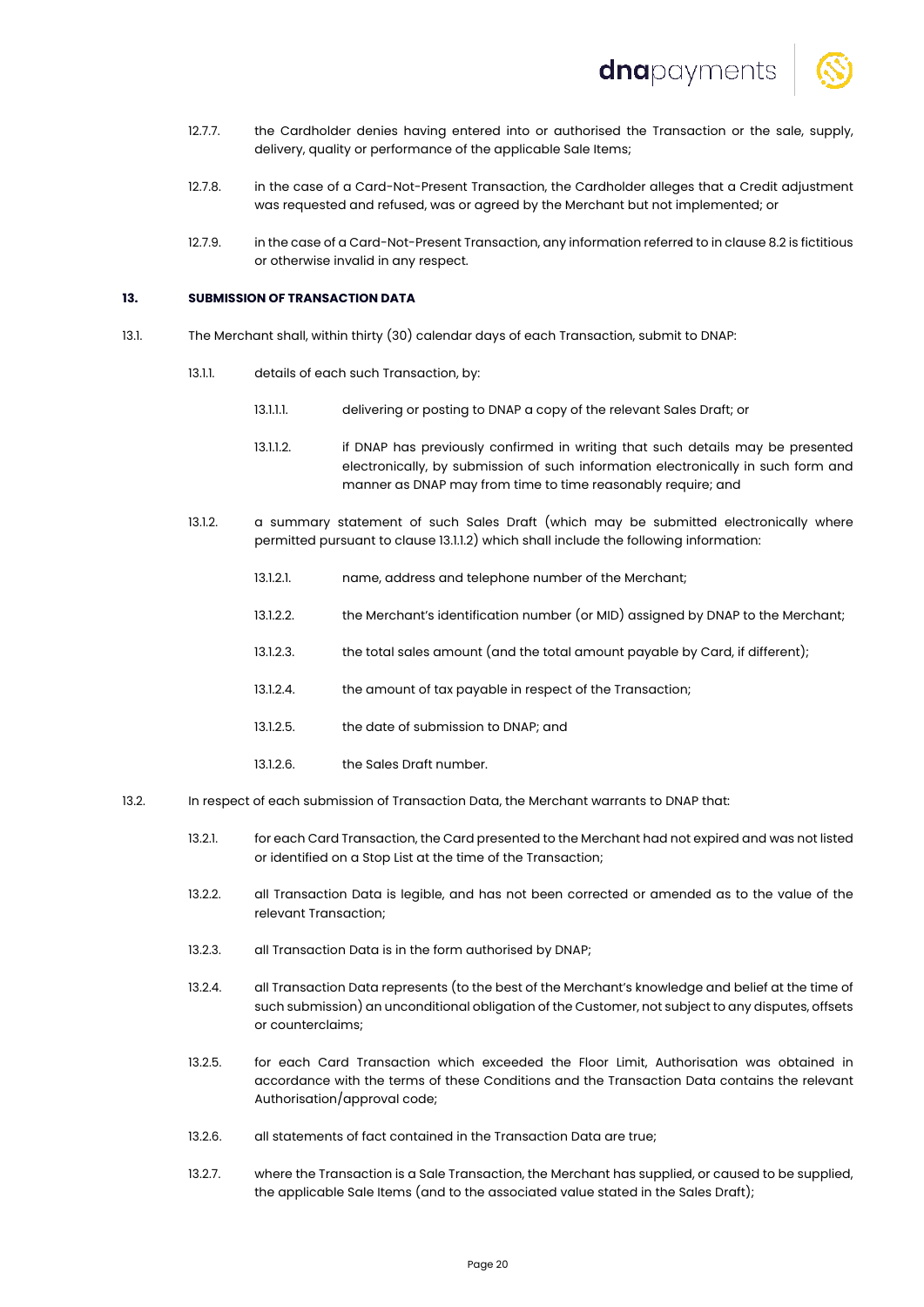

- 13.2.8. no Sales Draft, Transaction Data or other associated information has been or will be issued or presented to DNAP more than once, or has been or will be otherwise duplicated, in respect of a Transaction (unless specifically requested by DNAP); and
- 13.2.9. the Transaction Data was issued only in respect of an authorised Transaction meeting the requirements of these Conditions, any Procedure Guide and all applicable instructions from DNAP.
- 13.3. If any Transaction Data is received by DNAP after 17:00 GMT on a Business Day, or on a day other than a Business Day, such Transaction Data shall be deemed to have been received on the following Business Day.

## **14. PAYMENT SCHEMES**

- 14.1. The Merchant acknowledges and agrees:
	- 14.1.1. that the Payment Schemes are the sole and exclusive owner of the Payment Scheme Marks;
	- 14.1.2. not to contest the ownership of the Payment Scheme Marks for any reason;
	- 14.1.3. that the Payment Schemes may at any time, immediately and without advance notice, prohibit the Merchant from using any of the Payment Scheme Marks for any reason;
	- 14.1.4. that the Payment Schemes have the right to enforce any provision of the Payment Scheme Rules and to prohibit the Merchant from engaging in any conduct a Payment Scheme deems could injure or could create a risk of harm or damage to the Payment Scheme (including damage to reputation) or that could adversely affect the integrity of the Payment Schemes and payment systems, the Payment Schemes' confidential information; and
	- 14.1.5. that the Merchant shall not take any action that could interfere with or prevent the exercise of any such rights by the Payment Scheme.

# **15. MERCHANT'S COVENANTS**

- 15.1. The Merchant represents and warrants to the Acquirer that all the information which the Merchant has provided (or will provide) to the Acquirer, or the Payment Schemes (in any form) in connection with the Agreement is complete, accurate and up to date.
- 15.2. The Merchant represents, warrants and undertakes to the Acquirer that it shall:
	- 15.2.1. comply, at all times, with all Applicable Laws, any Procedure Guide and with the terms of the Agreement (including the Merchant's obligations set out in clause 3 and relating to Transactions);
	- 15.2.2. not facilitate payments to other merchants or other Persons in an aggregator model (such as payment facilitator model, digital wallet or marketplace);
	- 15.2.3. not knowingly process or submit any Transaction that is illegal or that the Merchant should have known was illegal;
	- 15.2.4. deal with all complaints made by Customers in respect of Sale Items in a like manner as if such Sale Items had been paid for in cash and provide any assistance to a Customer in the event of dispute; and
	- 15.2.5. change without undue delay the Merchant's website, policies and procedures if requested by the Acquirer from time to time in order to comply with any Applicable Laws.

# **16. ROLLING RESERVE**

16.1. Without prejudice to clause 19.1, the Merchant agrees that the Acquirer shall be entitled to deduct the Rolling Reserve from all Settlements, at the Rolling Reserve Rate.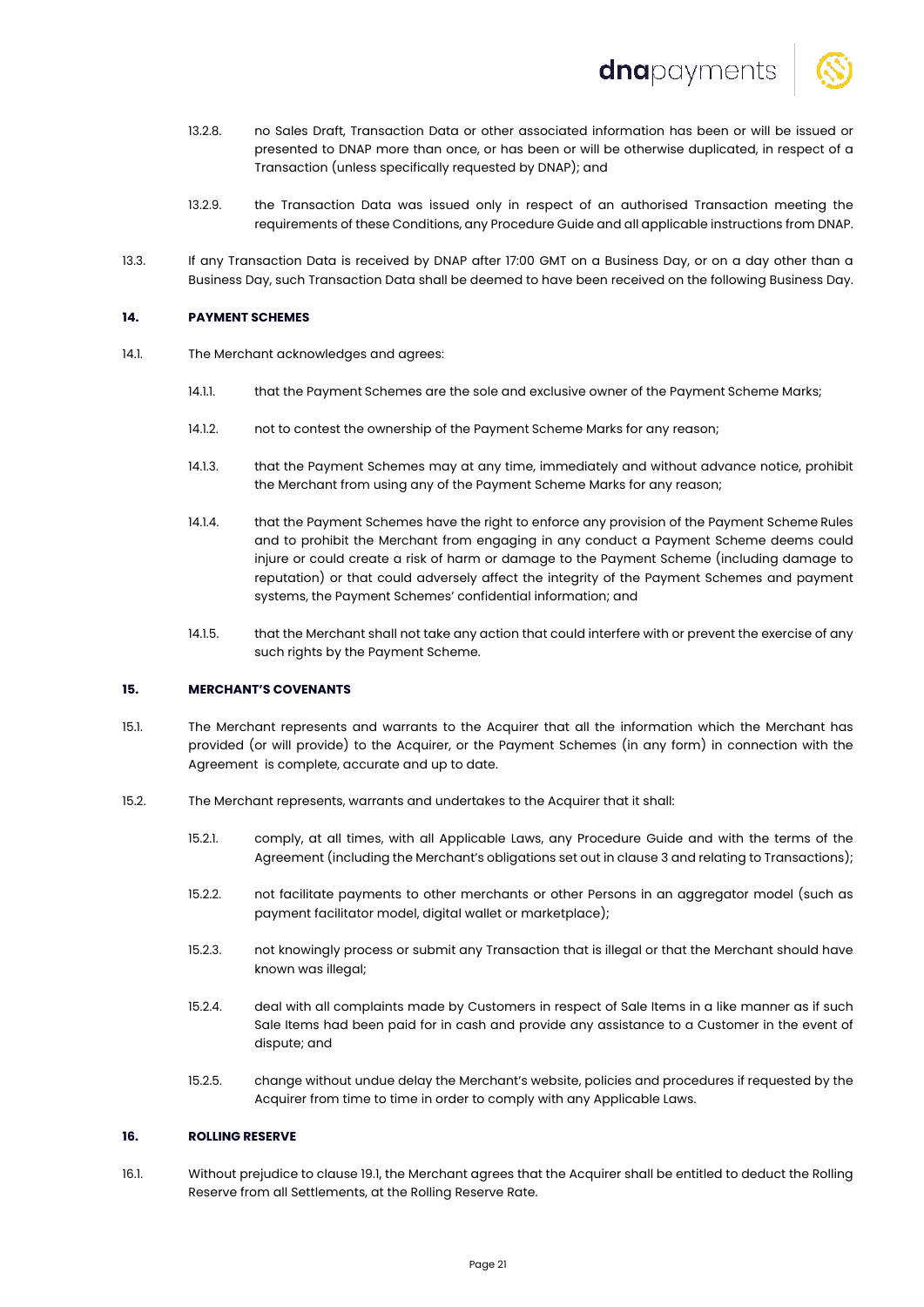

- 16.2. The Rolling Reserve shall remain with the Acquirer for not less than twenty-six (26) weeks following the date of termination of the Agreement or the date on which the Merchant last submitted Transaction Data (whichever is later), provided, however, that the Merchant shall remain liable to the Acquirer for all liabilities occurring beyond such twenty-six (26) week period.
- 16.3. In its absolute discretion, the Acquirer may upon giving written notice to the Merchant (with immediate effect and at any time) change the Rolling Reserve Rate taking into account the nature and extent of the Merchant's Transactions, Refunds, Chargebacks and other risk considerations, including any fraudulent activity.
- 16.4. The Acquirer may establish, remove, or waive the Rolling Reserve at any time with immediate effect and at its sole discretion (taking into account the nature and extent of the Merchant's Transactions, Refunds, Chargebacks and other risk considerations including any fraudulent activity).
- 16.5. The Acquirer may at any time, in its absolute discretion and without notice to the Merchant, change the terms of the Reserve Account.
- 16.6. The Acquirer reserves the right to immediately impose further charges on the Merchant if the Acquirer considers that the total value of Refunds, Credits and/or Chargebacks is unreasonable.
- 16.7. All the Acquirer's rights with respect to the Rolling Reserve (and any associated rights of the Acquirers the Payment Schemes and the Card Issuers) shall survive the termination of the Agreement.

# **17. FEES**

- 17.1. In consideration of the provision of the Services, the Merchant shall pay to the Acquirer the Fees and all other sums payable by the Merchant to the Acquirer in accordance with the provisions of the Agreement.
- 17.2. Unless stated otherwise, all Fees, charges and other payments to be made by the Merchant under the Agreement are exclusive of VAT and any other relevant taxes and in addition to paying such Fees, charges or other payments the Merchant shall also pay any such taxes.

# **18. BANK ACCOUNT AND PAYMENTS**

- 18.1. The Merchant shall, throughout the term of the Agreement and for such period as may be required thereafter, maintain the merchant bank account (and, where applicable, all direct debit mandates and other such facilities arranged with the Acquirer relating to the payment of any amounts in connection with the Agreement).
- 18.2. The Merchant shall not without the prior written agreement of DNAP:
	- 18.2.1. close or change the Merchant Bank Account (including the location of the branch at which the Merchant Bank Account is held); or
	- 18.2.2. cancel any direct debit which has been established for payment of any amounts in connection with the Agreement.
- 18.3. Without prejudice to clause 18.2, the Merchant shall give DNAP not less than 20 (twenty) Business Days' advance notice of any proposed closure of or change to the Merchant Bank Account or any proposed cancellation of any direct debit referred to in such clause.

# **19. SETTLEMENT AND REMITTANCE**

- 19.1. The Acquirer shall make payment of Settlement to VESTA, after deduction of:
	- 19.1.1. the Fees;
	- 19.1.2. the Rolling Reserve (at the Rolling Reserve Rate), if applicable;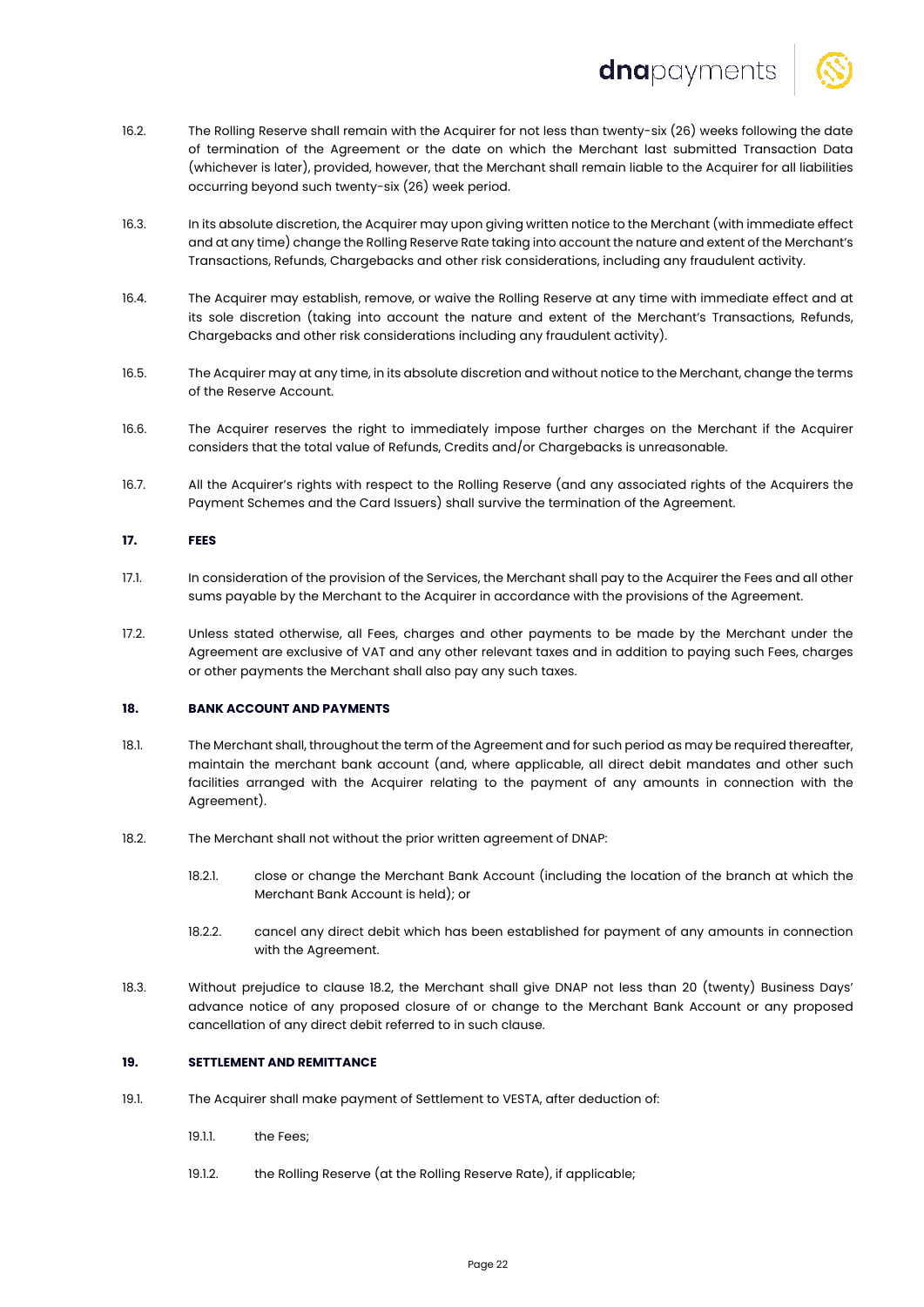

- 19.1.3. any applicable Chargebacks, Chargeback Costs, Fines or other amounts in accordance with the relevant provisions of clause 12;
- 19.1.4. any applicable Refunds;
- 19.1.5. amounts relating to any fraudulent Transactions;
- 19.1.6. (where applicable) any amounts withheld or set-off pursuant to clause 20; and
- 19.1.7. any other permitted amounts in accordance with the terms of the Agreement.
- 19.2. VESTA shall receive and collect in a segregated bank account all amounts due to the Merchant, hold such amounts as trustee for the benefit of the Merchant and pay such amounts to the Merchant Bank Account in accordance with timescale agreed between the Merchant and VESTA.
- 19.3. The Parties agree that the Settlement shall be deemed completed once the funds are credited to VESTA's Designated Account and the Merchant shall have no claim against the Acquirer with regards to the Settlement. VESTA shall indemnify the Indemnified Parties and hold them harmless from and against any and all Losses arising directly or indirectly from or in connection with any claims from the Merchant related to Settlement.
- 19.4. Remittance shall be effected to the Merchant by VESTA:
	- 19.4.1. in accordance with the remittance timescale agreed between the Merchant and VESTA, only in respect of a Transaction for which Transaction Data has been submitted to the Acquirer;
	- 19.4.2. by payment to the Merchant Bank Account.

## **20. SET-OFF AND WITHHOLDING**

- 20.1. In addition to any lien or right to which the Acquirer may be entitled by law or pursuant to the terms of the Agreement, the Merchant hereby irrevocably authorises the Acquirer from time to time without notice (and both before and after demand) to set-off by whatever means the whole or any part of the Merchant Liabilities against the Collateral (including by way of debit or withdrawal of sums from the Reserve Account) and against any Settlement (whether or not related to the Transaction that gave rise to the liability) and against any other sums held by the Acquirer for or on behalf of the Merchant.
- 20.2. If, at any time (including after termination of the Agreement for any reason) an Acquirer becomes aware or has a reasonable suspicion that the Merchant is in breach of, or may be or is likely to be in breach of, any of this Agreement then the Acquirer may (without prior notice to the Merchant) withhold payment to the Merchant of any amounts (including any Settlement) which, but for this clause 20.2, would otherwise be due and payable to the Merchant. The Acquirer shall be entitled to withhold such sums for such period as the Acquirer (in its absolute discretion) thinks fit.
- 20.3. Where the Acquirer received a Chargeback notification from Card Issuer OR has a reasonable suspicion that a Transaction may be fraudulent OR involve other Illegal or activity or was not In the ordinary course of the Merchant's business or was now compliant with PCI DSS obligations, such Acquirer shall be entitled to suspend the processing of that Transaction (and all associated Services) and/or withhold payment to the Merchant of Settlement in respect of that Transaction for such period as the Acquirer (in its absolute discretion) thinks fit.
- 20.4. Any exercise of the Acquirer's rights under this clause 20 shall be without prejudice to any other rights or remedies available to the Acquirer under the Agreement or otherwise.
- 20.5. The Merchant is not entitled to set-off any liabilities of the Acquirer under the Agreement or otherwise (whether such liabilities are present, future, actual, contingent or potential, liquidated or unliquidated) against any funds due to the Acquirer from the Merchant.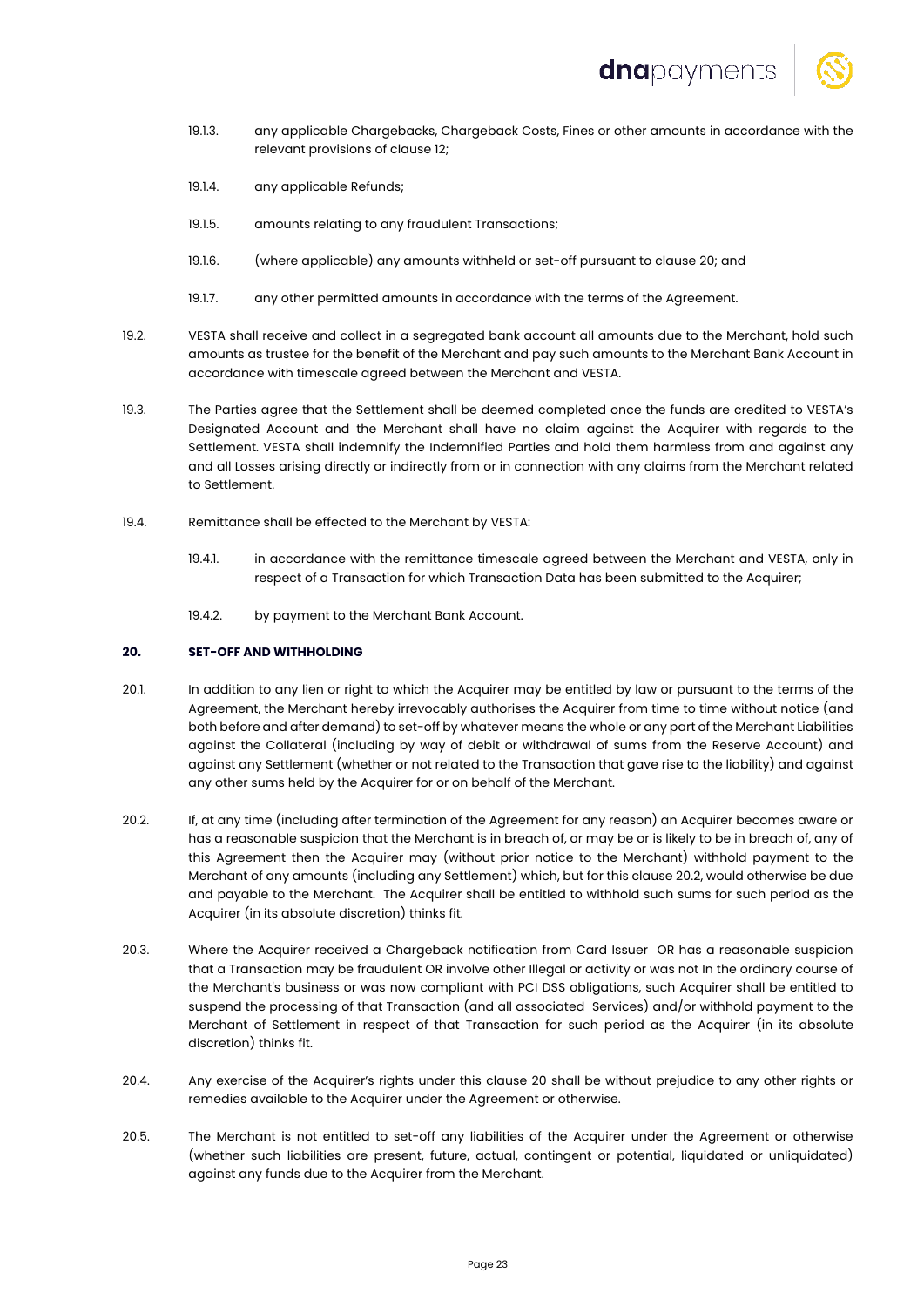

# **21. INTEREST**

- 21.1. Subject to clause 21.2, if either party fails to pay any amount under the Agreement when due, then the Merchant or the Acquirer (as appropriate) shall be entitled to charge default interest at a rate equal to 4% percent per annum above the published Barclays Bank base rate from time to time.
- 21.2. The Merchant shall not be entitled to any interest or any other compensation whatsoever in respect of any sums held by the Acquirer or the Acquirers prior to being Settled, any Collateral (including interest on the funds credited in the Reserve Account) or any other sums which the Acquirer is entitled to withhold or defer pursuant to this Agreement.

# **22. RECORDS AND AUDIT**

- 22.1. Subject to the requirements of the PCI DSS Standards, the Merchant shall:
	- 22.1.1. retain the original Merchant copy of a Terminal Receipt and, if applicable, a Sales Draft or Credit Voucher for not less than twelve (12) months (in each case, from the date of its issuance);
	- 22.1.2. retain legible copies of Data for a minimum period of 18 months from the date of each Transaction (unless otherwise required by any Applicable Laws); and
	- 22.1.3. maintain full and accurate records of all things done in relation to the performance of its obligations under the Agreement.
- 22.2. Without prejudice to clause 22.3, the Merchant shall produce any of the documents referred to in clause 22.1 to the Acquirer within fourteen (14) calendar days of a request from the Acquirer.
- 22.3. The Merchant agrees to allow the Acquirer, its authorised Personnel and/or the representatives of any Regulatory Authority, the right to access the Retail Outlets and the Merchant's other premises, without charge, to audit compliance with the terms of the Agreement and to inspect any of the documents referred to in clause 22.1. The Merchant shall promptly provide the Acquirer, its authorised Personnel and the representatives of any Regulatory Body with all access, reasonable co-operation and assistance required in relation to any such audit including:
	- 22.3.1. granting or procuring the grant of reasonable access to the Retail Outlets, the Merchant's other premises and its Personnel;
	- 22.3.2. making any documents and records relevant to the Agreement available for inspection; and
	- 22.3.3. providing a reasonable number of copies of any such documents or records.

# **23. MATERIALS AND INTELLECTUAL PROPERTY**

- 23.1. The Acquirer may (but shall not be obliged) to supply to the Merchant, at such times and in such quantities as the Acquirer may determine, any other promotional or advertising materials or stationery items required for the promotion of or for the proper handling and processing of Transactions by the Merchant.
- 23.2. Each party shall retain all right, title and interest in and to the IPR owned or licensed to them prior to the Commencement Date or which has been developed by that party wholly outside the scope of the Agreement and without reference or connection to IPR owned or licensed by the other party (the **Core IPR**).
- 23.3. Any IPR developed by a party during the term of the Agreement for the purposes of, or in connection with, the Agreement shall (unless otherwise expressly agreed in writing) vest in that party (the **Developed IPR**).
- 23.4. The Merchant hereby grants to the Acquirer, the Acquirers and the Card Issuers a worldwide licence, for the term of the Agreement, on a non-exclusive, royalty-free basis, to use, reproduce and display the name(s), address(es) and telephone number(s) of the Merchant and the Merchant's logos, trading names and trademarks and other IPR owned by the Merchant: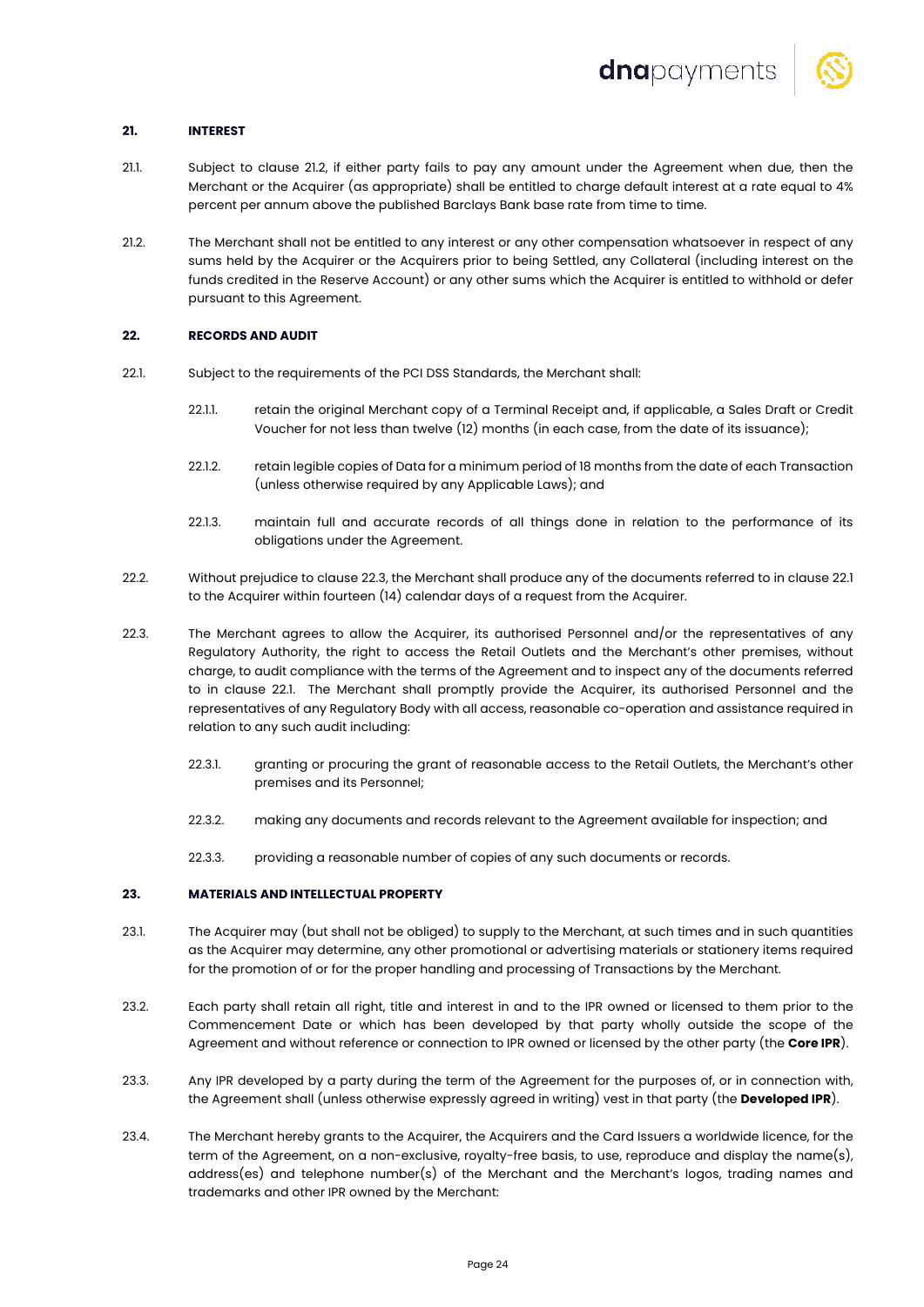

- 23.4.1. in all correspondence, circulars or publications of the Acquirer, the Acquirers and/or the Card Issuers;
- 23.4.2. for the purposes of the provision of the Services, to perform its other obligations and to exercise its rights pursuant to the terms of the Agreement (including the right to provide such information to Customers and other third parties),

together with a right to grant sublicences of all or any of the foregoing to such Persons (including the Acquirers and Card Issuers) as the Acquirer, in its discretion, considers appropriate for any such purposes.

- 23.5. Each party warrants on an ongoing basis that the use of its IPR (including its Core IPR and Developed IPR) by the other party and its Personnel as contemplated by the Agreement shall not infringe the IPR of any third party.
- 23.6. The Acquirer hereby grants to the Merchant, or shall procure the grant to the Merchant of, a licence in the UK, for the term of the Agreement, on a non-exclusive, revocable, royalty-free basis, to use the Payment Scheme Marks in advertising, acceptance decals, or signs, in respect of the use of the Services only (and for no other purposes) in accordance with and subject to the Payment Scheme Rules. Notwithstanding the foregoing, the Merchant's licence to use or display of any Payment Scheme Marks may be terminated with immediate effect at any time upon notification by the Payment Schemes or the Acquirer.

#### **24. INDEMNITY AND LIMITATIONS OF LIABILITY**

- 24.1. The Merchant shall indemnify the Indemnified Parties and hold them harmless from and against any and all Losses arising directly or indirectly from or in connection with:
	- 24.1.1. any failure by the Merchant to comply with the provisions of the Agreement (including any failure to comply with Applicable Laws); and/or
	- 24.1.2. any Transaction including, without prejudice to the foregoing, any alleged misrepresentation or breach of contract or other breach of duty by the Merchant (or any of its Personnel) to any Customer.
- 24.2. Each Indemnified Party shall be entitled to have full conduct of all proceedings and negotiations relating to any claim referred to in clause 24.1 and may in its discretion accept, dispute, compromise or otherwise deal with the same and shall be under no liability in respect thereof to the Merchant and the Merchant shall provide any assistance in connection with any such claim that such Indemnified Party may require.
- 24.3. Subject to clause 24.5, the Acquirer shall not be liable to the Merchant for any:
	- 24.3.1. loss of profit;
	- 24.3.2. loss of anticipated savings;
	- 24.3.3. loss of business;
	- 24.3.4. loss of opportunity;
	- 24.3.5. loss of reputation;
	- 24.3.6. loss of goodwill;
	- 24.3.7. loss of contracts;
	- 24.3.8. loss of or corruption to data (excluding Personal Data); or
	- 24.3.9. indirect or consequential loss or damage of any kind,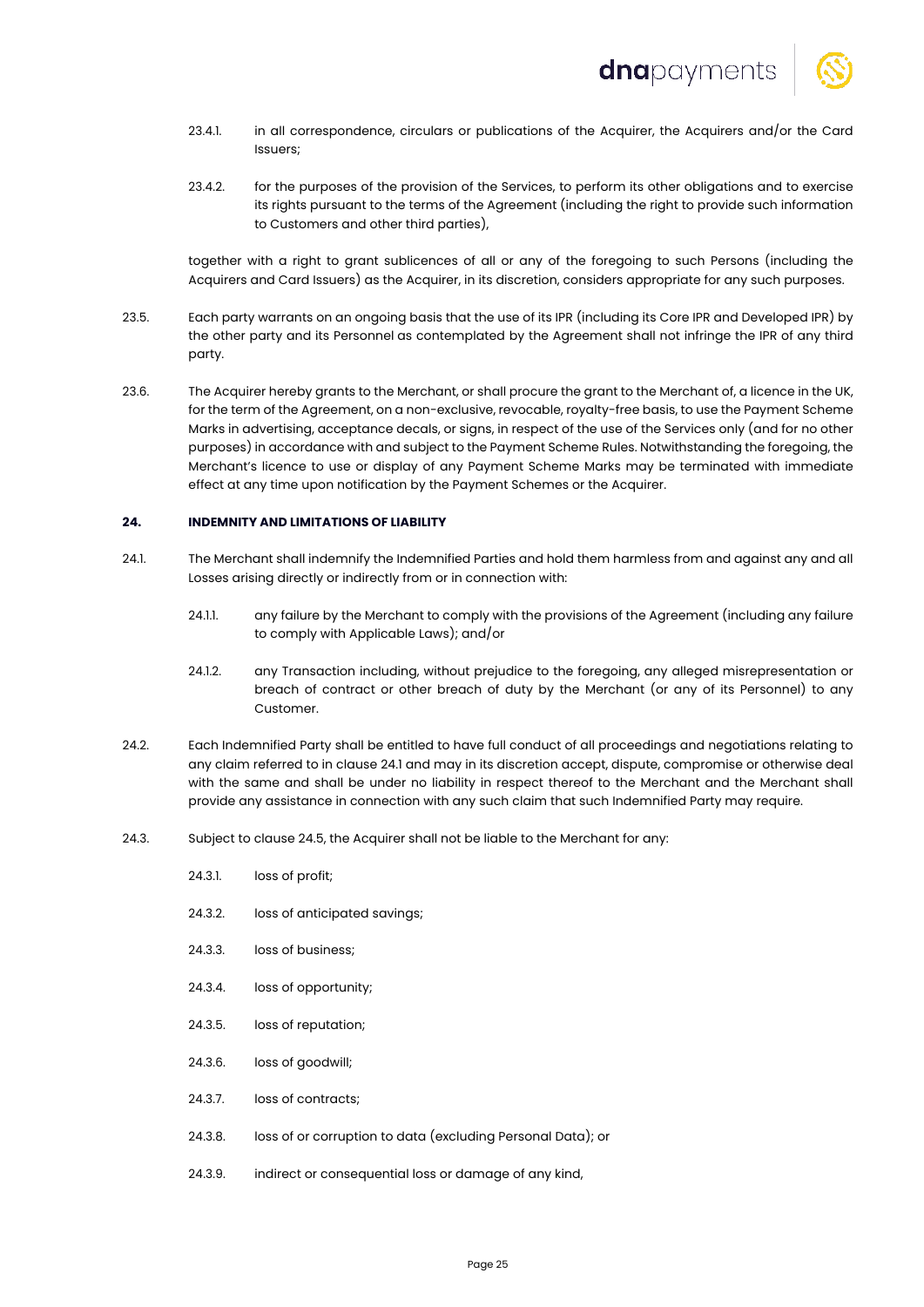

in each case howsoever arising, whether such loss or damage was foreseeable or in the contemplation of the parties and whether arising in or for breach of contract, tort (including negligence), breach of statutory duty, indemnity or otherwise.

- 24.4. Subject to clause 24.5, the maximum aggregate liability of the Acquirer to the Merchant arising under or in connection with the Agreement, or any collateral contract, whether arising in or for breach of contract, tort (including negligence), breach of statutory duty, indemnity, or otherwise, shall not exceed 125% of the greater of (a) the Fees paid or payable within the preceding six months or, (b) £500 (five hundred pounds).
- 24.5. Nothing in this clause 24 or otherwise in the Agreement shall exclude or in any way limit the liability of each of the Acquirer, VESTA or the Merchant for:
	- 24.5.1. fraud or death or personal injury caused by its negligence;
	- 24.5.2. breach of terms regarding title implied by s.12 Sale of Goods Act 1979 and/or s.2 Supply of Goods and Services Act 1982; or
	- 24.5.3. any liability to the extent the same may not be excluded or limited under any Applicable Laws.

# **25. CONFIDENTIALITY**

- 25.1. Subject to clause 25.2 the Parties shall treat as confidential the existence (and the provisions) of the Agreement and all information, forms, documents or materials furnished by the Acquirer or entrusted by Customers to the Merchant under, or in connection with, the Agreement and shall not, without the prior written consent of the Acquirer or the relevant Customer (as applicable), disclose any of the foregoing to any third party or use it for any purpose except strictly as necessary for the purposes of the Agreement.
- 25.2. The restrictions in clause 25.1 do not apply to information which:
	- 25.2.1. is publicly available or becomes publicly available without breach of clause 25.1; or
	- 25.2.2. is required to be disclosed to any governmental or other authority, regulatory body, or by the listing rules of a recognised stock exchange or as required by law.
- 25.3. The obligations of the Merchant contained in this clause 25 shall survive the termination of the Agreement.

#### **26. PERSONAL INFORMATION**

- 26.1. This clause 26 relates to the parties' obligations when Processing Personal Data only and shall be without prejudice to either party's obligations when handling Data generally under the Agreement, whether pursuant to any provision of the Agreement or in accordance with any Applicable Laws.
- 26.2. Each party shall comply with the provisions and obligations imposed on them by Data Protection Legislation when Processing Personal Data in connection with the Agreement.
- 26.3. Where the Acquirer Processes Personal Data under the Agreement as a Controller (including in respect of any relevant Personal Data which is obtained by the Acquirer pursuant to clause 3), the Merchant acknowledges and agrees that (where applicable) Personal Data of the Merchant (and Personal Data of the Merchant's Personnel which is provided by the Merchant to the Acquirer) may be processed by the Acquirer for various purposes, including as set out in the Privacy Policy;
- 26.4. Where the Merchant provides Personal Data about its Personnel in connection with the administration or performance of the Agreement, the Merchant warrants and represents that it has the consent of all such Personnel:
	- 26.4.1. to pass their Personal Data to the Acquirer;
	- 26.4.2. for the Acquirer to use and disclose their Personal Data for any of the purposes set out in the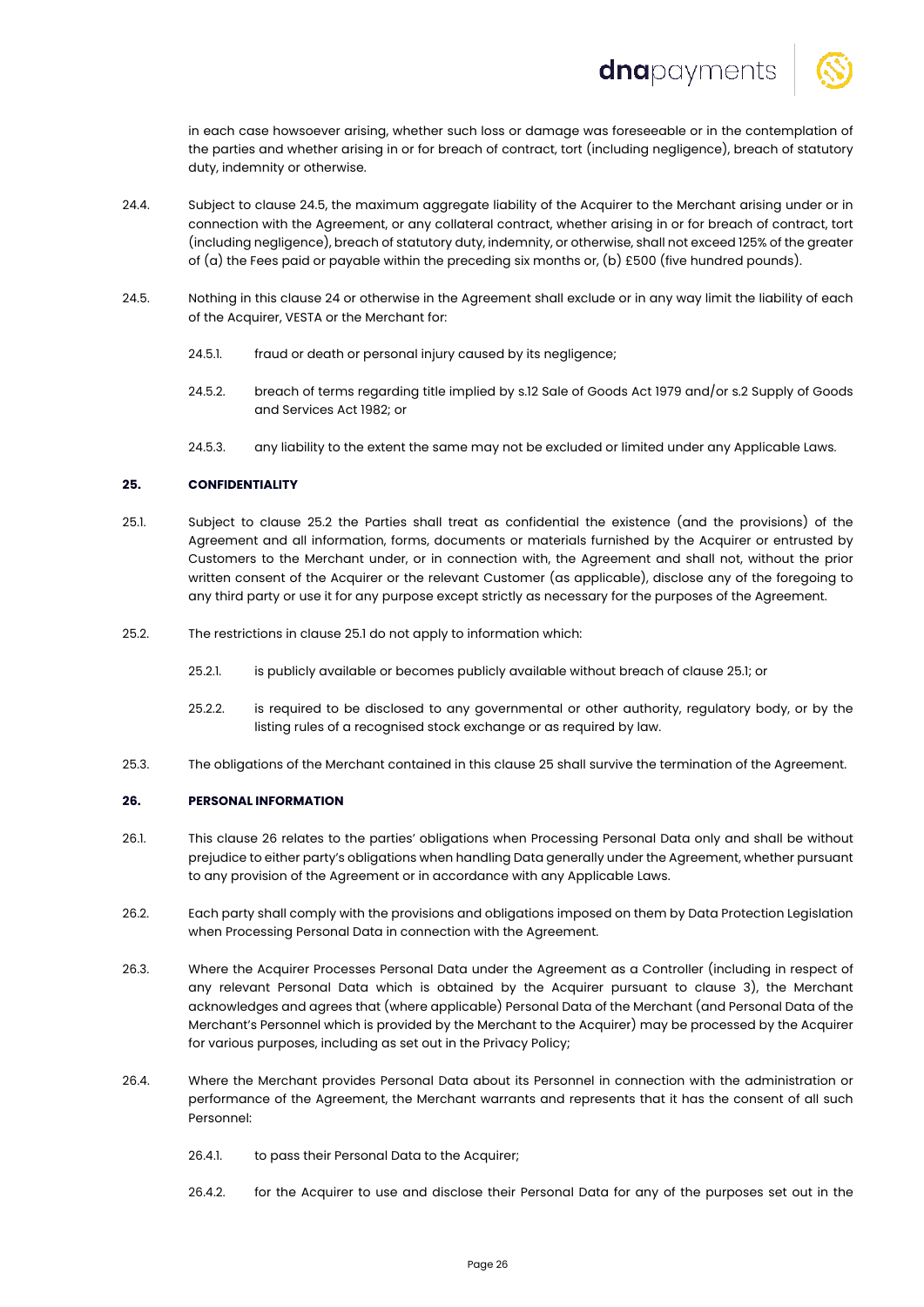

Privacy Policy; and

- 26.4.3. (where applicable) for the Acquirer to make any financial and other checks as referred to in clause 3.4.5.
- 26.5. Where the Acquirer is Processing Personal Data on behalf of the Merchant as a Processor (or sub-Processor) in the performance of its obligations under the Agreement, the provisions of Schedule 1 shall apply.
- 26.6. Without prejudice to the generality of clause 26.2, each party shall maintain appropriate technical and organisational measures against unauthorised or unlawful Processing of such Personal Data and against accidental loss or destruction of or damage to such Personal Data and it has adequate security programmes and procedures in place to ensure that unauthorised persons do not have access to Personal Data or to any equipment or systems used to Process Personal Data.

# **27. DATA AND PCI DSS**

- 27.1. The Merchant acknowledges and agrees that it shall (and shall procure that its Personnel shall) abide by the PCI DSS. The PCI DSS require the Merchant and the Acquirer, among other things, to observe standards of due care with regard to the protection of sensitive Data and to ensure that the Payment System is compliant with those standards. Accordingly, without prejudice to the generality of the foregoing, the Merchant shall ensure that the Payment System complies in all respects with the PCI DSS, including requirements to:
	- 27.1.1. build and maintain a secure network (to include the installation and maintenance of a fire wall configuration to protect Data and not to use vendor supplied defaults for system passwords and other security parameters);
	- 27.1.2. protect Data (including protecting stored Data and encrypting transmission of Data across open or public networks);
	- 27.1.3. maintain a vulnerability management programme (including the use of appropriate and regularly updated anti-virus software and developing and maintaining secure systems and applications);
	- 27.1.4. implement strong access control measures (including restricting access to Data by business need-to-know, assigning a unique ID to each person with computer access and restricting physical access to Data);
	- 27.1.5. regularly monitor and test networks (including tracking and monitoring all access to network resources and Data and regularly testing security systems and processes); and
	- 27.1.6. maintain an appropriate information security policy.
- 27.2. The Merchant shall notify the Acquirer immediately if the Merchant becomes aware of or suspects any security breach relating to Data (whether or not the Merchant has complied with the PCI DSS Standards). As soon as reasonably practicable, the Merchant shall also (and without prejudice to any other remedy the Acquirer has in respect thereof) immediately identify and remediate the source of such security breach and take any steps that the Acquirer requires, including the procurement (at the Merchant's cost) of forensic reports from third parties recommended by the Acquirer.
- 27.3. Where the Acquirer identifies or suspects any relevant fraudulent activity or security threats, the Acquirer shall promptly inform the Merchant via the Portal (or by such means as the Acquirer may consider appropriate at the time, having regard to the relevant circumstances. The Merchant shall promptly the Acquirer's instructions (and promptly take such action as the Acquirer may specify) relating to such actual or suspected fraudulent activity or security threats.
- 27.4. The Merchant's obligations under this clause 27 shall survive termination of the Agreement and shall continue in full force and effect until all Data obtained under the Agreement has been destroyed.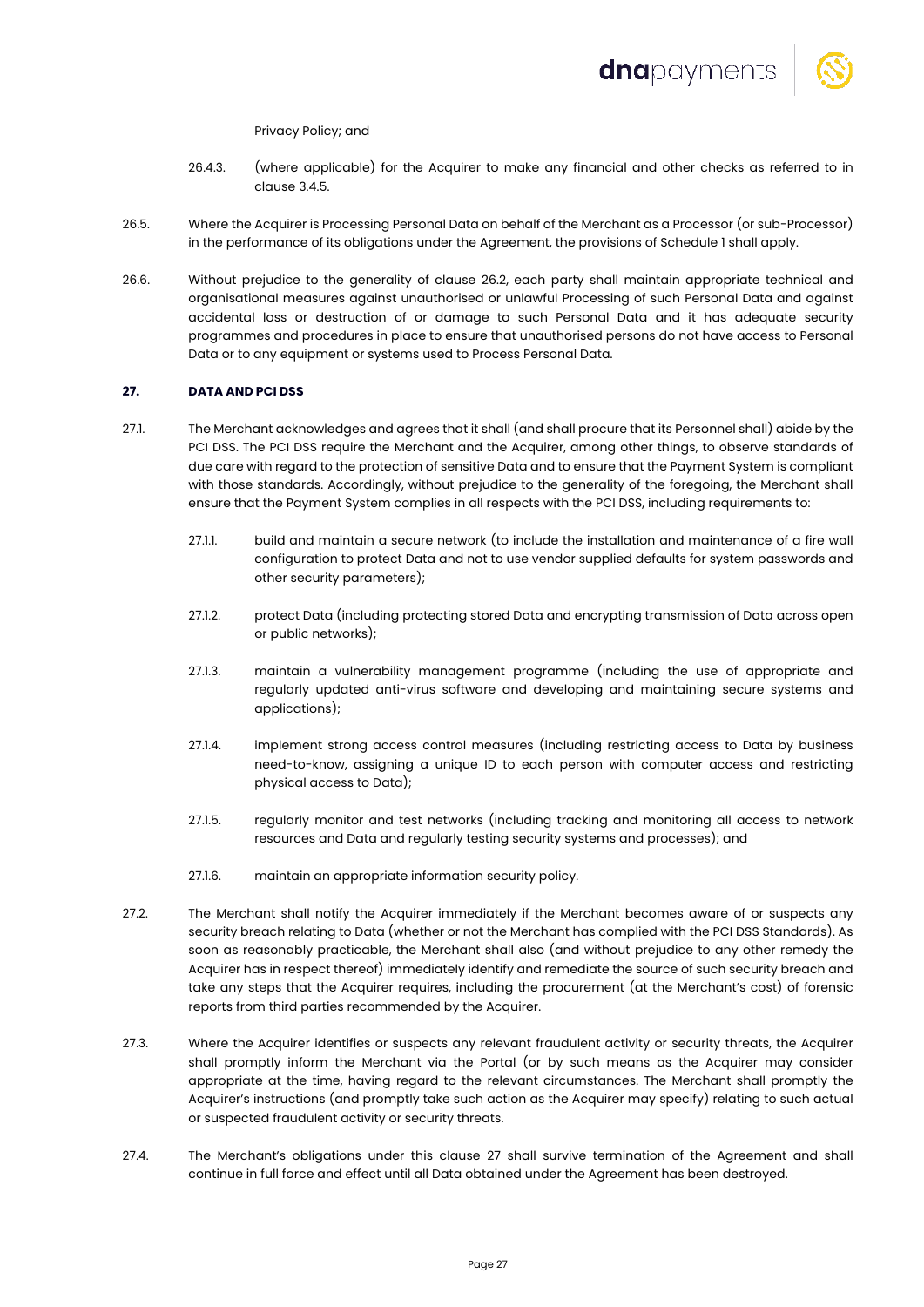

#### **28. TERM AND TERMINATION**

- 28.1. The Agreement shall come into effect on the Commencement Date and shall, unless terminated earlier in accordance with its provisions, continue thereafter unless and until terminated pursuant to clause 28.2.
- 28.2. The Acquirer shall be entitled to terminate the Agreement at any time on giving not less than 2 (two) months' written notice to the Merchant. The Merchant shall be entitled to terminate the Agreement at any time on giving not less than 1 (one) month's written notice to the Acquirer.
- 28.3. If the Agreement is terminated by the Merchant before the expiry of six months from the Commencement Date (except for termination pursuant to clause 34.2.2), the Acquirer shall be entitled to charge a termination fee, which shall be calculated as the average monthly Fees payable by the Merchant to the Acquirer during all months preceding the date of the Merchant's notice of termination multiplied by 6 (six).
- 28.4. In addition to its other rights of termination or suspension set out in this Agreement, the Acquirer may terminate the Agreement or suspend the provision of all or any part of the Services to the Merchant with immediate effect immediately if:
	- 28.4.1. the Merchant fails or the Acquirer suspects that the Merchant may fail to comply with any of the terms of the Agreement;
	- 28.4.2. (without prejudice to the generality of clause 28.4.1 the Merchant fails to provide any documentation, information or assistance requested by the Acquirer in accordance with clause 4, or fails to comply with any Procedure Guide or any instructions given by the Acquirer in connection with the Agreement;
	- 28.4.3. requested or instructed to do so by a TPPP, Payment Scheme, Card Issuer or Regulatory Body;
	- 28.4.4. the Acquirer considers (or is informed) that any act or omission of the Merchant's falls within a Reason Code;
	- 28.4.5. the Acquirer considers that the total value of Refunds, Credits and/or Chargebacks is unreasonable;
	- 28.4.6. the cessation of the whole or a substantial part of the Merchant's business takes place or an act occurs whether of the Merchant or another Person which by itself either constitutes or in the Acquirer's opinion could directly result in a formal step being taken for the receivership, administration, winding up, dissolution or analogous proceedings in the UK or in any other jurisdiction of or in respect of the Merchant or any of the Merchant's assets;
	- 28.4.7. the Merchant is an individual or partnership and the individual or any partner dies or any step is taken to enter into any voluntary arrangement with creditors, whether formal or informal by such individual or any partner, whether in the UK or in any other jurisdiction;
	- 28.4.8. any other event or series of events, whether related or not, occurs (including any material adverse change in the business assets or financial condition of the Merchant) which in the opinion of the Acquirer may affect the ability or willingness of the Merchant to comply with all or any of the Merchant's obligations under the Agreement or to meet the Merchant Liabilities;
	- 28.4.9. any act or omission occurs affecting the Merchant which in the opinion of the Acquirer damages or could result in damage to the reputation of an Acquirer or a Payment Scheme or their logo, trade or service marks;
	- 28.4.10. there is, in the Acquirer's opinion, any material change in the nature or type of the business undertaken by the Merchant;
	- 28.4.11. the Acquirer knows or suspects that the Merchant, or any of its Personnel: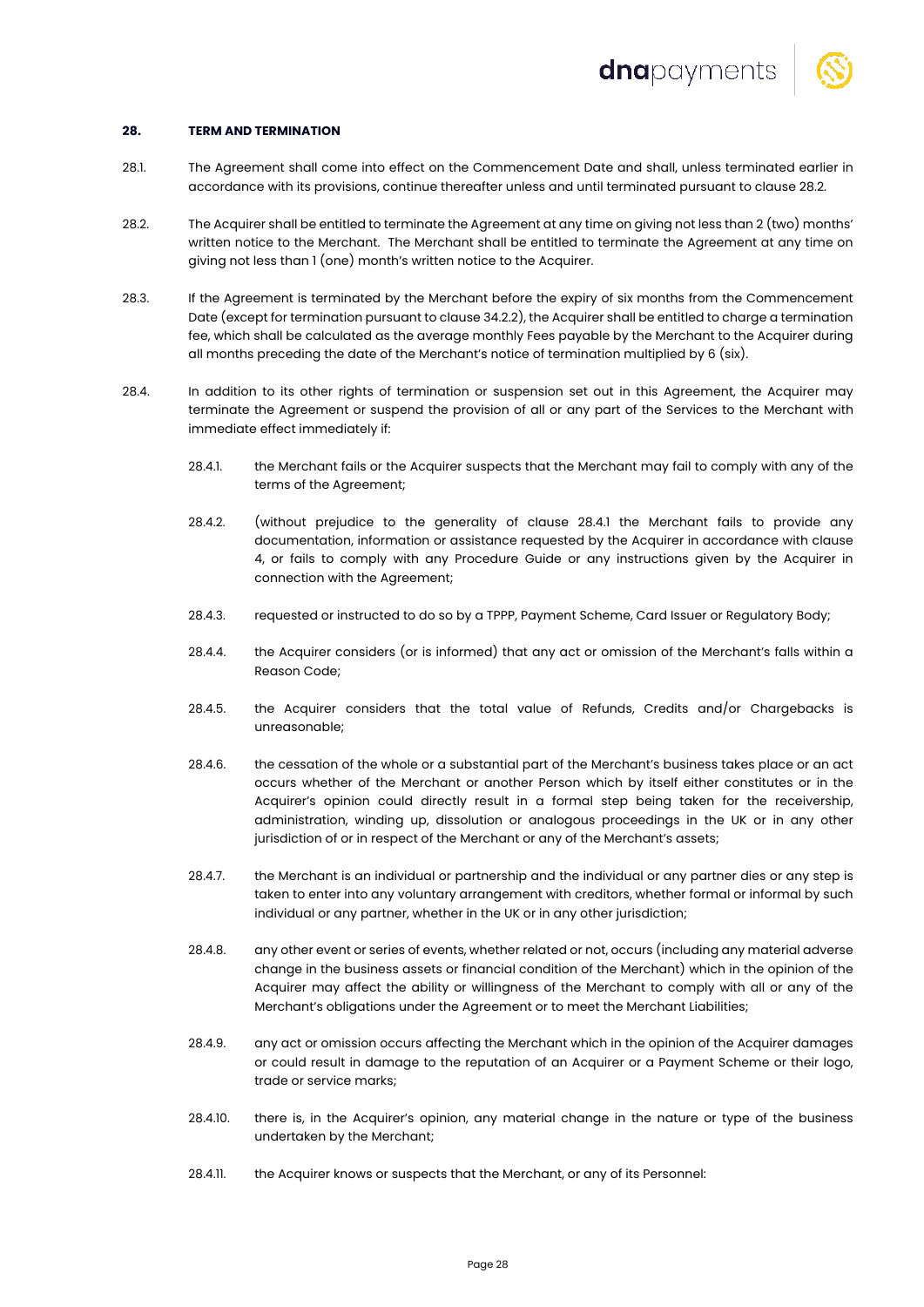

- 28.4.11.1. pursues or promotes unlawful activities by any means (including threats of force, violence, intimidation, fraud or spreading false rumours); or
- 28.4.11.2. is a member of, or otherwise involved in or supports, any Person, group or organisation which does any such thing;
- 28.4.12. any Fines or any other claims are levied or brought against the Acquirer by any Acquirer, Card Issuer, Payment Scheme or any other third party arising from any aspect of the Acquirer's relationship with the Merchant (including in connection with any security breach, compromise or theft of Data held by the Merchant or on the Merchant's behalf, irrespective of whether such security breach, compromise or theft of Data was within or outside the Merchant's control);
- 28.4.13. the Acquiring Services (or relevant part thereof) are suspended or otherwise cease to be provided by the Acquirer or Payment Scheme (as the case may be);
- 28.4.14. a Payment Scheme or an Acquirer introduces additional terms and conditions or amends the terms and conditions relating to, or otherwise impacting, the Acquiring Services;
- 28.4.15. the Merchant has been listed on the UK HM Treasury's financial sanction lists, the OFAC list or a Payment Scheme's fraud and risk databases (including MATCH, VMSS or equivalent); or
- 28.4.16. the Merchant materially changes the type of the goods and/or services sold by the Merchant without obtaining the Acquirer's prior written consent to use the Services for the changed goods or services.
- 28.5. Any termination of the Agreement by the Acquirer shall become effective upon notice being given to the Merchant by the Acquirer (or on such later date as the Acquirer may specify in such notice).
- 28.6. The Acquirer shall not be obliged to give notice to the Merchant of any suspension of the Services pursuant to this Agreement. Any such suspension shall be to such extent (including in respect of the nature of the Services or the Outlets which may be affected by the suspension) and for such period as the Acquirer may (in its absolute discretion) think fit.
- 28.7. Any termination of the Agreement shall not affect any liabilities incurred prior to termination nor any provision expressed to survive or to be effective on termination.
- 28.8. Upon the termination of the Agreement, for whatsoever reason, the Merchant shall cease to use or refer in any manner to the Acquirer logos or trademarks or any Payment Scheme Marks, and shall return to the Acquirer all information, publications, promotional materials or other items bearing such logos or trademarks at the Merchant's own expense.
- 28.9. On termination of the Agreement, the Merchant shall immediately pay to the Acquirer all amounts owed by the Merchant under the Agreement and, for the avoidance of doubt, the Acquirer shall remain entitled to withhold or set-off sums pursuant to clause 20, deduct sums from any Collateral and recover any Chargebacks or other Merchant Liabilities.

# **29. ASSIGNMENT AND SUB-CONTRACTING**

- 29.1. Neither VESTA nor the Merchant shall assign, novate, sub-contract or transfer all or any part of its rights or obligations under the Agreement. Any purported assignment, novation, sub-contracting or transfer of all or any part of the Agreement or any interest in it shall be null and void and of no effect.
- 29.2. The Acquirer shall be entitled to assign, novate, sub-contract or transfer all or any part of its rights or obligations under the Agreement, at any time and to any Person.

# **30. FORCE MAJEURE**

30.1. The Acquirer shall not be in breach of the Agreement, nor liable for any failure to perform (or for any delay in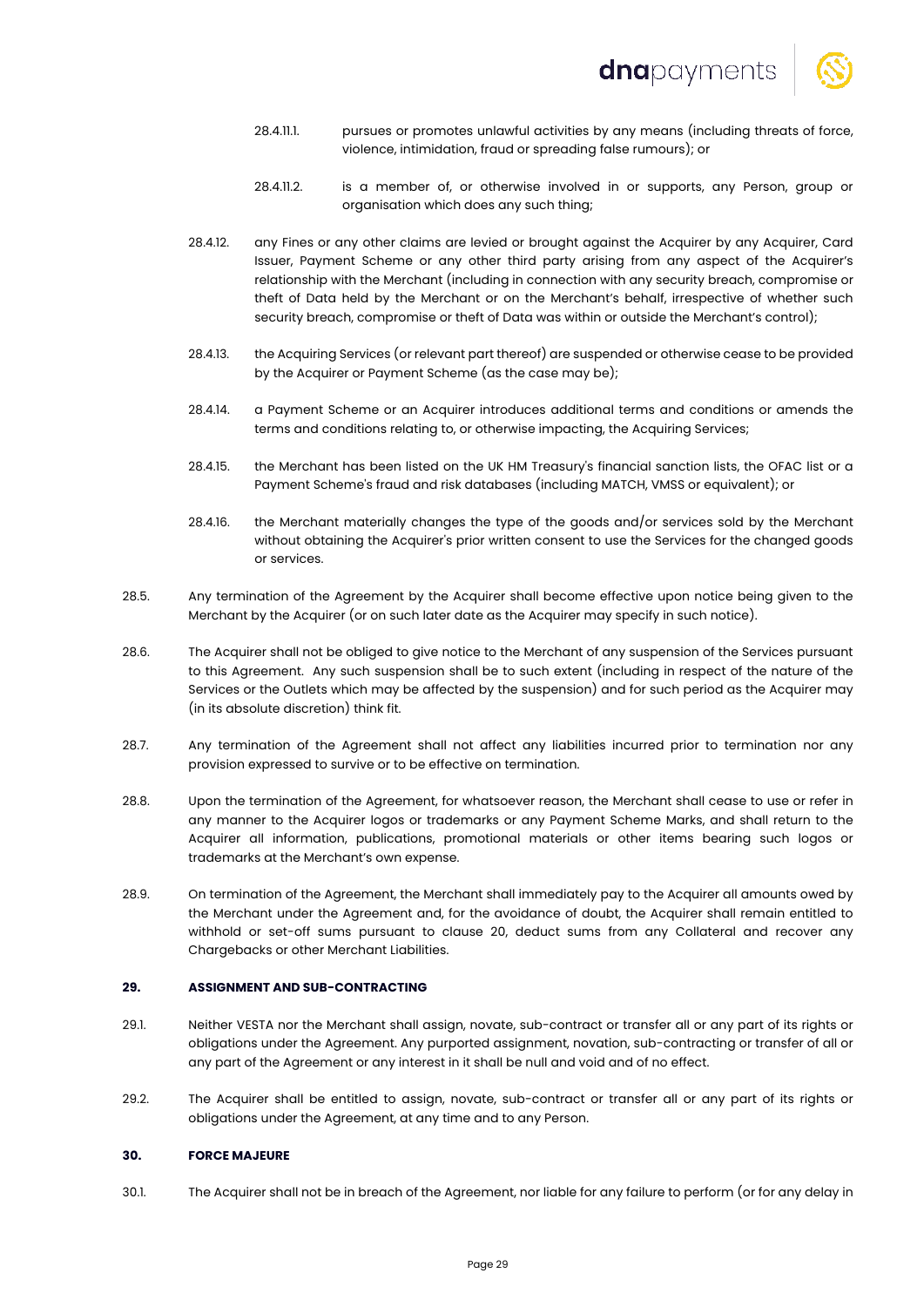# dnapayments



the performance of) any of its obligations under the Agreement, if and to the extent that such failure or delay arises from or is attributable to acts, events, omissions or accidents beyond its reasonable control (including acts of God, governmental actions, war or national emergency, acts of terrorism, protests, riot, civil commotion, fire, explosion, flood, pandemic or epidemic, lock-outs, strikes or other labour disputes (whether or not relating to the Acquirer's workforce), restraints or delays affecting (or any default of) the Acquirer's suppliers or sub-contractors.

- 30.2. Without prejudice to the generality of clause 30.1 and notwithstanding any other provisions of this Agreement, the Acquirer shall not be in breach of the Agreement, nor liable for any failure to perform (or for any delay in the performance of) any of its obligations under the Agreement, if and to the extent that such failure or delay arises from or is attributable to:
	- 30.2.1. abnormal and unusual circumstances beyond the Acquirer's control (including where this results in any contravention of any requirement imposed on the Acquirer by or under any Applicable Laws); or
	- 30.2.2. compliance by the Acquirer with its obligations under any Applicable Laws.

# **31. NOTICES**

- 31.1. All notices and consents to be given by the Acquirer to the Merchant in connection with the Agreement (including information required to be given to the Merchant pursuant to the PSR) shall be given in writing and may be delivered personally or sent by post or email using the last known contact details of the Merchant (whether set out on the Agreement, in the Portal or otherwise notified to or obtained by the Acquirer during the term of the Agreement); or
- 31.2. All notices and consents to be given by the Merchant to the Acquirer in connection with the Agreement (including where applicable pursuant to the requirements of the PSR) shall be given in writing and may be delivered personally or sent by post to the Acquirer's registered office address (or other applicable address) as shown on the Acquirer's website from time to time (or to such other address as may be notified by the Acquirer from time to time).
- 31.3. Correctly served notices and consents in accordance with the foregoing provisions of this clause 31 shall be deemed to have been delivered as follows:
	- 31.3.1. if sent by post, two days after posting; and
	- 31.3.2. if delivered personally or sent by email, at the time of delivery or sending.

# **32. THIRD PARTY RIGHTS**

- 32.1. Save as provided in clause 32.2, nothing in the Agreement shall confer, or is intended to confer, on any third party any benefit or the right to enforce any term of the Agreement under the Contracts (Rights of Third Parties) Act 1999. This clause 32 does not affect any right or remedy of any Person which exists or is available otherwise than pursuant to that Act.
- 32.2. Subject to the remaining provisions of this clause 32, the Acquirer, Payment Schemes and the Card Issuers may enforce against the Merchant (and accordingly shall have the benefit of) any of the provisions in the Agreement which refer to (or by implication include) any right of any the Acquirer, Payment Schemes or the Card Issuers.
- 32.3. Notwithstanding clause 32.2, the Agreement may be terminated or varied without reference to any the Acquirer Group Company, the Acquirers, the Card Issuers or any other Person and sections  $2(1)(a)$  to  $(c)$  of the Contracts (Rights of Third Parties) Act 1999 shall not apply.

# **33. ENTIRE AGREEMENT**

33.1. The Agreement constitutes the entire agreement and understanding between the parties in respect of the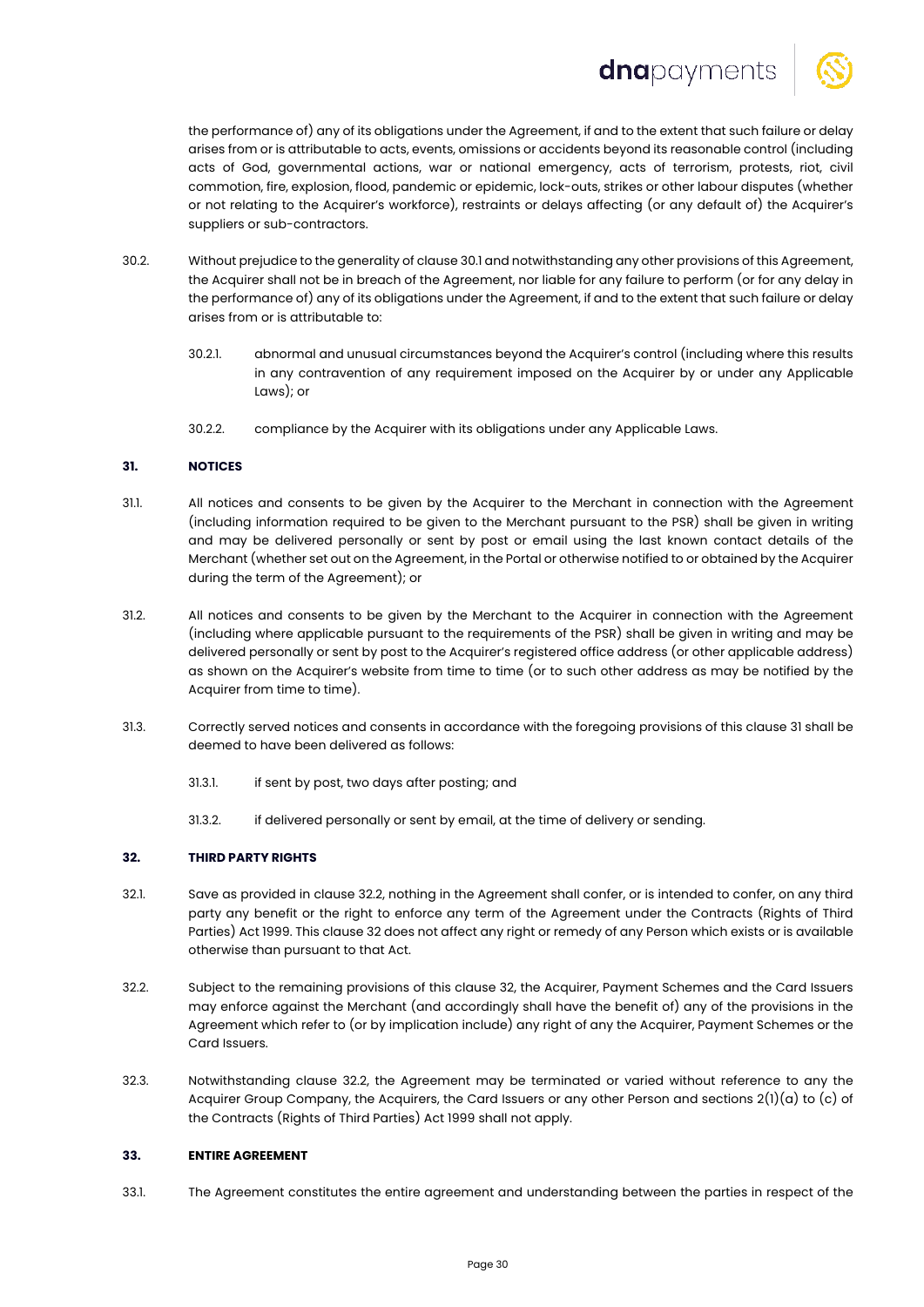

matters dealt with and supersedes, cancels and nullifies any previous agreement between the parties relating to such matters (but without prejudice to any accrued rights or obligations under any such prior agreement).

33.2. The Agreement sets out the full extent of each party's obligations and liabilities arising out of or in connection with the Agreement and each party acknowledges and agrees that there are no conditions, warranties, representations or terms, express or implied, that are binding on either party, except as specifically provided in the Agreement (and it does not rely on, and shall have no remedy in respect of, any statement, representation, warranty or understanding, whether negligently or innocently made, other than as expressly set out in the Agreement). Any condition, warranty, representation or term which might otherwise be implied into or incorporated in the Agreement or any collateral contract, whether by statute, common law, or otherwise, is hereby expressly excluded.,

# **34. AMENDMENTS TO THE AGREEMENT**

- 34.1. The Acquirer shall, from time to time and in its absolute discretion, be entitled to amend (including by way of additional provisions) any of the terms of the Agreement, including all or any of the Fees, on giving the Merchant not less than two (2) months' prior notice.
- 34.2. Where the Acquirer serves notice of any changes pursuant to clause 34.1:
	- 34.2.1. unless the Merchant notifies the Acquirer, prior to the expiry of the applicable 2 (two) month notice period, that it does not accept such changes, it shall be deemed to have accepted such changes, which shall take effect on the expiry of such notice period (and the Agreement shall be deemed to be amended accordingly);
	- 34.2.2. the Merchant shall be entitled to terminate the Agreement without charge at any time before the expiry of such notice period.
- 34.3. Notwithstanding clause 34.1, the Acquirer shall be entitled to amend any interest or exchange rates applicable to the Fees or other amounts payable by the Merchant with immediate effect and without notice to the Merchant where such changes are based on reference interest or exchange rates information which has been provided to the Merchant by the Acquirer.

# **35. MISCELLANEOUS**

- 35.1. Neither party shall make or permit to be made any publicity releases or announcements regarding the Agreement without the prior written consent of the other (such consent not to be unreasonably withheld or delayed).
- 35.2. Each party shall be responsible for its own costs in connection with the preparation, negotiation and entry into of the Agreement and (save as otherwise expressly provided or as otherwise agreed in writing between the parties) any other documents contemplated by it.
- 35.3. Save as otherwise expressly provided in this Agreement, nothing in the Agreement is intended to, or shall be deemed to:
	- 35.3.1. establish any partnership or joint venture between the parties, constitute any party (or its Personnel) the agent of the other (or the other's Personnel), or authorise either party (or its Personnel) to make or enter into any commitments for or on behalf of the other (or the other's Personnel); or
	- 35.3.2. render either party, or any of their respective officers or employees, an officer or employee of the other,

and each party shall not (and shall procure that its Personnel shall not) act, or purport to act, in a manner which is inconsistent with the foregoing provisions of this clause 35.3.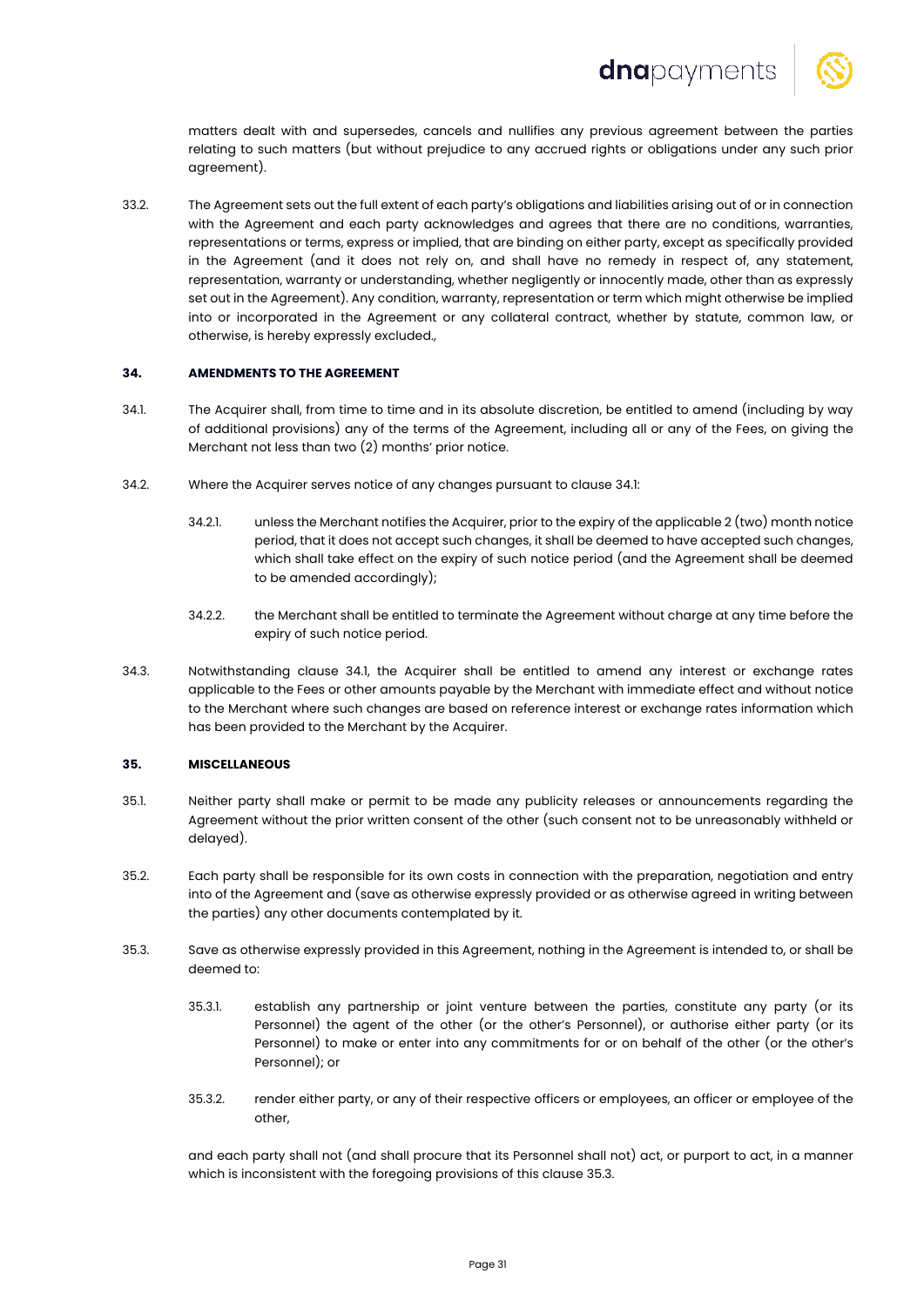

- 35.4. Save for any permitted amendments in accordance with clause 34, no amendment or variation of the Agreement shall be effective unless in writing and signed by a duly authorised representative of the Acquirer.
- 35.5. The failure of either party to require the performance of any of the terms of the Agreement, or the waiver by either party of any default under the Agreement, shall not prevent a subsequent enforcement of such term, nor be deemed a waiver of any subsequent breach.
- 35.6. If any provision of the Agreement is held invalid, illegal or unenforceable in any respect, such invalidity, illegality or unenforceability shall not affect the validity, legality, or enforceability of any other provision of the Agreement, provided that such invalidity does not materially prejudice a party's rights or obligations contained in the remaining provisions.
- 35.7. The Agreement shall be concluded in the English language. All correspondence and communications in connection with the Agreement (including in respect of information required to be given to the Merchant pursuant to the PSR) shall be given in English. In the event of any conflict between the English version of the Agreement (or any part of the Agreement, or any document referred to in it) or any such correspondence and communications and any version thereof which has been translated into any language other than English, then the English version shall prevail.
- 35.8. The Agreement and any matter arising from or in connection with it (including its formation and all noncontractual or other obligations arising out of or in connection with it) shall be governed by and construed in accordance with the laws of England and Wales and the parties hereto submit to the exclusive jurisdiction of the courts of England and Wales.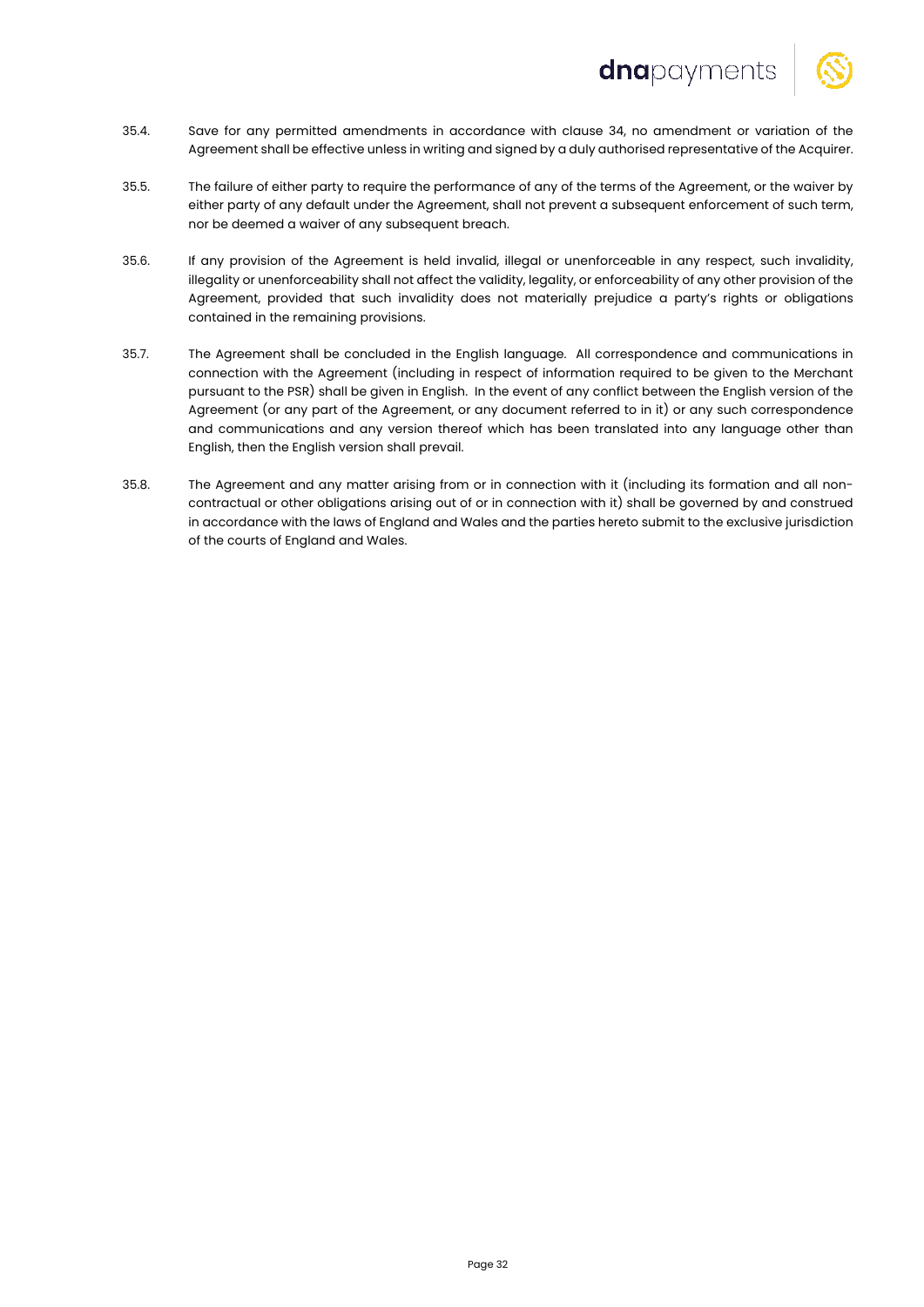

# **Schedule 1 – Data Processing Terms**

#### **1. Introduction**

1.1 This Schedule 1 shall only apply to the extent that the Acquirer is Processing Protected Data.

#### **2. Definitions**

2.1 In this Schedule 1, the following expressions (whether used in plural or singular form) have the following meanings, unless otherwise specified or the context otherwise requires:

**Data Protection Impact Assessment** means an assessment relating to Personal Data as referred to in Article 35(1) of the GDPR, insofar as applicable to the Protected Data;

**Data Subject** has the meaning set out in the GDPR;

**Data Subject Request** means a request made by a Data Subject to exercise any rights of such Data Subject under Data Protection Legislation relating to the Protected Data;

**Personal Data Breach** means a breach of security leading to the accidental or unlawful destruction, loss, alteration, unauthorised disclosure of, or access to, Protected Data transmitted, stored or otherwise Processed by the Acquirer or any Sub-processor;

**Protected Data** means the Personal Data described in Annex 1 to this Schedule and any other Personal Data Processed by the Acquirer on behalf of the Merchant pursuant to or in connection with the Agreement;

**Standard Contractual Clauses** means the standard contractual clauses for the transfer of Personal Data to Processors established in third countries, as approved by Commission Implementing Decision (EU) 2021/914 of 4 June 2021, or any set of clauses approved by the European Commission which amends, replaces or supersedes these;

**Sub-processor** means any data processor appointed by the Acquirer to Process Protected Data on behalf of the Merchant; and

**Supervisory Authority** means any regulatory authority responsible for the enforcement of Data Protection Legislation.

## **3. Data Processing**

- 3.1 Each party acknowledges and agrees that the Merchant shall be the Controller and the Acquirer the Processor in respect of the Protected Data for the purposes of Data Protection Legislation.
- 3.2 the Acquirer shall only Process the types of Protected Data relating to the categories of data subjects for the specific purposes in each case as set out in Annex 1 to this Schedule 1 and shall not Process the Protected Data other than in accordance with the Merchant's documented instructions (whether in the Agreement or otherwise) unless Processing is required by applicable law to which the Acquirer is subject, in which case the Acquirer shall, to the extent permitted by such law, inform the Merchant of that legal requirement before Processing that Protected Data.
- 3.3 the Acquirer shall inform the Merchant if, in its opinion, an instruction it receives from the Merchant pursuant to the Agreement or otherwise infringes Data Protection Legislation.

#### **4. Merchant Warranty**

4.1 The Merchant warrants that it has all necessary rights and has provided all relevant notices to data subjects to provide the Protected Data to the Acquirer for the Processing to be performed in relation to the Services.

#### **5. The Acquirer Personnel**

5.1 The Acquirer shall treat all Protected Data as confidential and shall use reasonable efforts to inform all its relevant employees, contractors and/or any Sub-processors engaged in Processing the Protected Data of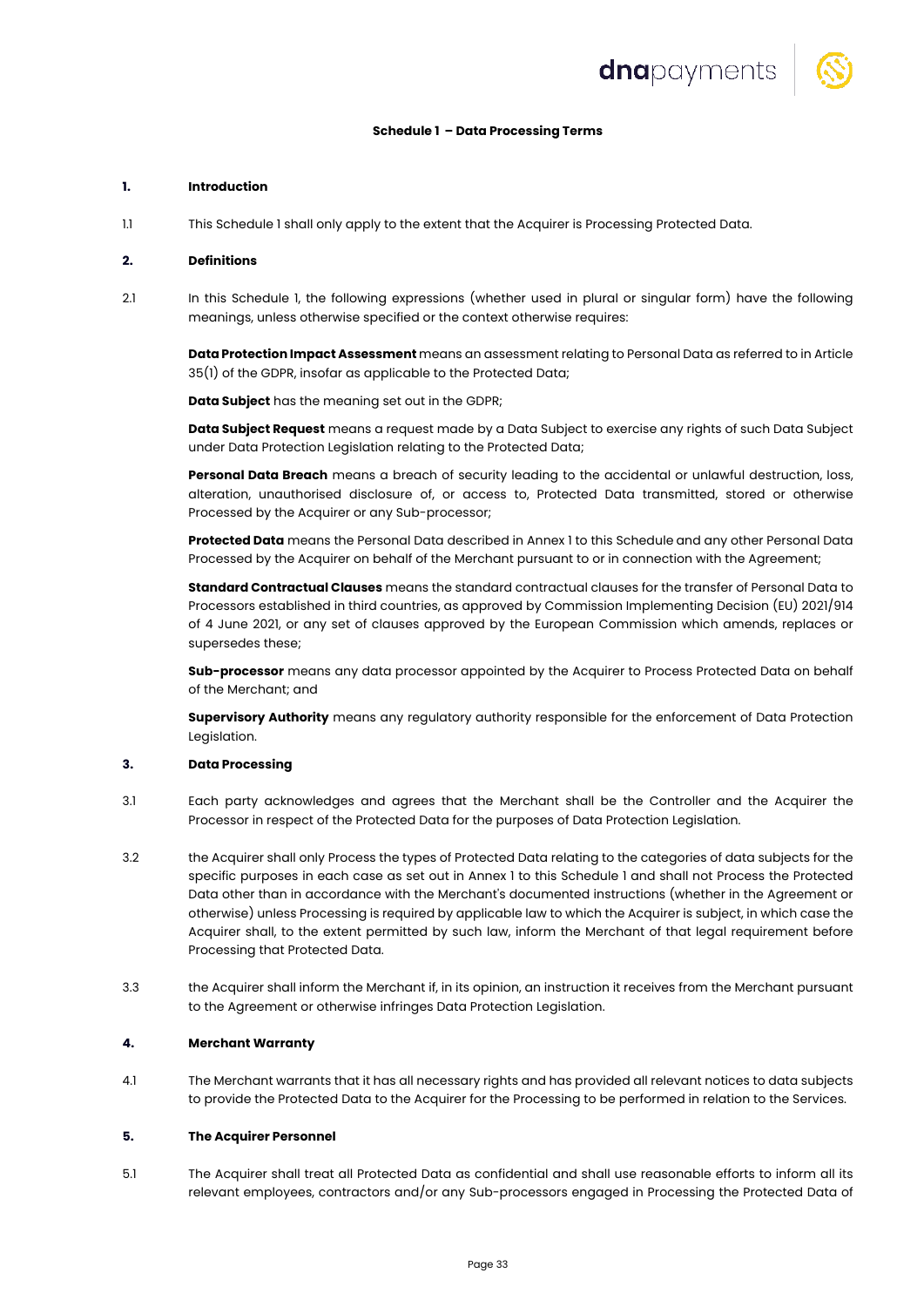

the confidential nature of such Protected Data.

- 5.2 The Acquirer shall take reasonable steps to ensure the reliability of any employee, contractor and/or any Sub-processor who may have access to the Protected Data, ensuring in each case that access is limited to those persons or parties who need to access the relevant Protected Data, as necessary for the purposes set out in paragraph 3.2 in the context of that person's or party's duties to the Acquirer.
- 5.3 the Acquirer shall ensure that all such persons or parties involved in the Processing of Protected Data are subject to confidentiality undertakings or are under an appropriate statutory obligation of confidentiality.

# **6. Security**

6.1 the Acquirer shall implement appropriate technical and organisational measures, including those set out in Annex 2 to this Schedule 1, to ensure a level of security of the Protected Data appropriate to the risks that are presented by the Processing, in particular from accidental or unlawful destruction, loss, alteration, unauthorised disclosure of, or access to the Protected Data, as required under Data Protection Legislation.

#### **7. Sub-processing**

- 7.1 The Merchant hereby grants its general authorisation to the appointment of Sub-processors by the Acquirer under the Agreement.
- 7.2 As at the Commencement Date, the Merchant hereby authorises the Acquirer to engage those Subprocessors set out in Annex 1 to this Schedule 1.
- 7.3 the Acquirer shall inform the Merchant of any intended changes concerning the addition or replacement of such Sub-processors, thereby giving the Merchant the opportunity to object to such changes.
- 7.4 With respect to each Sub-processor, the Acquirer shall:
	- 7.4.1 enter into a written contract with the Sub-processor which shall contain terms materially the same as those set out in this Schedule 1;
	- 7.4.2 remain liable to the Merchant for any failure by the Sub-processor to fulfil its obligations in relation to the Processing of any Protected Data.

#### **8. Data Subject Rights**

- 8.1 the Acquirer shall without undue delay, and in any case within three (3) Business Days, notify the Merchant if it receives any Data Subject Request and shall provide full details of that request.
- 8.2 Insofar as possible, the Acquirer shall provide such assistance as reasonably requested by the Merchant to enable the Merchant to comply with any Data Subject Request.

## **9. Incident Management**

9.1 In the case of a Personal Data Breach, the Acquirer shall without undue delay and, in any event, not later than twenty-four (24) hours after having become aware of it, notify the Personal Data Breach to the Merchant providing the Merchant with sufficient information which allows the Merchant to meet any obligations to report a Personal Data Breach under Data Protection Legislation.

## **10. Data Protection Impact Assessment and Prior Consultation**

10.1 the Acquirer shall, at the Merchant's request, provide reasonable assistance to the Merchant with any data protection impact assessments which are required under applicable Data Protection Legislation and with any prior consultations to any data protection supervisory authority of the Merchant which are required under Data Protection Legislation, in each case in relation to Processing of Protected Data by the Acquirer on behalf of the Merchant and taking into account the nature of the Processing and information available to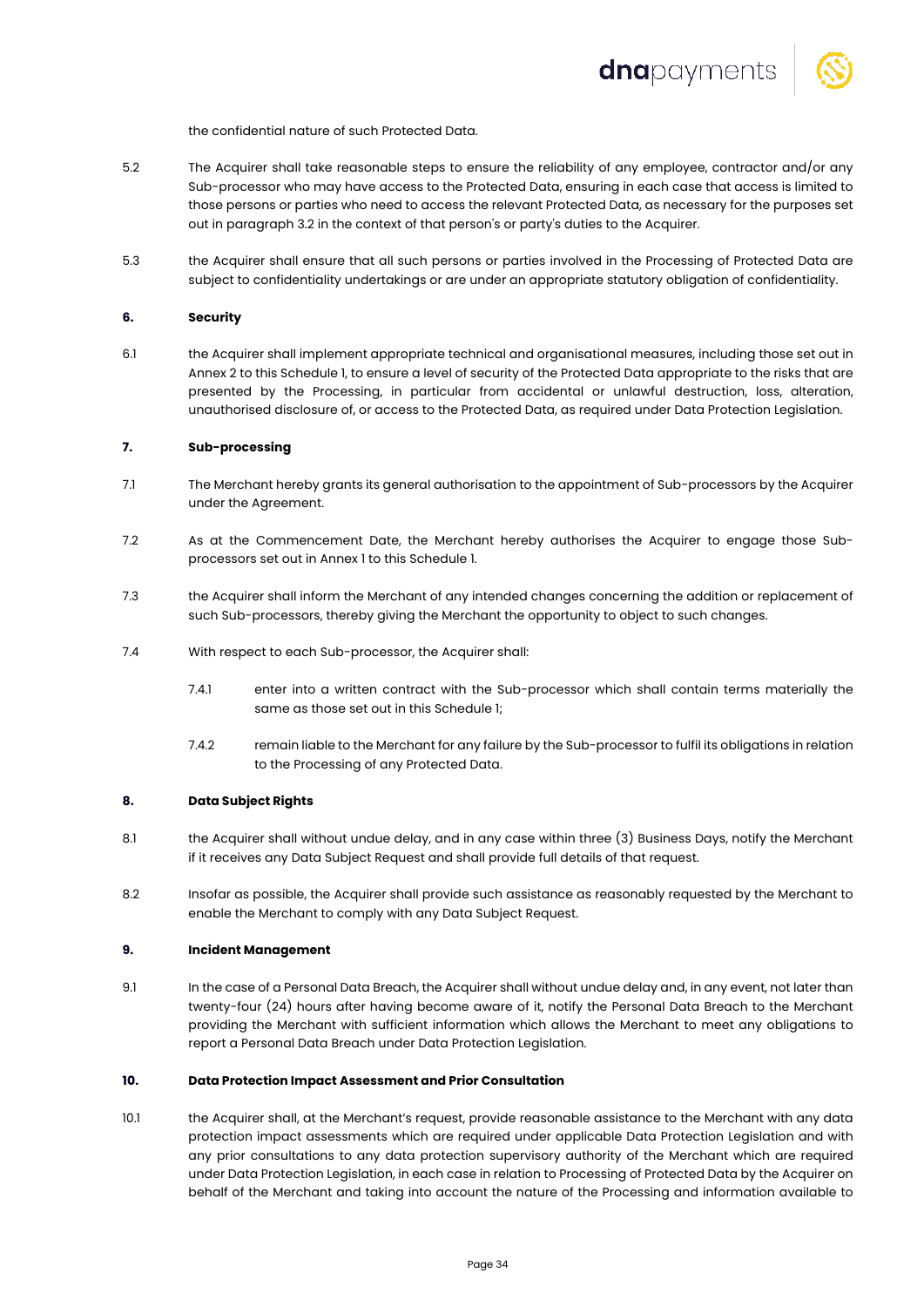

the Acquirer.

# **11. Deletion or Return of the Protected Data**

- 11.1 Subject to paragraph 11.2, the Acquirer shall promptly and in any event within ninety (90) calendar days of the earlier of: (i) cessation of Processing of Protected Data by the Acquirer; or (ii) termination of the Agreement, at the choice of the Merchant either:
	- 11.1.1 return a complete copy of all Protected Data to the Merchant by secure file transfer in such format as notified by the Merchant to the Acquirer and securely wipe all other copies of Protected Data Processed by the Acquirer or any Sub-processor; or
	- 11.1.2 securely wipe all copies of Protected Data Processed by the Acquirer or any Sub-processor,

and in each case provide written certification to the Merchant that it has complied fully with this paragraph 11.1.

11.2 the Acquirer shall not be required to return or delete any Protected Data in accordance with paragraph 11.1 where it is required to retain such data in order to comply with applicable laws.

# **12. Audit Rights**

- 12.1 the Acquirer shall make available to the Merchant on request all information reasonably necessary to demonstrate compliance with the Agreement and Data Protection Legislation and allow for and contribute to audits in accordance with the Acquirer's or its Sub-processors' polices in place from time to time.
- 12.2 Prior to conducting any audit pursuant to paragraph 12.1, the Merchant must submit an audit request to the Acquirer and the Merchant and the Acquirer must agree the start date, scope and duration of and security and confidentiality controls applicable to any such audit.
- 12.3 the Acquirer may (acting reasonably) object to the appointment by the Merchant of an independent auditor to carry out an audit pursuant to paragraph 12.1 and, where this is the case, the Merchant shall be required to appoint another auditor or conduct the audit itself.

# **13. International Transfers Of Protected Data**

13.1 In the event that a transfer of the Protected Data to the Acquirer is reasonably considered to involve a transfer of the Protected Data outside of the UK which is not recognized by the European Commission as ensuring an adequate level of protection for Personal Data, the Acquirer shall, upon request, enter into Standard Contractual Clauses with the Merchant for such transfer of Protected Data.

# **14. Costs**

14.1 The Merchant shall pay any reasonable costs and expenses incurred by the Acquirer in meeting the Merchant's requests made under paragraphs 8, 10 and 12.

#### **15. Miscellaneous**

15.1 Any obligation imposed on the Acquirer under the Agreement in relation to the Processing of Protected Data shall survive any termination or expiration of the Agreement.